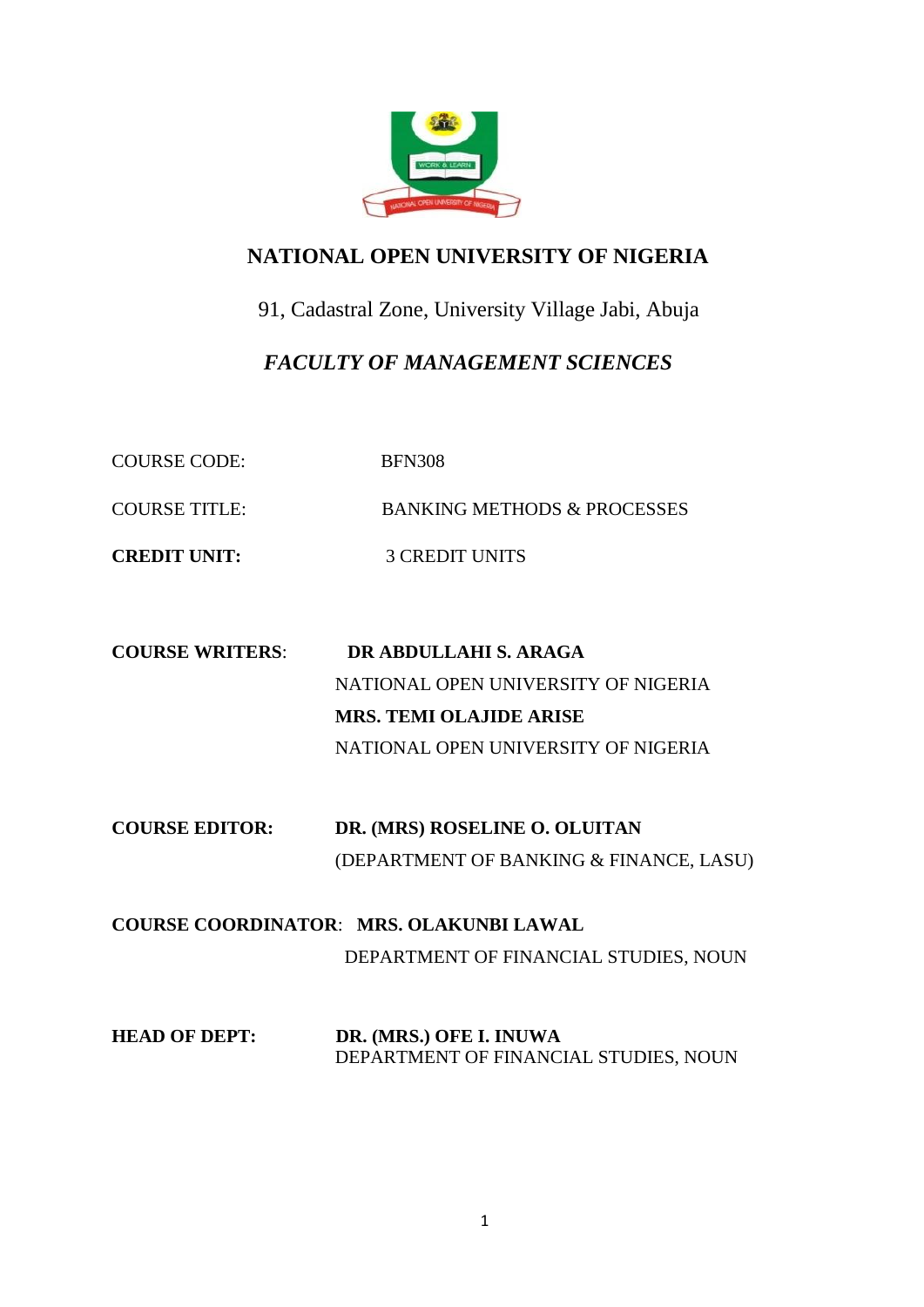### **MODULE 1**

**Unit 1 Evolution of Banking Methods and Processes**

**Unit 2 Types of Banking**

- **Unit 3 Banking Methods of Payment**
- **Unit 4 Instruments of Payment in Banking**
- **Unit 5 Clearing House**
- **Unit 6 Electronic Banking**

### **UNIT 1: EVOLUTION OF BANKING METHODS AND PROCESSES**

#### **CONTENTS**

- **1.0 Introduction**
- **2.0 Objectives**
- **3.0 Main Content**
	- **3.1 History of Banking**
	- **3.2 The Concept of Banking**
	- **3.3 Role of Banking**
	- **3.4 Distinction between Banks and Money Lenders**
	- **3.5 Growth of Banks in Nigeria**
- **4.0 Conclusion**
- **5.0 Summary**
- **6.0 Tutor-Marked Assignment**
- **7.0 References/Further Reading**

### **1.0 INTRODUCTION**

The first question one may ask when reading this Unit is 'What is so special about banks?' this Unit aims to offer some insights into the evolution of banking and the growth of banks in Nigeria. A bank can be defined as a financial intermediary that offers loans and deposits, and payment services to the banking public. Nowadays banks also offer a wide range of additional services and these functions serve as the basis for distinguishing the types of banks which we shall discuss in the course of this lecture.The importance of banks in channelling funds from savers to borrowers will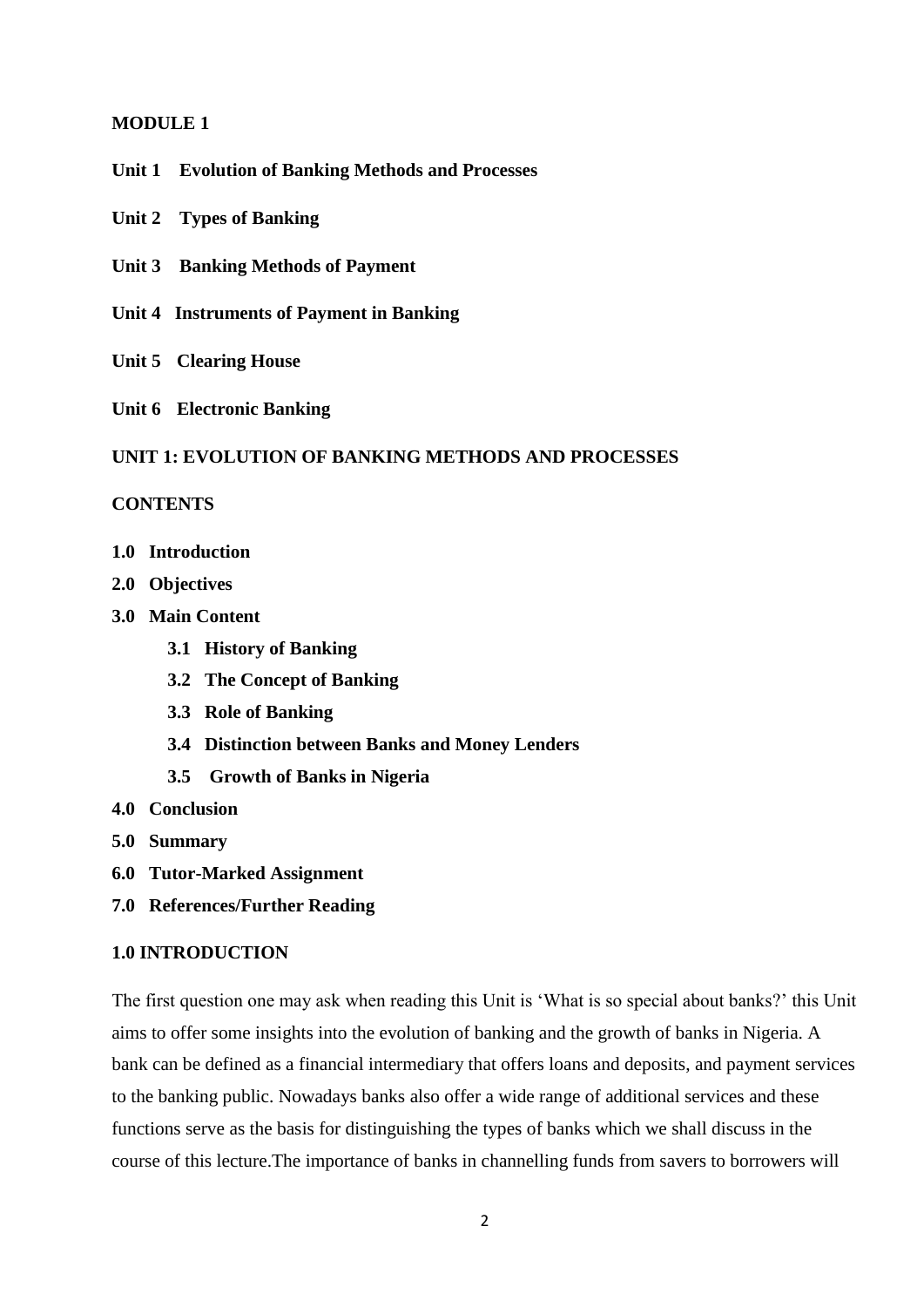be discussed in this unit along with the history, concept and the role of banking within the economy.

### **2. 0 OBJECTIVES**

At the end of this unit, you should be able to:

- Explain the concept of banking
- Distinguish between banks and moneylenders
- Outline the role of banking

#### **3.0 MAIN CONTENTS**

#### **3.1 HISTORY OF BANKING**

The roots of banking can be traced to the earliest civilizations. The Egyptians and early societies of the Middle East developed the prototype upon which modern banking is based. It is argued that the English word **"Bank" was** derived from the Italian word **"Banco"** (long bench), A Banco was a table covered in green cloth where moneylenders completed their transactions in the marketplace. **"Bank"** may also trace its origins to the German word **"Banch"** meaning **"a pile",** the word Germans used to represent a kind of public debt. Regardless of how the word originated, banks have been important financial institutions linking the economies of the world. Historically, banks functioned to provide deposit, loan, and currency exchange services. With time, these banking services became increasingly important to a nation's economic advancement.

There is firm evidence that around 3,900 B.C., Egypt adopted a banking service utilizing cows as units of exchange. Deposited cows were assigned a value and exchanged for goods of equal value. Near Babylon, in modern-day Iraq, services to secure valuables and extend business loans were also emerging. At the Semitic red monastery of Uruk (thought to be the derivation of "**Iraq**"), one of the world's oldest cities, the priests leased land to farmers. The monastery also held a vast quantity of valuables donated by the faithful. The monastery earned extra income by lending these items to borrowers and charging rental fees. Later, they offered pawning services, paying farmers cash for their grain and cattle. As Uruk prospered, traders began depositing their valuables with the monasteries. They were issued clay tablets coloured with sienna as proof of deposit; with them, they could withdraw items at monastery branches. In addition to the monasteries, wealthy people offered banking services.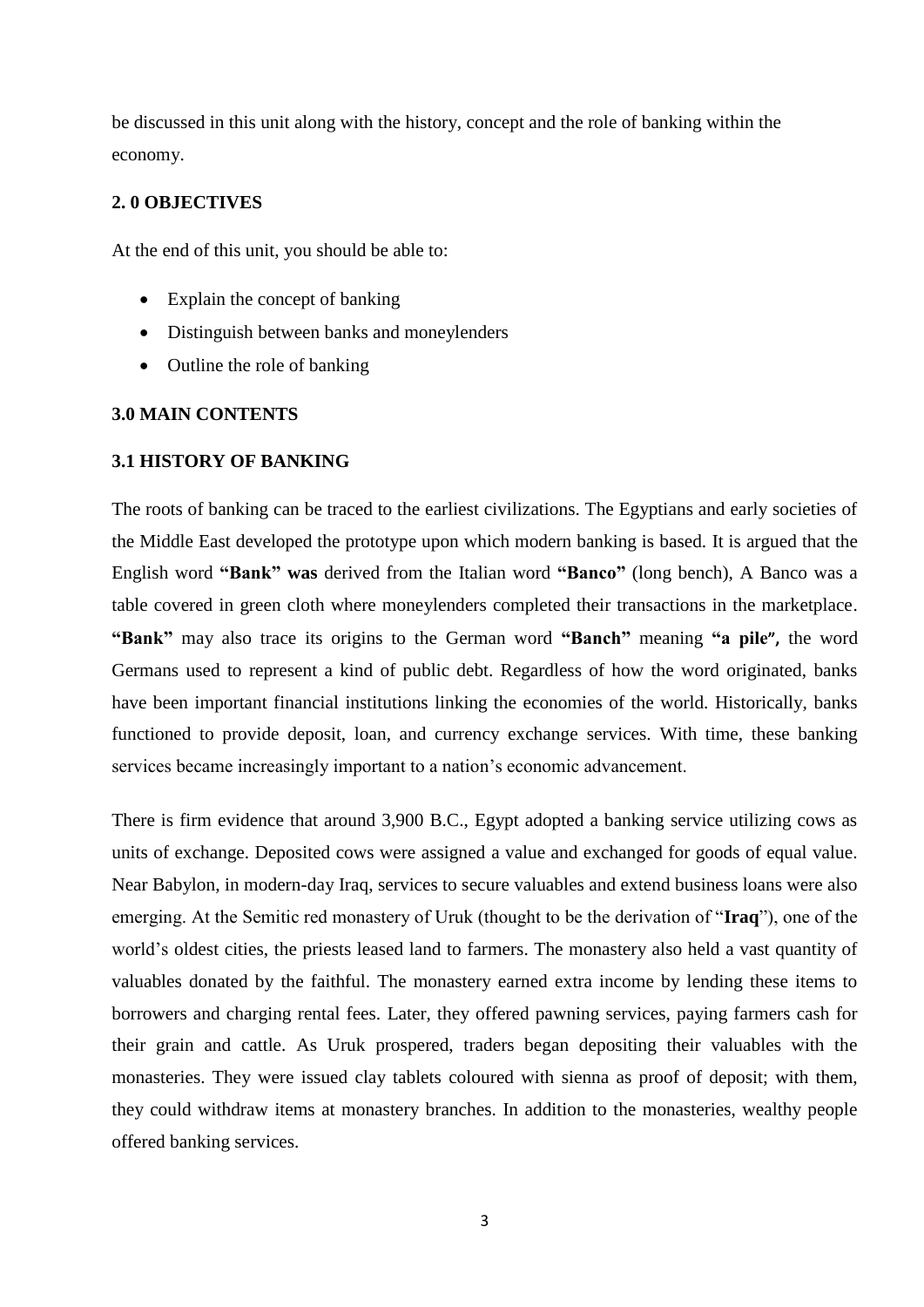Once more, monasteries were the key players with priests, both male and female, acting as **"bankers".** They accepted deposits of cash and valuables against loans which were extended to people affected by disorders or wars. The **"bankers"** also provided currency exchange, loans, and bills of exchange equivalent to the amounts deposited. These bills were debts payable and were accepted for use in other cities. Under strict government supervision, banking grew, attracting investors from the private and public sectors throughout the realm. As the Roman Empire began to disintegrate, trade and banking declined.

## **3.2 THE CONCEPT OF BANKING AND DEFINITION**

Today, the term, bank, means different things to different people in different economies. In order to reconcile the divergent views on the meaning and characteristics of banks, the banking laws in each economy provides operational definition and functional classification which governs banking practices in the economy. In practical terms, a bank means what the operating banking law in an economy defines as a bank (Ezeuduji, 2000:8). To many people, a bank refers to an institution which accepts deposits from the public and in turn creates credit through granting loans and advances. Credit creation function of banks is a major service that distinguishes it from other types of financial institutions because they cannot create credit even though they may accept deposits and grant loans and advances.

Economists on their part have defined a bank in various capacities, some emphasizing its various functions. However, a bank can be defined broadly as any financial institution thataccepts, collects, transfers, pays, exchanges, lends, invests, or safe-guards moneyfor its customers. This broader definition includes many other financial institutions that are not usually thought of as banks but which nevertheless provide one or more of these broadly defined banking services. In summary, a bank is simply an institution which accepts deposits from the public and in turn grant loans and advances resulting in credit creation.

#### **SELF-ASSESSMENT EXERCISE 1**

Explain the concept of banking.

### **3.3 ROLE OF BANKING WITHIN THE ECONOMY**

Banks provide funds for business as well as personal needs of individuals. They play a significant role in the development of the economy of a nation. Let us discuss some of this medium of positive impact on the economy.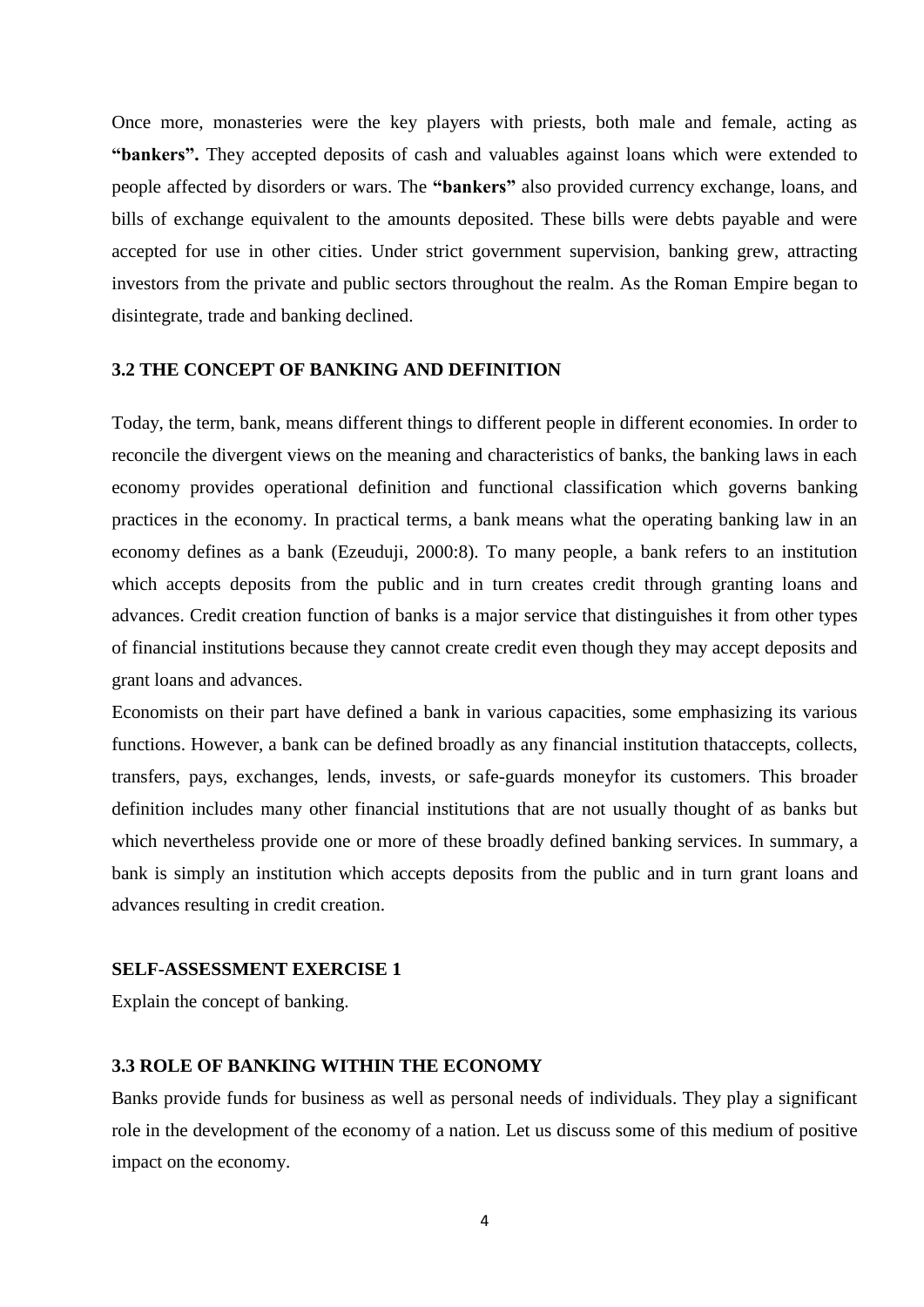- 1. The deposit collection by banks from the customers encourages savings habit amongst the banking public and this the banks pool together to make funds available for productive use.
- 2. Banks act as intermediary between people having surplus money (surplus sector) and those that require funds for investment purposes (deficit sector) within the economy.
- 3. They facilitate business transactions through payment and collection of financial instruments which are used for settlement instead of cash.
- 4. They provide a vehicle for utilising the deposits mobilised through loans and advances to investors both for short term and long-term purposes.
- 5. They facilitate import and export transactions that allows fruition of the law of comparative advantage.
- 6. They act as agent for socio-economic development by providing credit to farmers, smallscale industries andself-employed people as well as to large businesses. This enhances the productive base of the economy and ultimately the per capita income.
- 7. They assist to improve the standard of living of the people in general through provision of loans for purchase of consumer durable goods, houses, automobiles, etc.

## **3.4 DISTINCTION BETWEEN BANKS AND MONEYLENDERS**

You may be thinking that a bank is like a moneylender who provides funds to borrowers and charges interest on the loan. This is not so. A bank is quite different from a moneylender. A bank performs two main functions. Firstly, it accepts deposits, and on that basis it lends money. The moneylenders, on the other hand, advance money out of their own private wealth and usually do not accept deposits from others. The table below shows the distinction between a bank and moneylender.

|                | <b>Basis</b>   | <b>Banks</b>                                                                            | Moneylenders                                                                    |
|----------------|----------------|-----------------------------------------------------------------------------------------|---------------------------------------------------------------------------------|
| $^{\prime}1$   | Entity         | Banks are government<br>licensed institutions that are<br>required to operate under the | Moneylenders are individuals<br>who are usually not licensed.                   |
|                |                | enabling act (BOFIA).                                                                   |                                                                                 |
| $\overline{2}$ | Activity       | Banking activities include<br>acceptance of deposit as well<br>as lending of money.     | Activities of moneylender<br>does not usually include<br>acceptance of deposits |
| 3              | <b>Clients</b> | Banks meet the needs of                                                                 | Moneylenders meet the needs                                                     |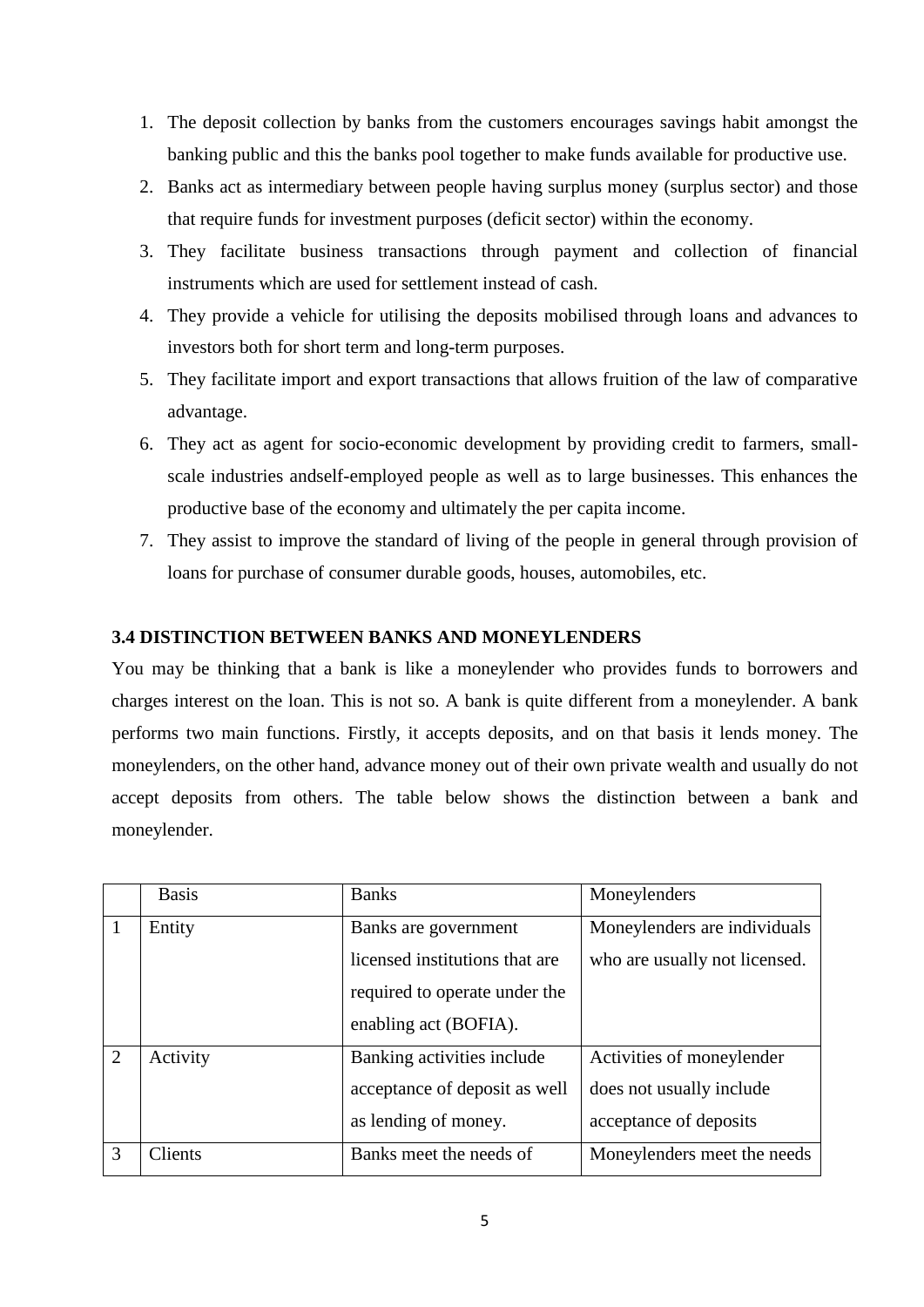|                 |                        | people in general and              | of peasants within the         |
|-----------------|------------------------|------------------------------------|--------------------------------|
|                 |                        | business community in              | economy.                       |
|                 |                        | particular.                        |                                |
| $\overline{4}$  | Security               | Banks accept tangible and          | Moneylenders generally         |
|                 |                        | personal security to hedge         | accept gold, jewellery or land |
|                 |                        | against risk in case of            | as security for giving loans.  |
|                 |                        | default.                           |                                |
| $5\overline{)}$ | Process of recovery of | The process of recovery is         | The process of recovery is     |
|                 | loans                  | flexible.                          | rigid and strict.              |
| 6               | <b>Supervision</b>     | <b>Banks are supervised by the</b> | They are usually               |
|                 |                        | government through the             | unsupervised hence adopt       |
|                 |                        | appropriate agencies namely        | quack methods in their         |
|                 |                        | <b>Central Bank of Nigeria,</b>    | operational approach           |
|                 |                        | Nigeria Deposit Insurance          |                                |
|                 |                        | <b>Corporation (NDIC) etc</b>      |                                |

## **SELF-ASSESSMENT QUESTION 2**

Distinguish between banks and moneylenders.

## **3.5 GROWTH OF BANKS IN NIGERIA**

In Nigeria, commercial banking pre - dates central banking and laid the foundation of the Nigerian financial system as far back as the late nineteenth century. The first commercial bank in Nigeria was the African Banking Corporation which opened its first branch in Lagos in 1892. The bank experienced some initial difficulties and eventually decided to transfer its interest to Elder Dempster and Co. in 1893. This led to the formation of a new bank known as the British Bank of West Africa (BBWA) in 1893 which is today known as the First Bank Nigeria PLC. Another bank known as the Barclays Bank DCO (Dominion, Colonial and Overseas) opened its first branch in Lagos in 1917. This bank is known today in Nigeria as the Union Bank Nigeria Plc. British and French Bank, now called United Bank for Africa Plc. was established in 1949 making it the third expatriate bank to dominate Nigeriancommercial banking.

The foreign banks came principally to render services in connection with international trade, so their operationsas at that time were mainly with the expatriate companies and with the government.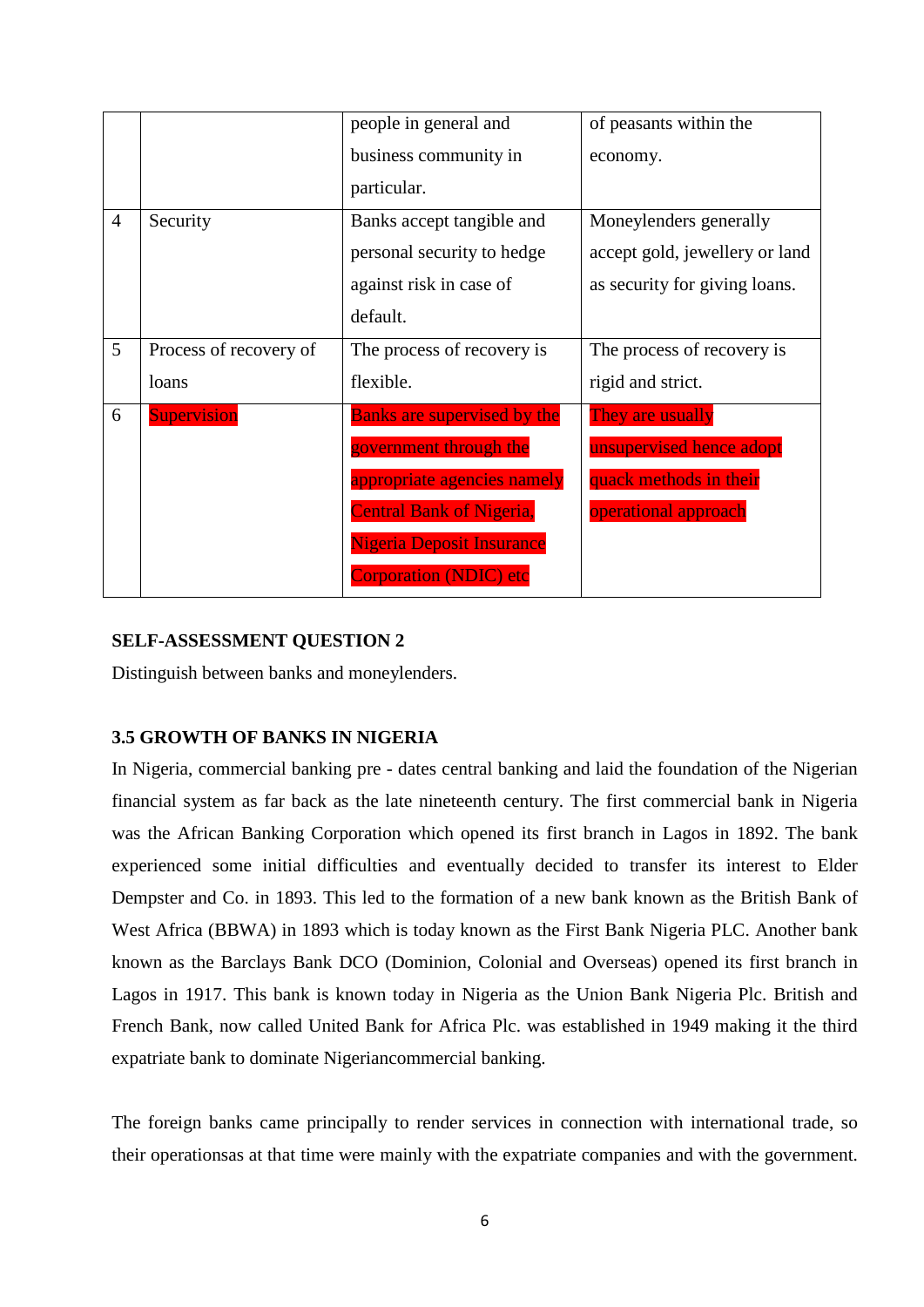They ignored the development of local African entrepreneurship. These three banks controlled almost about 90% of the aggregate bank deposits as at then. From 1914 to the early part of 1930s, several abortive attempts were made to establish locally owned and managed banks to break the foreign monopoly. This was as a result of the weakness of those indigenous banks in such areas as capitalization and management; and given the total absence of regulation by any government agency, the indigenous banks could not survive the hostile and unfair competition posed by the foreign banks.

The discriminating attitude of the expatriate banks led to the establishment of the first indigenous bank in Nigeria - The industrial and commercial bank in 1929 but this bank was liquidated as a result of bad financial management, undercapitalization and aggressive competition from the expatriate banks in 1930. In 1931, another indigenous bank named - The Nigeria Merchantile Bank came into existence but equally did not survive until 1933 when National Bank of Nigeria was established. Several other banks were established that collapsed thereafter until 1945 whenAgbonmagbe Bank now Wema Bank came into existence. Some of the banks that were established but failed during this period include but not limited to -The Nigerian Penny Bank which was set up in the early 1940s and collapsed in 1946 as a result of mismanagement. The Nigerian Farmer and commercial Bank established in 1947 and Nigerian Continental Bank Plcequally in 1947. It was therefore not surprising that by 1954, a total of 21 out of 25 indigenous banks had failed and went into self – liquidation.

In a nutshell, historically, evolution of banks in Nigeria can be classified into four stages. The first stage can be described as the unguided laissez – faire phase (1930-59), during which several poorly capitalized and unsupervised indigenous banks failed before their tenth anniversary. The second stage was the controlled regime (1960-1985), during which the Central Bank of Nigeria (CBN) ensured that only "fit and proper" persons were granted banking license, subject to a minimum paid – up capital. The third stage was the post Structural Adjustment Programme (SAP) or decontrolled regime (1986-2004), during which the Neo – liberal philosophy of "free entry" was over stretched and political authorities on the bases of patronage dispensed banking licenses. The emerging fourth stage is the era of consolidation (2004-to a foreseeable future), with major emphasis on recapitalization and proactive regulation based on prudential principles.

In the area of Central Banking, the West African Currency Board (WACB) carried out banking operations in the former British colonies in West Africa before independence. The problems of the WACB led to the establishment of Central Banks in these colonies. In Ghana, it came into being in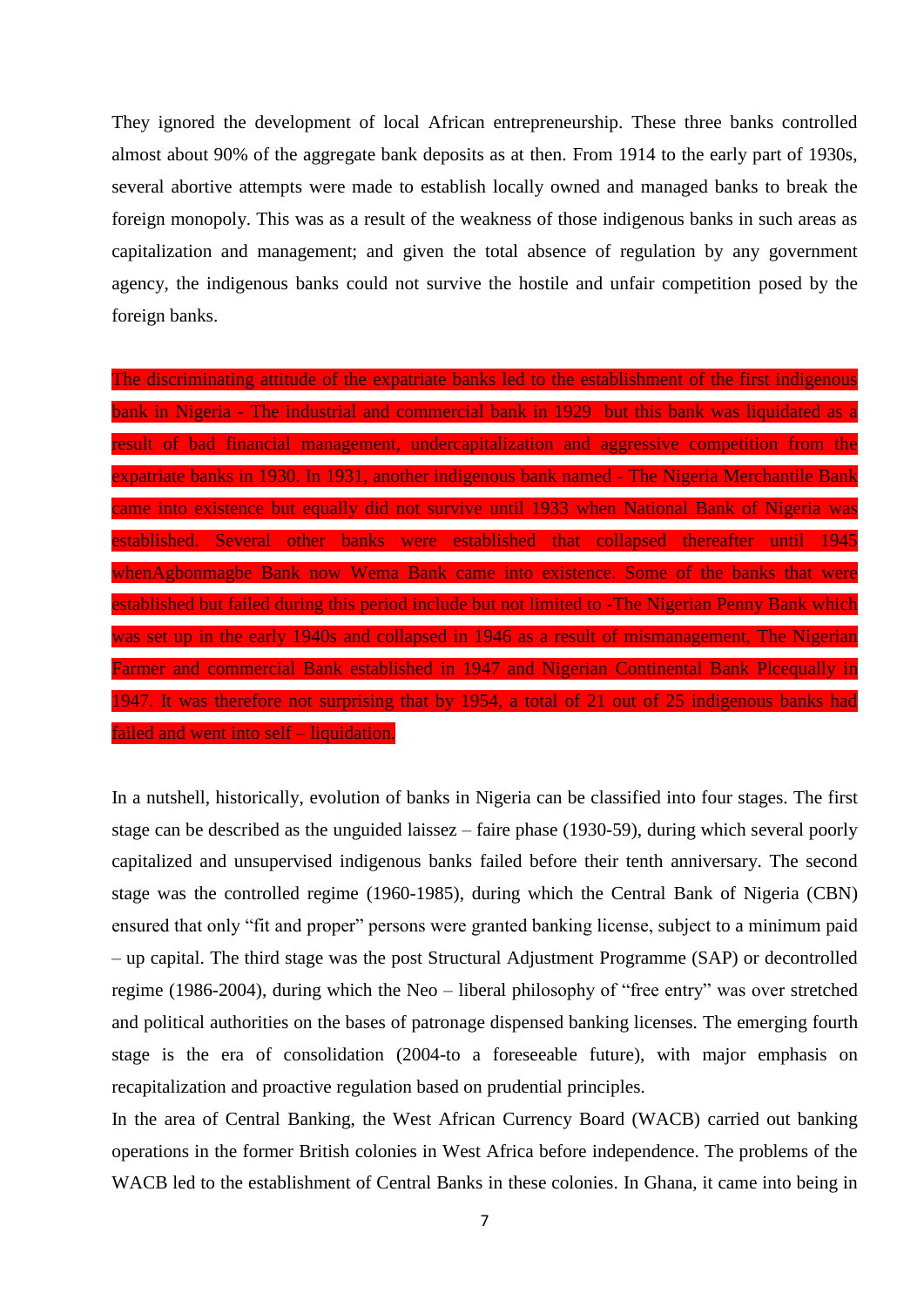1957, in Nigeria 1959, Sierra Leon in 1964, and in the Gambia in 1964. The Central Bank of Nigeria (CBN) was established by the Central Bank Act of 1958. It was to replace the West African Currency Board (WACB) of the colonial government as part of the preparation for independence in Nigeria.

### **4.0 CONCLUSION**

In this unit, you have learnt the history of banking and how the roots of banking can be traced to the earliest civilizations and also, how the Egyptians and early societies of the Middle East developed the prototype upon which modern banking is based.

### **5.0 SUMMARY**

This unit has examined the historical concept of banking in Nigeria and the various definitions of banks. We have also compared banking with the activities of money lenders and the effect that banks create on the growth of the economy.

## **6.0 TUTOR-MARKED ASSIGNMENT**

## **7.0 REFERENCES/FURTHER READING**

Oluitan, R. O. (2003) The Nigerian Financial System. Walex Printing, Lagos, Nigeria. 1<sup>st</sup> Edition.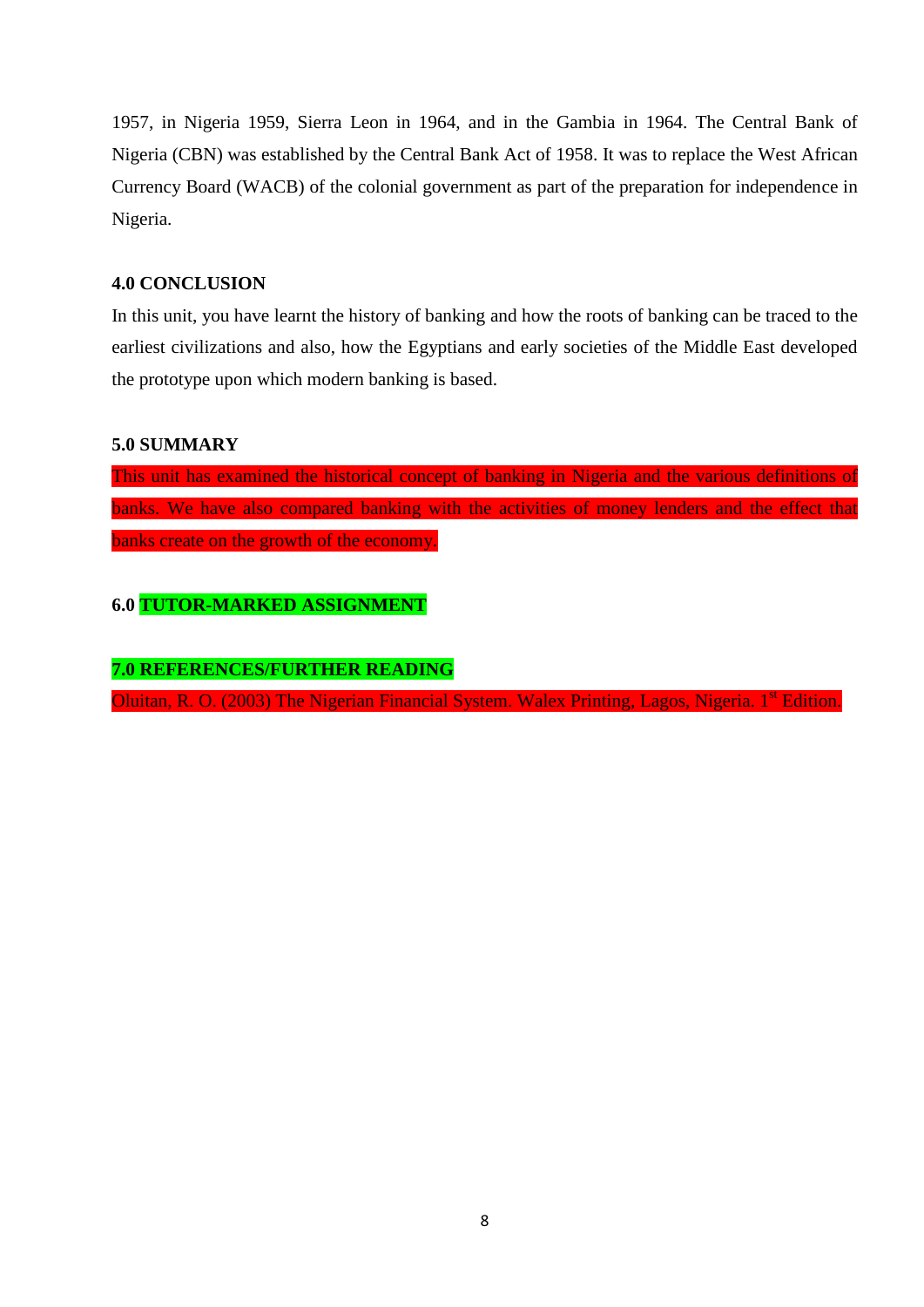### **UNIT 2 TYPES OF BANKING**

### **CONTENTS**

- **1.0 Introduction**
- **2.0 Objectives**
- **3.0 Main Content**
	- **3.1 Central Bank**
	- **3.2 Commercial Banks**
		- **3.2.1 Deposit Banks**
		- **3.2.2 Industrial Banks**
		- **3.2.3 Savings Banks**
		- **3.2.4 Agricultural Banks**
		- **3.2.5 Development Banks**
		- **3.2.6 Miscellaneous Banks**

### **1.0 INTRODUCTION**

This Unit outlines the main types of firms that undertake banking business and describes the activities of each of the types of banks considered in this unit. Banking occupies one of the most important positions in the modern economic world. It is necessary for trade and industry. Hence it is one of the important agencies for commerce. Although banking in one form or another has been in existence from very early times, modern banking activities is of recent origin. It is one of the results of the Industrial Revolution and the child of economic necessity. Its presence is very helpful to the economic activity and industrial progress of a country.

**2.0 OBJECTIVES**

- At the end of this unit, you will learn about:
- The types of banks that operate mainly in Nigeria
- The main functions of these banks

### **3.0 MAIN CONTENT**

### **3.1 CENTRAL BANK**

The core functions of central banks in any country are: to manage monetary policy with the aim of achieving price stability, to prevent liquidity crises, monitor situations in the money market to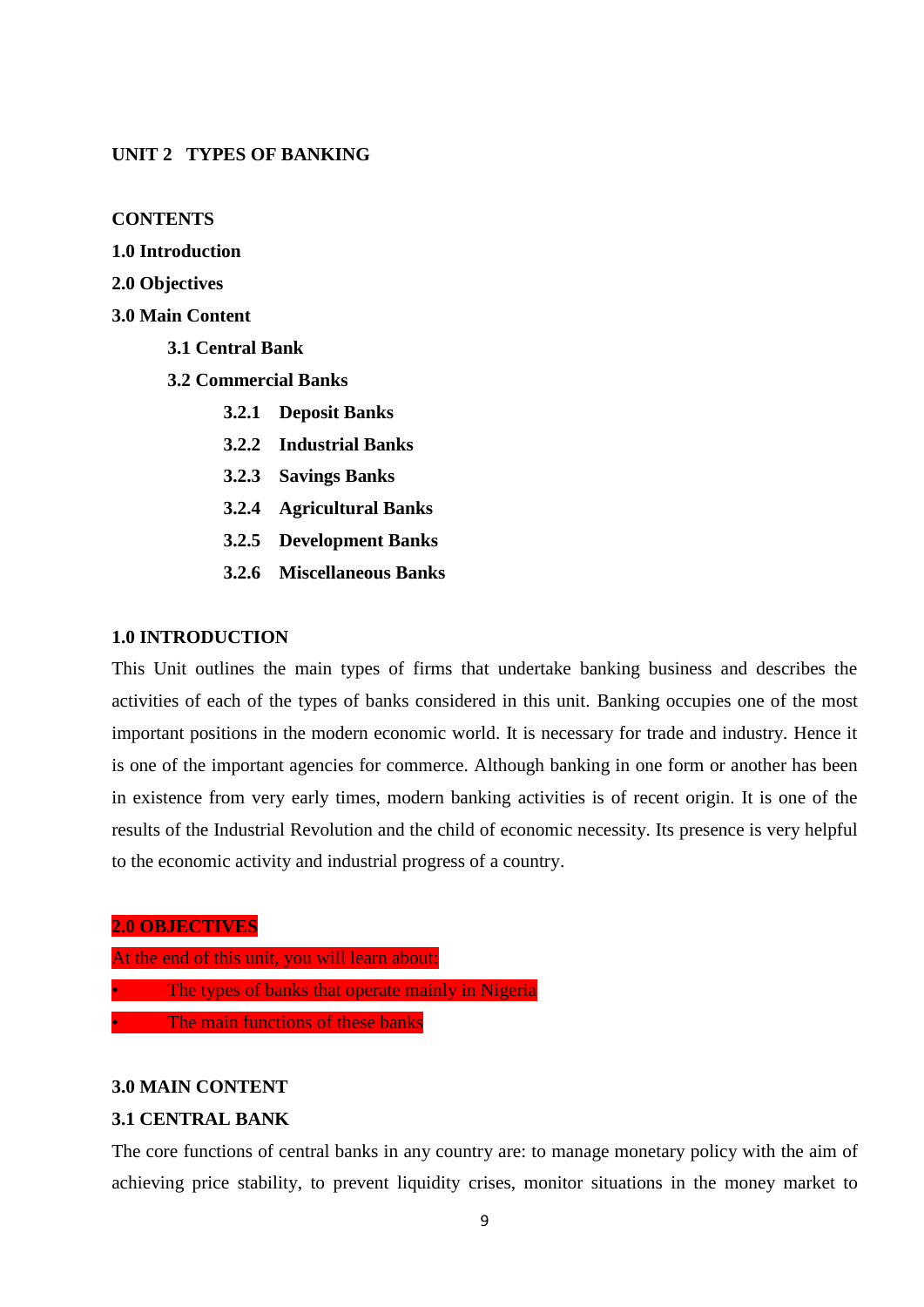prevent disorderliness and financial crises, and to ensure the smooth functioning of the payment system. Anybank which is entrusted with the functions of guiding and regulating the banking system of a country is known as the Central Bank. Such a bank does not deal with the general public. It acts essentially as Government's banker; maintain deposit accounts of all other banks and advances money to other banks, when needed.

The Central Bank provides guidance to other banks whenever they face any problem. It is therefore known as the bankers' bank. The Central Bank maintains record of Government revenue and expenditure. It also advises the Government on monetary and credit policies and decides on the interest rates for bank deposits and bank loans. In addition, foreign exchange rates are also determined by the central bank. Another important function of the Central Bank is the issuance of currency notes, regulating their circulation in the country by different methods. It is charged with the issuance of notes and currencies within the economy.

### **3.1.1 FUNCTIONS OF A CENTRAL BANK**

A Central Bank can generally be defined as a financial institution responsible for overseeing the monetary system for a nation, or a group of nations, with the goal of fostering economic growth without inflation.

The functions of a Central bank can be classified into three categories namely:

- A. Traditional Banking Functions
- 1. The central bank controls the issue of notes and coins (legal tender).
- 2. It has the power to control the amount of credit-money created by banks. In other words, it has the power to control, by either direct or indirect means, the money supply.
- 3. A central bank should also have some control over non**-**bank financial intermediaries that provide credit.
- 4. A central bank act as the government's banker.
- 5. The central bank should oversee the financial sector in order to prevent crises and act as a lender-of-last-resort.

|  | <b>B. Monetary Functions</b> |
|--|------------------------------|
|  |                              |

- The Central Bank monitors the Monetary Policy through directives such as:
	- 1. Open Market Operation
	- 2. Stabilization Securities
	- 3. Cash Reserve Requirement
	- 4. Liquidity Ratio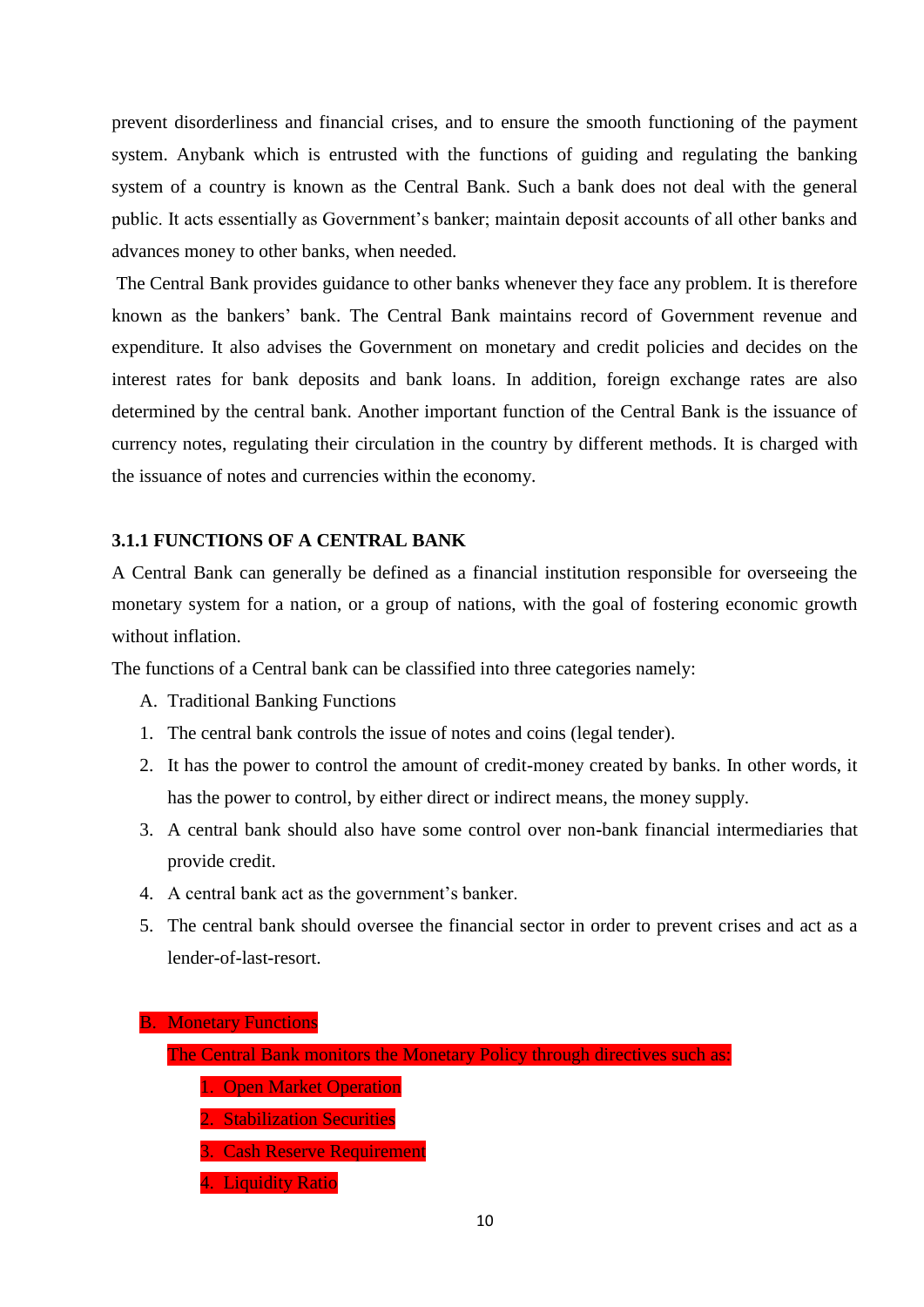5. Special Deposit

6. Moral Suasion etc

**Development Functions** 

- 1. The Central Bank is the government agency for the management of the foreign reserves of the country.
- The central bank also acts as the official agent to the government in dealing with all its gold and foreign exchange matters.

3. Manages the country's external debt

- 4. Enacts development policies that aids efficient banking services such as the rural banking scheme, Agricultural Credit Guarantee Scheme Fund etc
- 5. Monitors the banking institutions to fill observed gaps through establishment of specialised banking institutions such as Nigerian Industrial Development Bank; Nigerian Bank for Commerce and Industry etc.



### **3.2 COMMERCIAL BANKS**

Commercial Banks are banking institutions that accept deposits and grant short-term loans and advances to their customers. In addition to giving short-term loans, they also give medium-term and long-term loan to business enterprises. Now-a-days some of the commercial banks are also providing housing loan on a long-term basis to individuals. Commercial banks are the major financial intermediary in any economy. They are the main providers of credit to the household and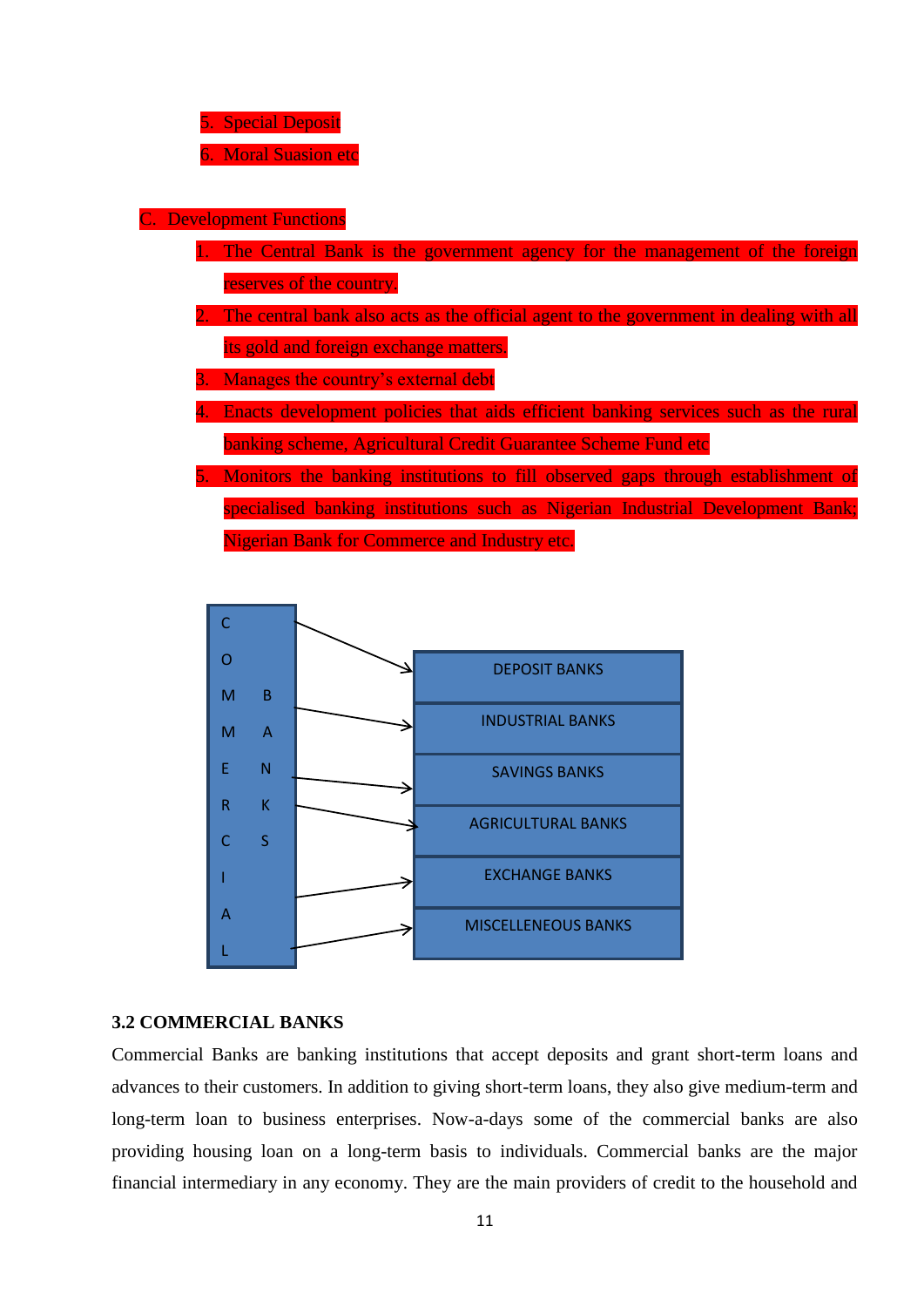corporate sector and operate the payment mechanism. While commercial banking refers to institutions whose main business is deposit taking and lending it should always be remembered that the largest commercial banks also engage in investment banking, insurance and other financial service areas through operating windows established for that purpose.

### **FUNCTIONS OF COMMERCIAL BANKS**

The functions of commercial banks are divided into two categories:

- I. Primary functions.
- II. Secondary functions.

### I. **Primary functions:**

The primary functions of a Commercial Bank includes:

- a) Accepting deposits
- b) Granting loans and advances

### **a) Accepting deposits**

The most important activity of a commercial bank is to mobilise deposits from the public. People who have surplus income andsavings find it convenient to deposit the amounts with banks. Depending upon the nature of deposits, funds deposited with the bank also earn interest. Thus, deposits with the bank grow along with the interest earned. If the rate of interest is higher, public are motivated to deposit more funds with the bank. There is also safety of funds deposited with the bank because the government ensures that deposit money banks' deposits are insured against risks that could affect the funds deposited.

#### **b) Grant of loans and advances**

The second important function of a commercial bank is to grant loans and advances. Such loans and advances are given to members of the public and to the business community at a higher rate of interest than allowed by banks on various deposit accounts. The rate of interest charged on loans and advances varies depending upon the purpose, period and the mode of repayment. The difference between the rate of interest allowed on deposits and the rate charged on the loans is the main source of a bank's income.

**i.** Loans - A loan is granted for a specific time period. Generally, commercial banks grant short-term loans. But medium and long term loans may also be granted. The borrower may withdraw the entire amount in lump sum or in instalments. However, interest is charged on the full amount of loan. Loans are generally granted against the security of certain assets. A loan may be repaid either in lump sum or in instalment.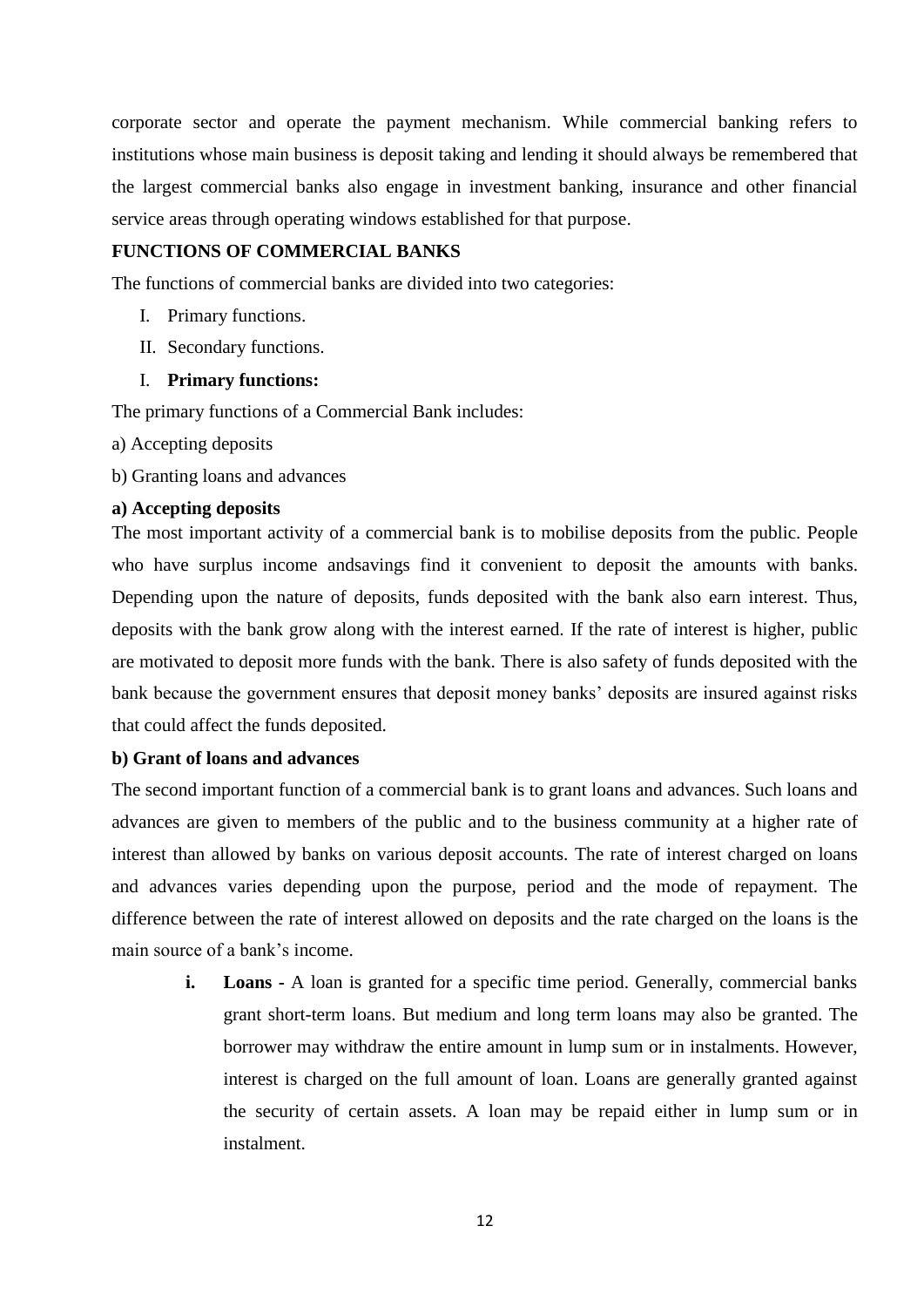**ii. Advances -** An advance is a credit facility provided by the bank to its customers. It differs from loan in the sense that loans may be granted for longer period, but advances are normally granted for a short period of time. Furthermore, the purpose of granting advances is to meet the day to day requirements of business or individuals and repayment is usually in lump sum. A typical example is Salary advance which is given to individuals with the hope of deduction against future salary payments of the customer. The rate of interest charged on advances varies from bank to bank. Interest is charged only on the amount withdrawn and not on the sanctioned amount.

#### **II. Secondary functions**

Besides the primary functions of accepting deposits and lending money, banks perform a number of other functions which are called secondary functions. These are as follows -

- a) Issuance of letters of credit, traveller's cheques, circular notes etc.
- b) Safe custody of valuable items, important documents, and securities by providing safe deposit vaults or lockers.
- c) Providing customers with facilities of foreign exchange.
- d) Transferring money from one place to another; and from one branch to another branch of the bank.
- e) Provision of guarantee facilities on behalf of its customers either for making payments or for purchase of goods, machinery, vehicles etc.
- f) Collecting and supplying of business information.
- g) Issuance of demand drafts and payment orders.
- h) Provision of reports on the credit worthiness of customers.

### **3.2.1 DEPOSIT MONEY BANKS**

The most important type of deposit money banks is the commercial banks. They have connection with the commercial class of people. These banks accept deposits from the public and lend them to needy parties. Since a large percentage of their deposits are for short period only, these banks extend loans mainly for short period. Ordinarily these banks lend money for a period between 3 to 12 months. They do not like to lend money for long periods or to invest their funds in long term securities.

### **3.2.2INDUSTRIAL BANKS**

Industries require a huge capital for a long period to buy machinery and equipment. Industrial banks help the industrialists to achieve their goals. They provide long term loans to industries.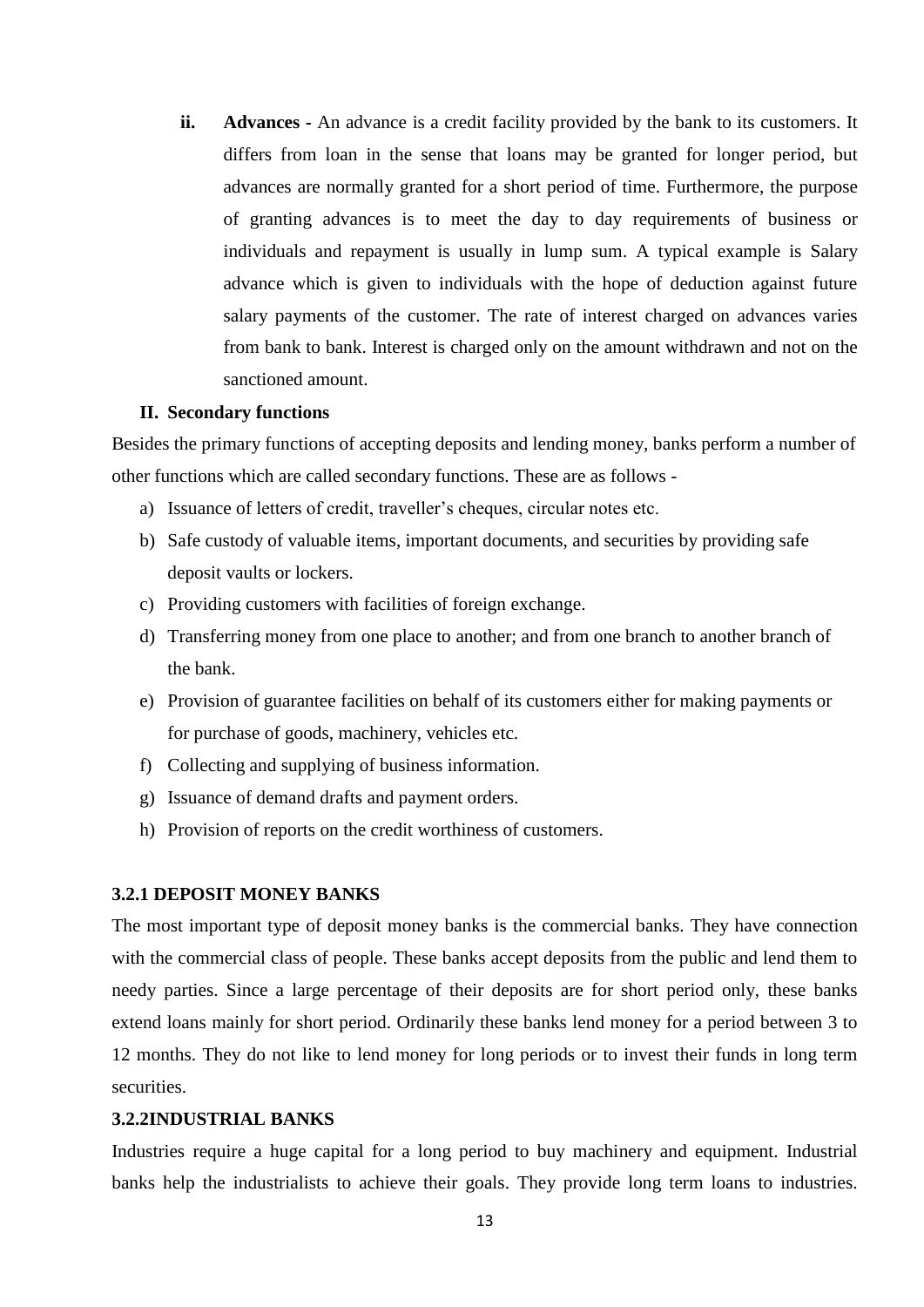Besides, they buy shares and debentures of companies which enable them to have fixed capital. Sometimes, they even underwrite the debentures and shares of big industrial concerns. A typical bank of this nature in Nigeria is the Nigerian Bank for Commerce and Industry. The important functions of industrial banks are:

1. They accept long term deposits.

2. They meet the credit requirements of industries by extending long term loans.

3. These banks advise the industrial firms regarding the sale and purchase of Shares and

Debentures.

### **3.2.3 SAVINGS AND LOANS BANKS**

These banks were specially established to encourage thrift among small savers and therefore, they are willing to accept small sums as deposits. They encourage savings of the poor and middle class people. In Nigeria, these banks perform in major cities but their activities are still relatively low when compared to the Deposit Money Banks.However, they are prominent with market women who engage in daily savings of their sales hence it is very common to see the Savings and Loans officials within the markets collecting deposits from the sellers.

#### **3.2.4 AGRICULTURAL BANKS**

- Agricultural business has its peculiar problems hence the need to establish special banks that helps to finance their activities. These banks are organised on co-operative lines and therefore do not work on the principle of maximum profit for the shareholders. These banks meet the credit requirements of the farmers through term loans, viz., short, medium and long term loans. The major bank saddled with this activity in Nigeria is the Nigerian Agricultural &Co-operative Bank which was established in 1973 with the primary objective of:
	- Granting of loans for agricultural production including horticulture, poultry farming and pig breeding and for storage, distribution and marketing connected with such production.
	- Granting of direct loans to individual farmers, cooperative societies or other bodies whether corporate or unincorporated.

#### **3.2.5DEVELOPMENT BANKS**

These banks are established for the provision of medium and long term finance for the public and private sectors. They are charged with ensuring the promotion and development of projects.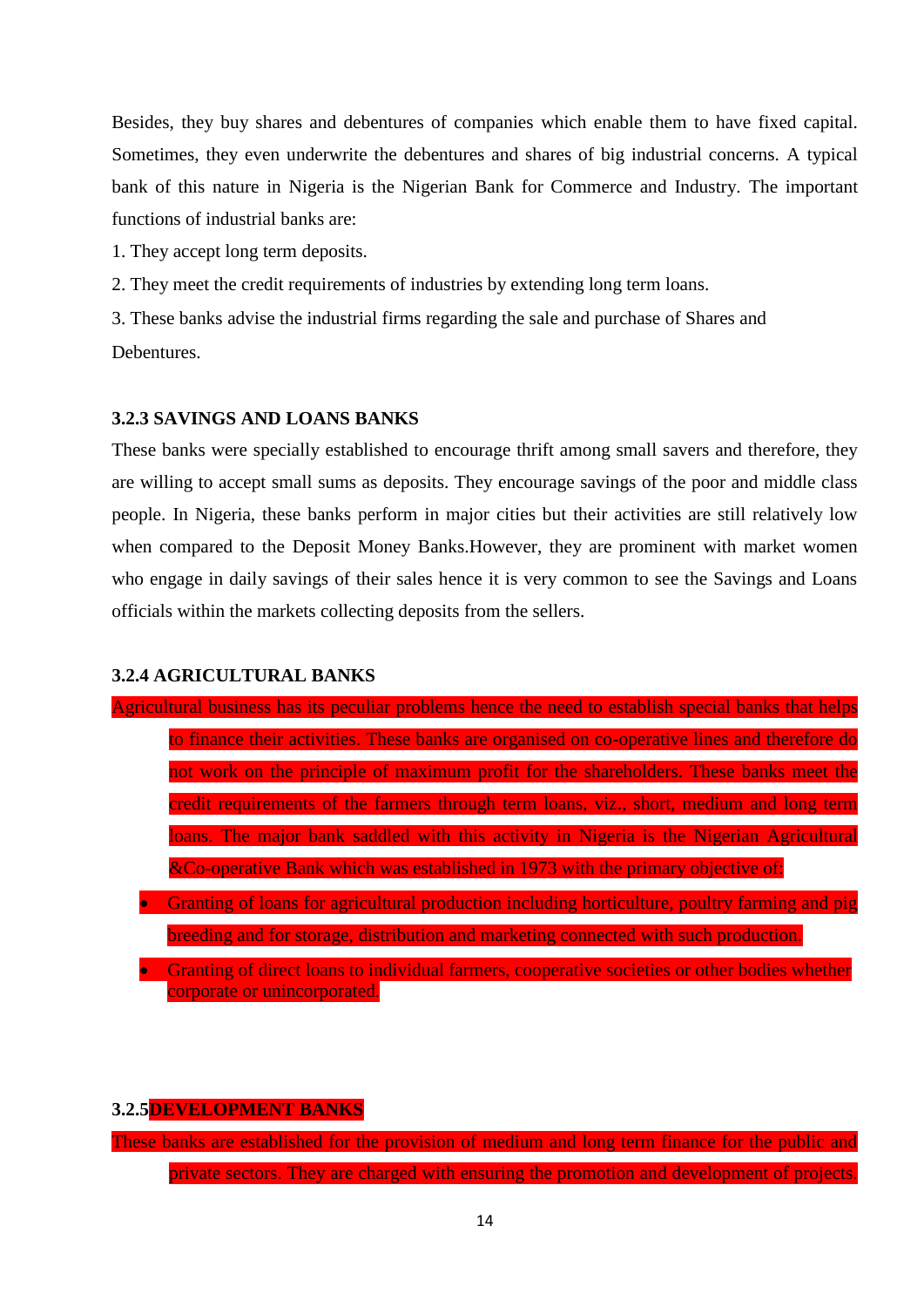They also provide advice and other forms of assistance necessary to ensure smooth take off and survival of the business enterprises within the country. A typical example in Nigeria is the Nigeria Industrial and Development Bank. Another special one is the Nigeria Export Import Bank.

## **3.2.6 MISCELLANEOUS BANKS**

There are certain kinds of banks which have arisen in due course to meet the specialised needs of the people. In England and America, there are investment banks whose object is to control the distribution of capital into several uses. American Trade Unions have got labour banks, where the savings of the labourers are pooled together. In London, there is the London Discount House whose business is "to go about the city seeking for bills to discount." There are numerous types of different banks in the world, carrying on one or the other banking business.

### **4.0 CONCLUSION**

There are many types of banks operating in any economy and the types available is a function of the needs of the populace. In Nigeria, we have different types that are meant to enhance local production and thrive businesses. Each type of bank has its catchment area of the general public and the banking habit of the populace so far has been on the increase.through several methods of payment which we shall discuss in the next unit.

## **5.0 SUMMARY**

We have examined the types of banks in Nigeria and their functions. We have also looked at the people that they usually target which aids the level of success so far achieved by the banks considered herein.

## **6.0 TUTOR-MARKED ASSIGNMENT**

## **7.0 REFERENCES/FURTHER READING**

Oluitan, R. O. (2003) The Nigerian Financial System. Walex Printing, Lagos, Nigeria, 1<sup>st</sup> Edition.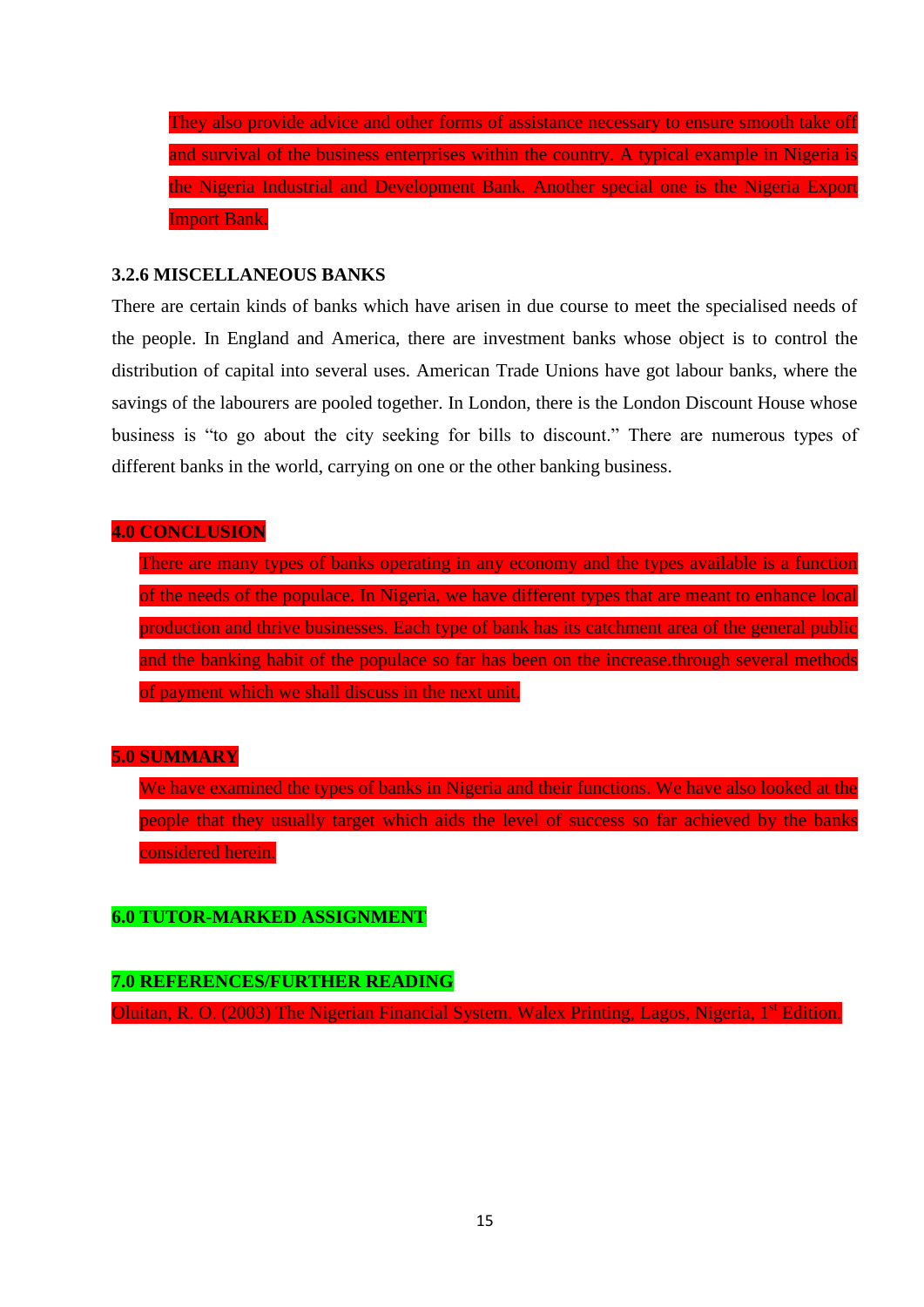## **UNIT 3 BANKING METHODS OF PAYMENT**

## **CONTENTS**

## **1.0 Introduction**

**2.0 Objectives**

**3.0 Main Content**

**3.1 Large Value Payment System**

- **3.2 Retail Payment System**
	- **3.2.1 Cash**
	- **3.2.2 Cheque**
	- **3.2.3 Debit Card**
	- **3.2.4 Credit Card**
	- **3.2.5 Direct Debit**

### **1.0 INTRODUCTION**

Everyday people trade/exchange goods and services for money. With money being the major medium of exchange, payments systems were developed out of a need to facilitate growth of commerce and economic development. In this unit different types of payment systems are discussed.

To begin, let's define Payment Systems. They are systems that facilitate businesses and consumers to transfer funds to one another. While cash is an important payment instrument that people use daily to purchase goods and services, other payment instruments are also available and widely used.

## **2.0 OBJECTIVES**

At the end of this unit, you will be able to:

- Mention the various payment instruments.
- List the advantages and disadvantages of a credit card.
- Explain the large value payment system.

### **3.0 MAIN CONTENT**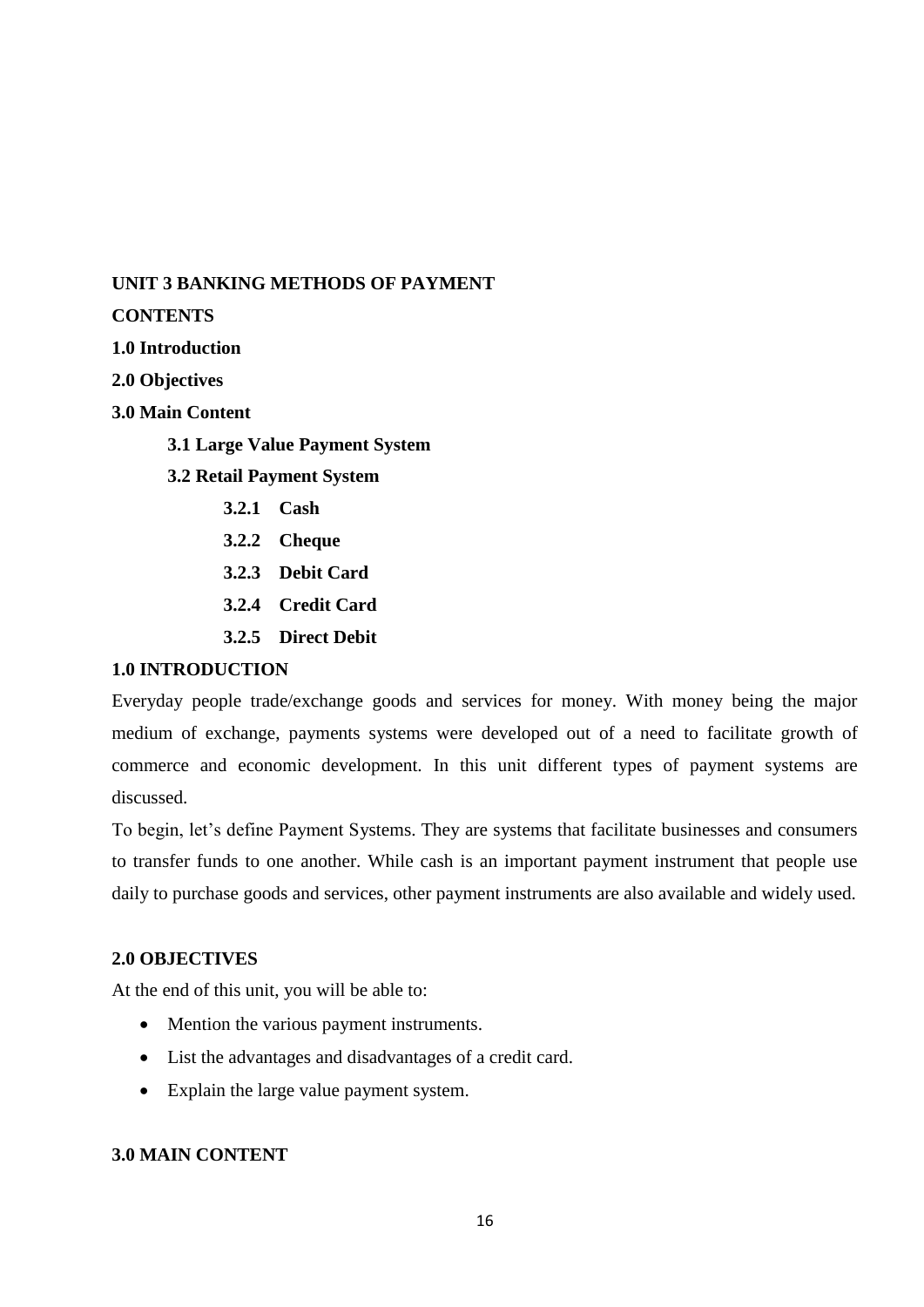#### **3.1 LARGE VALUE PAYMENT SYSTEM**

This system typically processes high value critical payments. It is an essential payment system which ensures the smooth functioning of the economy and the financial system. If this system fails, it could trigger disruptions or transmit shocks within the economy. Currently, a popular method in Nigeria is the SWIFT transfer which is used by commercial banks to make large value payments on a daily basis both domestically and internationally. This enables banks to automate and standardize financial transactions, thereby reducing operational risk and eliminating inefficiencies.

#### **3.2 RETAIL PAYMENT SYSTEM**

This payment system is as important as the large value payment system and has a larger user group. A person with a payment card of any kind is part of the retail payment system. At the retail level most transactions involve cash, cheques or cards.

### **3.2.1 CASH**

Cash refers to money in the form of banknotes and coins. Of all the different payment methods available, cash is still the most commonly used for everyday purchases. Using it couldn't be simpler, it's almost always used face-to-face and you can physically see the money being handed over (and get any change straight away too). Cash is the preferred method for small payments because it involves no credit and therefore no promises. With cash, you can usually purchase goods and services easily as it is widely accepted. Carrying too much cash is risky as it can lead to theft and other problems. However, people still carry cash for its convenience and flexibility. From the payee's point of view, transactions are completed immediately and this cash can be re-used for other transactions.

### **ADVANTAGES OF USING CASH AS A FORM OF PAYMENT**

- 1. Cash is the most common way of payment around the globe when compared to all other types of payment. It does not involve third-party action for its immediate conversion into other forms /value.
- 2. Cash requires no authorization for the person who carries it, thus it is convenient for those who desires small payment amounts to be used.
- 3. Cash payment does not require additional knowledge when a transaction occurs; whereas credit card payment may need the users to be taught beforehand in order to properly use it.
- 4. The use of cash does not involve any transaction fees for both ends, that is, the person who uses cash and the merchant does not have to worry about paying any fees when buying and selling goods and services.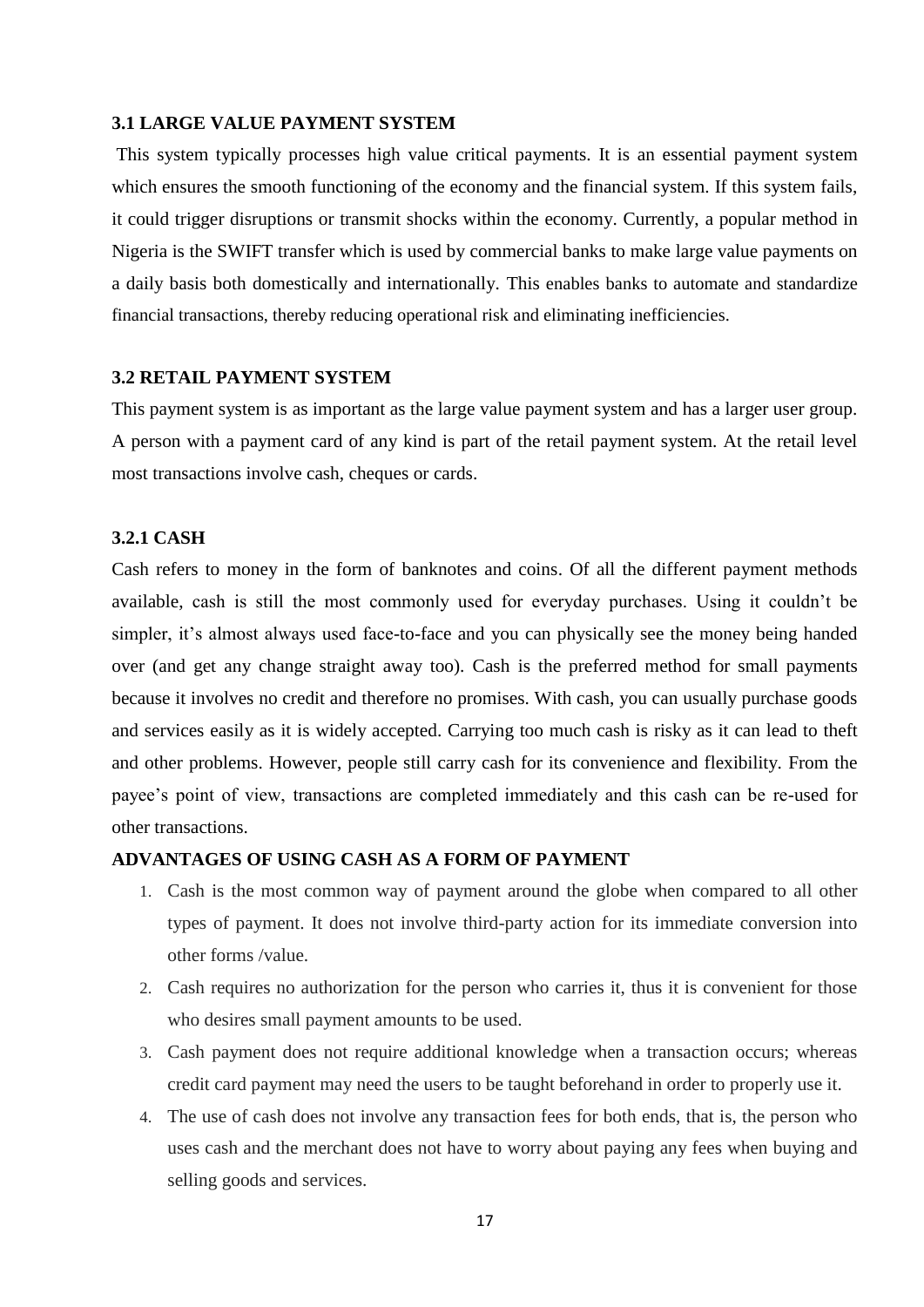### **DISADVANTAGES OF USING CASH AS A FORM OF PAYMENT**

- 1. Cash payment is not suitable for larger purchases, such as car, or house, etc. As it becomes impossible when stacks of notes are used to make purchases.
- 2. Cash purchases are instant and have the tendency to be final and irreversible, unless seller agreed otherwise.
- 3. Cash can be easily purloined and anybody can claim its ownership, thus, it is insecure when compared to other forms of payment.
- 4. Cash can be forged; merchants without proper tool to confirm genuineness could find it difficult to detect.

## **WHAT WOULD I USE THIS FOR?**

- Cash is used every day for all types of transactions such as in shops, restaurants, coffee shops and pubs. It is also the easiest way to transfer money between people as you can simply hand over banknotes or coins.
- Cash can also be used in vending machines to buy certain items for example, parking tickets, train tickets, drinks, food, etc.

## **HOW DO I USE IT?**

- **Cash machine:** Also known as an ATM.This is a self-service machine that allows cardholders with a PIN to withdraw cash from their account. Other banking services are also available on most machines. With the introduction of ATM in Nigeria, it has gainer wider acceptance though it is still fraught with teething problems.
- **Cash Advance:** An advance that draws directly against a credit cardholders' credit line, where the service is available. Interest is usually charged when cash is obtained in this way, and there can be other fees too. Check with your card issuer if you are not sure.
- **Cashback:** When purchasing goods with a debit card, some retailers (generally supermarkets), offer a cashback service. This enables a customer to add a cash value to the transaction and obtain the cash at the checkout, as an alternative to using a cash machine. The transaction value and the cash value will be debited directly from the cardholder's bank account. Cashback is only available on debit cards. (An alternative use of the expression 'cashback' refers to the feature offered on some credit card accounts of refunding a cash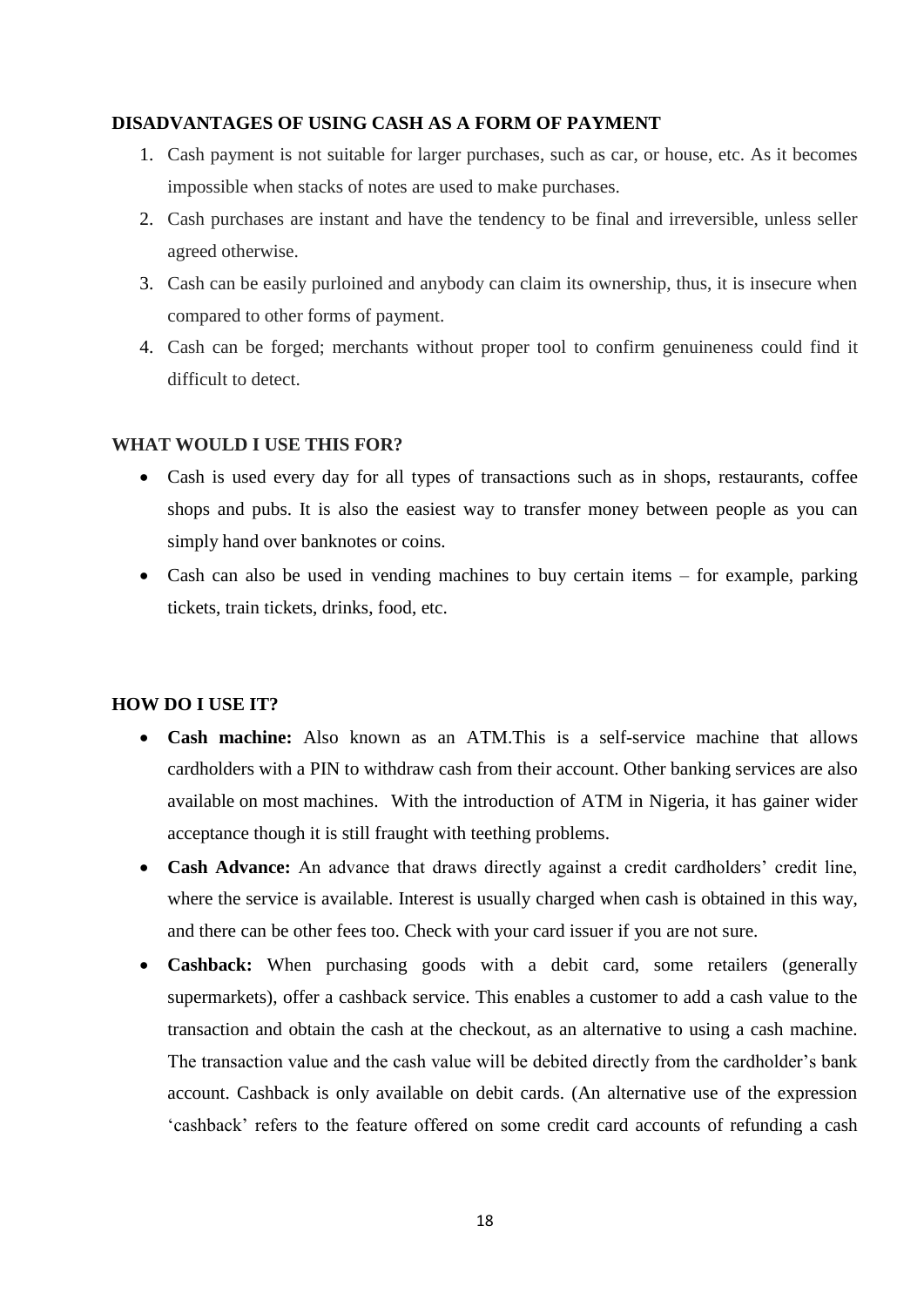sum to cardholders based on a percentage of their spending. This is similar to other reward schemes such as Air Miles or points for travelers.)

## **3.2.2 CHEQUE**

A cheque is a paper voucher linked to a current account. When you open a bank account you may be given a cheque book which contains a number of cheque leaves. Each cheque will be printed with the issuing bank's name; address and a unique cheque number along with the sort code and customer's account number.A cheque is an order to transfer funds from the payer's bank to the account of the payee. Cheques are generally valid for six months after the date of issue. The use of cheques has traditionally dominated the world's non cash payments. Despite the development of other payment instruments, cheques remain an important form of payment. A cheque is effectively a future promise to pay the amount stated on it and needs to be presented to a bank in order to obtain the payment. Cheque clearance usually takes 2 - 4 working days in Nigeria.

### **ADVANTAGES OF A CHEQUE**

- 1. Safer than cash e.g. a crossed cheque can only be deposited into the payee's account.
- 2. Preferable for large amounts and a large number of payments to avoid carrying large sums of cash.
- 3. Payments can be made at your convenience and posted to the payee.

### **DISADVANTAGES OF A CHEQUE**

- 1. Can take up to  $2 4$  working days before funds are available to use.
- 2. There is no guarantee that the payer has sufficient funds hence the cheque may become dishonoured (bounce) by the bank.
- 3. There are extra costs if the payee wants an immediate clearance of funds. Cheques also have other administrative costs associated to it.

### **WHAT WOULD I USE THIS FOR?**

- You can write a personal cheque to a business or an individual for any amount, but it's up to you to make sure you have enough money in your account to allow the payment to go through.
- Cheques are most commonly used to pay bills, tradesmen who come to the house or to pay a friend or another person's face-to-face.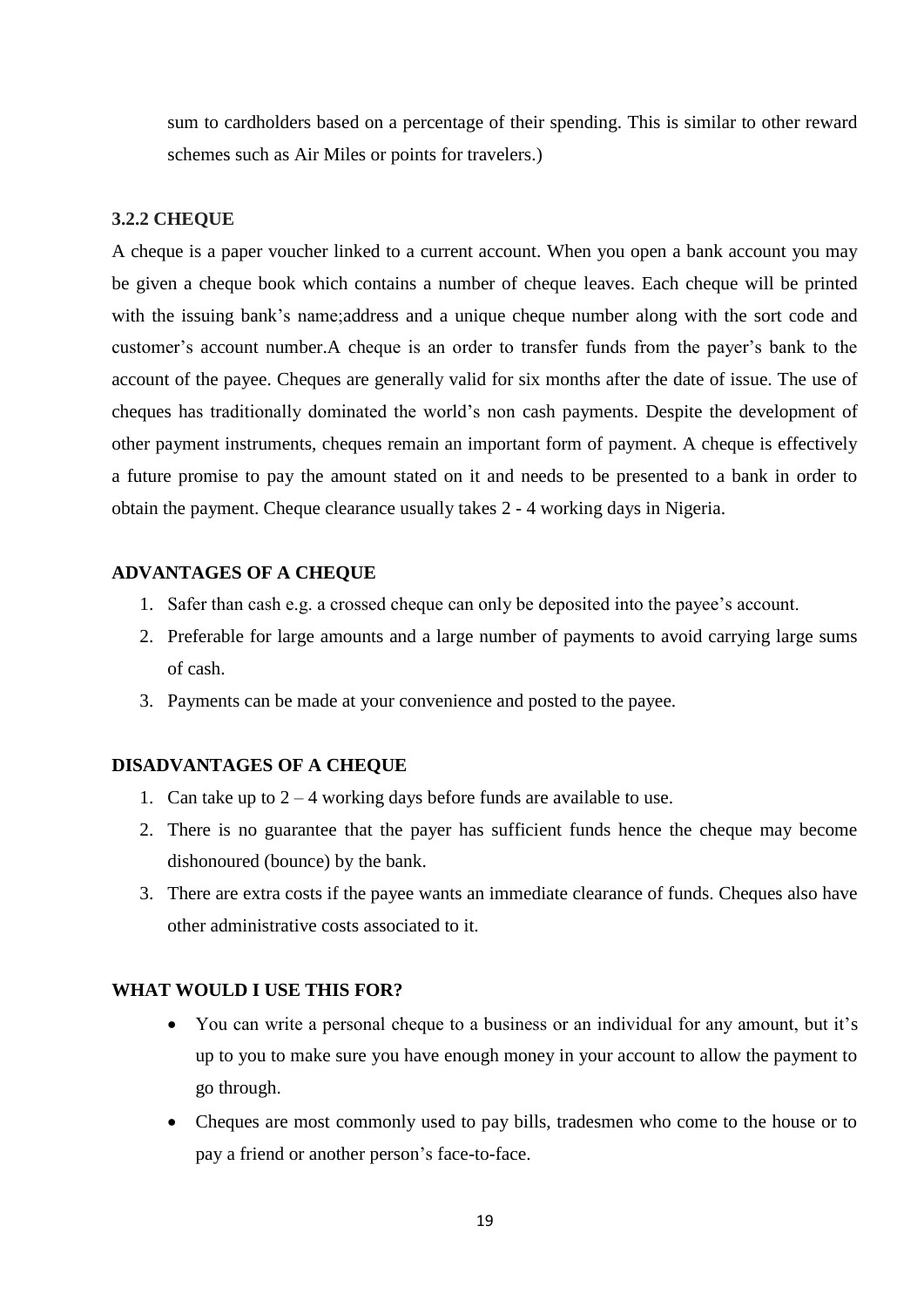### **HOW DO I USE IT**

- When you write a cheque to someone else you fill in the name of the person or business you are paying and the amount in both words and numbers. The other person then pays the cheque into their account and the respective banks arrange for the money to be moved from one account to the other.
- If you pay someone a cheque it will only start to be processed when they pay it into their account, which might not be straight away. If you want to avoid going overdrawn you'll need to make sure that you have adequate funds in your account to cover any cheques you write (and until they are paid in).
- Not all businesses accept cheques so if you intend to pay with one it's always worth checking they are accepted in advance.

### **3.2.3 DEBIT CARD**

This is a payment card where the transaction amount is deducted directly from the card holder's bank account upon authorization.A debit card is linked to your current account and is used to pay for goods and services anywhere in the world, online and abroad. The amount of the purchase is debited from your available balance on the same day. However it can take several days for the funds to be debited from your account. Debit cards also allow you to withdraw money at cash machines or get cashback in shops that offer that service. The cards could be branded VISA, MAESTRO or MASTERCARD.

### **ADVANTAGES OF A DEBIT CARD**

- 1. Debit card payments will only be accepted if the card holder has sufficient funds in his/her account.
- 2. Debit card can be used for mail order or online purchases.
- 3. Less risk involved than holding cash. The risk of theft is mitigated by having pin codes.

### **DISADVANTAGES OF A DEBIT CARD**

- 1. Takes time for money to be received and acknowledged.
- 2. Operates with a fee payable to the bank.

### **WHAT WOULD I USE THIS FOR?**

 More than one million places around the world, including online and over the phone accept debit cards. Debit cards badged Visa or MasterCard can be used worldwide – though in some countries you'll still be asked to sign when you pay rather than giving a PIN.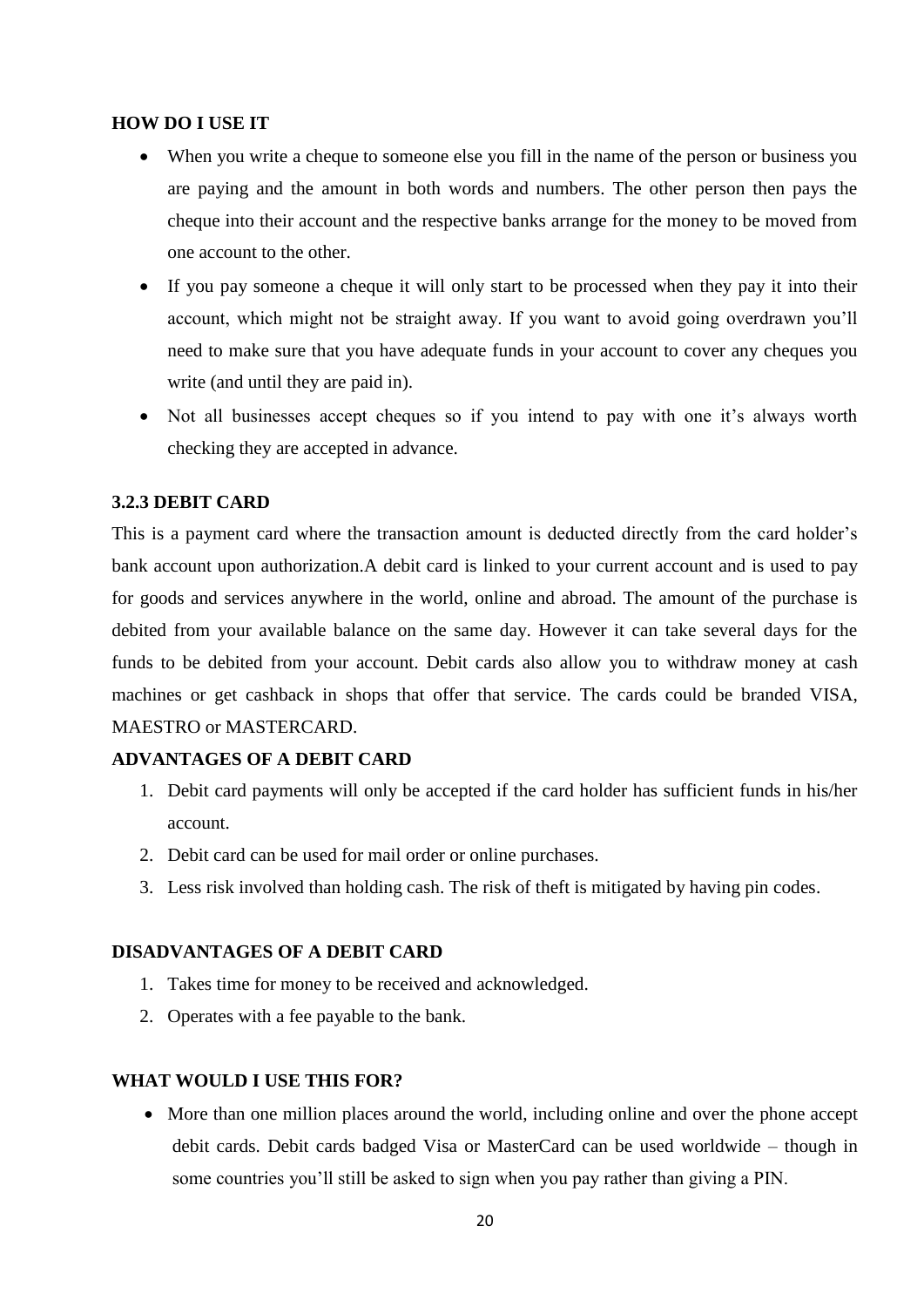- Debit cards are useful for everyday spending and are generally free to use, provided that you have enough money in your account to cover the purchase. On average,people use their debit cards regularly for everyday shopping, withdrawing cash and paying bills or other forms of business transactions.
- If you use your debit card in a cash machine (or ATM) there are other things you can do as well as getting cash. These include getting an account balance or mini-statement, changing your PIN, or in some cases topping up credit on your mobile phone.
- Some shops, like supermarkets, offer the option of "cash back" when you make a debit card purchase above a minimum value. This means the retailer will give you the amount of cash you ask for (up to a specified limit) and the money will be debited from your account straightaway. It is useful when you need cash but there isn't an ATM nearby.

### **HOW DO I USE IT?**

- When you make a transaction using a debit card, the funds are taken from your account straightaway. You need to be sure there is sufficient money in your account to make the purchase – otherwise your card might be declined by the retailer or you could be charged for an unauthorized overdraft.
- When you use your debit card in person, you will be asked to enter your PIN to confirm the transaction. Once you have successfully entered your PIN into the keypad, information is sent electronically to your bank to arrange for the money to be taken to your account and paid to the business.
- Chip and signature cards are available as an alternative to chip and PIN for people who aren't able to use a PIN – you should contact your bank to request for one if needed. Card terminals in shops are designed to automatically prompt shop staff to ask for a signature when one is needed and both the business and customer benefit from the same protections from liability for fraud losses offered by chip and PIN.
- Debit cards are also commonly used to buy things online or over the phone. To buy something in this way, you need to provide the 16-digit card number and the name on the card. You will also be asked for the expiry date, an issue number (if there is one) and the three-digit security code on the back of your card. Businesses accepting payments in this way have to meet standards to ensure your information is stored safely, but you should always make sure the company you are dealing with is trustworthy, as this information can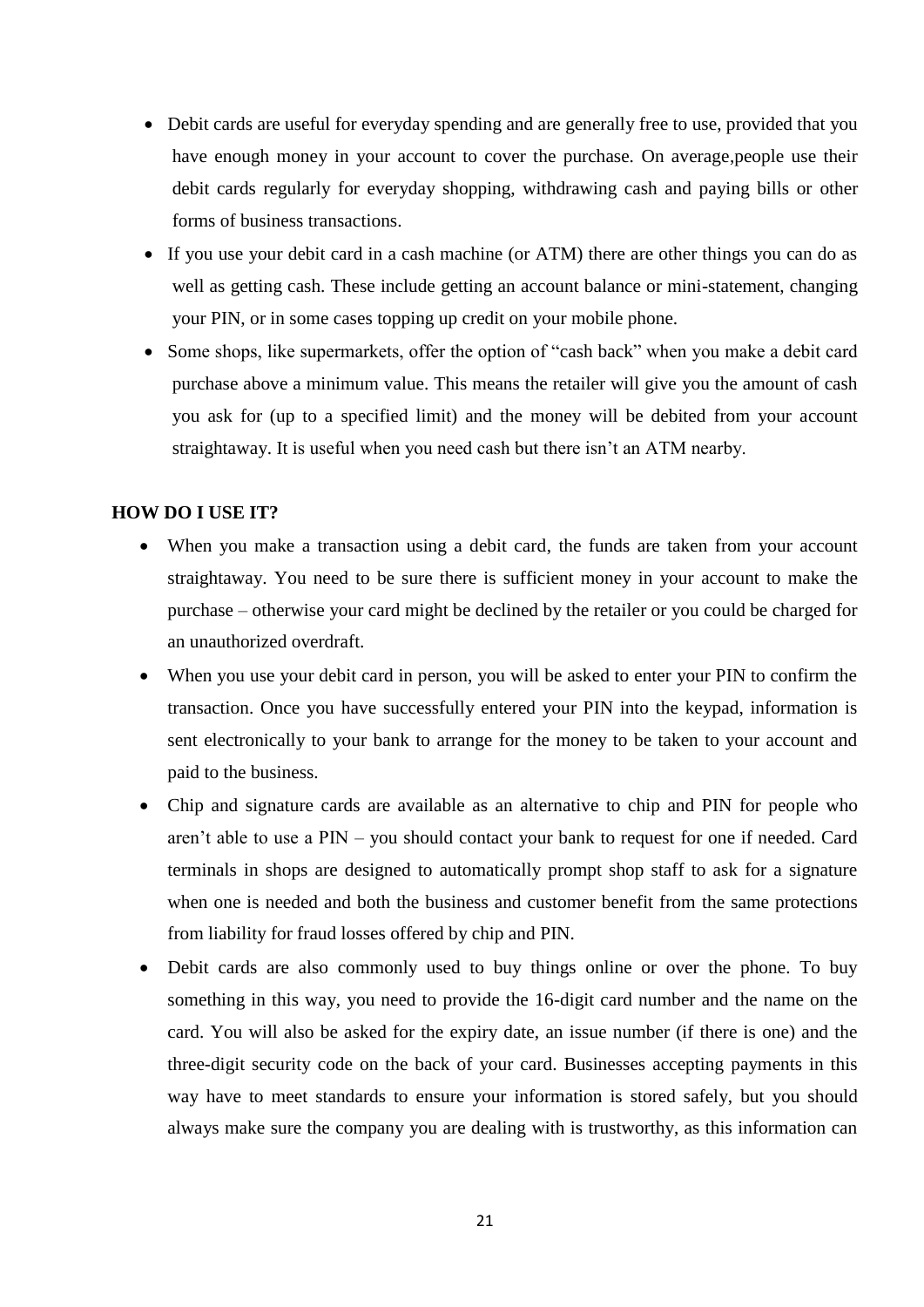be valuable to fraudsters. You should NEVER give your PIN to anyone either online or over the phone.

• There's usually no charge for paying by debit card but your bank may charge you for using your card overseas, and some internet retailers levy a charge too. Some ATMs also charge for cash withdrawals, but you will always be told upfront on the screen before withdrawing cash if you are to be charged, so you have the choice to stop the transaction.

## **3.2.4 CREDIT CARD**

A credit card is used to buy goods or services on credit. When you use a credit card to buy things, you are borrowing money from the credit card company who will have advised you of your credit limit – the maximum amount you can borrow. You'll have to repay the money and pay any interestdue. If you pay your bill off in full each month you won't pay any interest.Credit cards are issued through commercial banks and/or other issuers.

## **ADVANTAGES OF A CREDIT CARD**

- 1. Guaranteed payment up to an approved limit.
- 2. Can be used for mail order and online purchases.

### **DISADVANTAGES OF A CREDIT CARD**

- 1. A fee is paid to the bank for this service.
- 2. High interest rates make credit cards an expensive mode of borrowing.
- 3. Risk of theft if the card is stolen or if internet payment sites are not secure. The culprit can use the available credits if not immediately stopped.

### **WHAT WOULD I USE THIS FOR?**

- Credit cards are now almost universally accepted to pay for goods and services both at home and abroad and to shop online. You should think carefully before withdrawing cash on a credit card as you will be charged a fee and will you will pay interest from the date of the withdrawal.
- Credit cards can be an effective way of budgeting if used properly but interest charges can mount up if bills are not paid in full. Credit cards can be handy in emergencies, allowing you "instant access" to a borrowing facility up to your pre-agreed credit limit. If you pay off the bill in full each month, you won't pay any interest so credit cards can be a very useful way to borrow over the short term.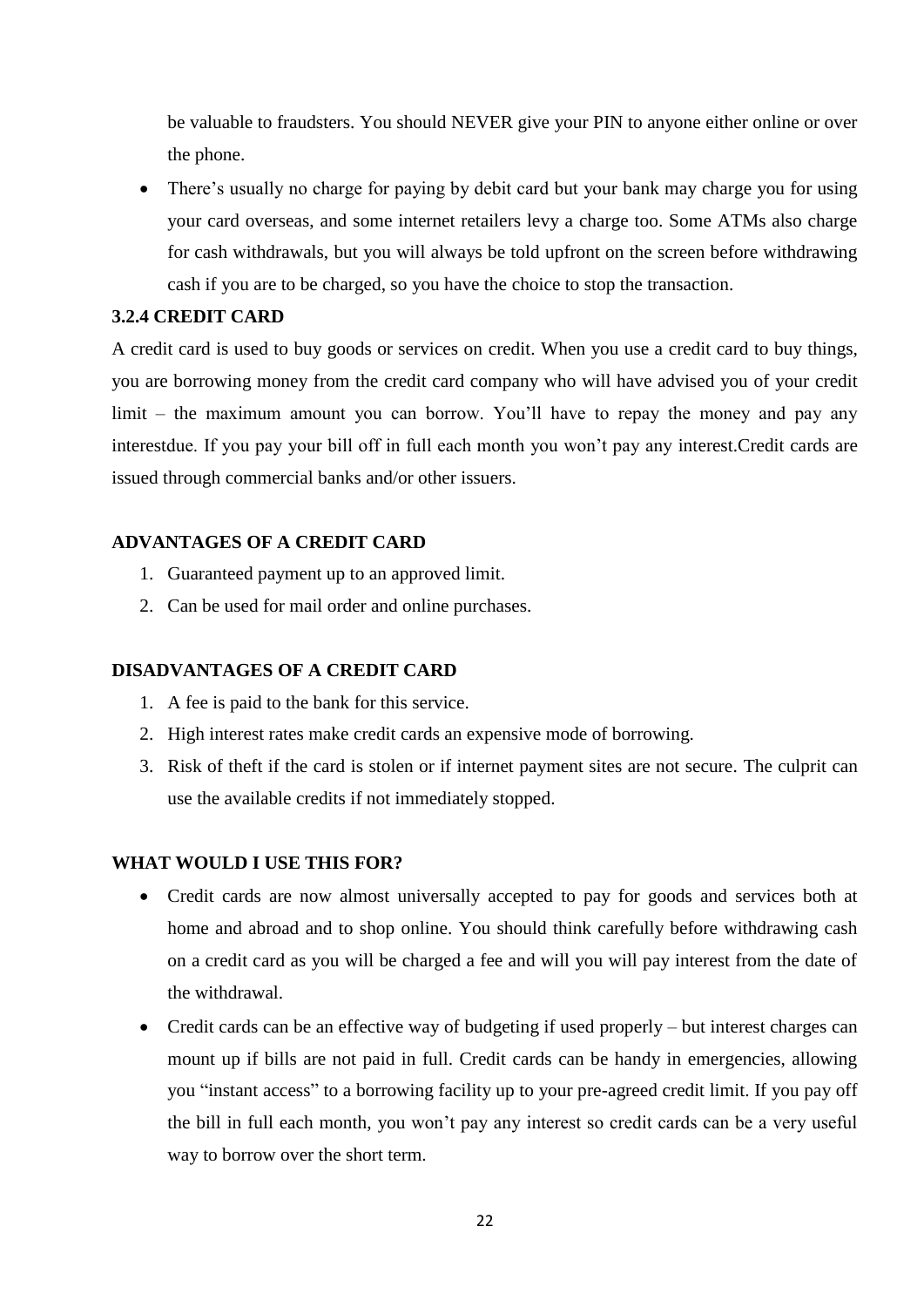- Credits cards are increasingly used for regular shopping but many people use them mainly for larger cost items such as holidays or household goods, helping them to spread the cost of these items over a longer period of time.
- Credit cards provide unique consumer protection. Should the goods you buy fail to arrive, they are faulty or the company you are buying from goes bust you may be able to claim your money back from your credit card company.
- Some credit cards will give you cash back or air miles for using your card. Others will make a donation to a charity every time you use it.

### **HOW DO I USE IT?**

- Credit cards are issued by banks, building societies and retailers but most are branded either MasterCard or Visa. Other credit card brands include American Express.
- If you use a credit card in a shop you will have to enter a PIN (or sign in some countries) and if you use it online you'll need the three-digit security number on the back of the card. You can also use your credit card to withdraw cash from ATMs although this can be expensive. Credit cards are generally accepted worldwide.
- Credit card users receive a monthly bill detailing what they have spent on the card and any interest charged. You can pay off as much of the bill as you want each month but you must pay the stated minimum payment or you will incur a fee.

### **3.2.5 DIRECT DEBIT**

A Direct Debit is a regular payment debited from your account that you have previously authorized. The transaction is 'pulled' from your account by the company who's provided you with a service, but only because you know in advance the amount you will be debited and the date the payment will happen. Direct Debits are typically used to make regular payments for life, car and home insurance, tax, utility bills and subscriptions. Amounts can vary but you will always know in advance what the amount will be.

### **ADVANTAGES OF A DIRECT DEBIT CARD**

- 1. For businesses, it is a form of guaranteed payment.
- 2. Customers don't have to remember payment dates.
- 3. Customers don't have to write cheques and post them.
- 4. Businesses can change amount and payment dates.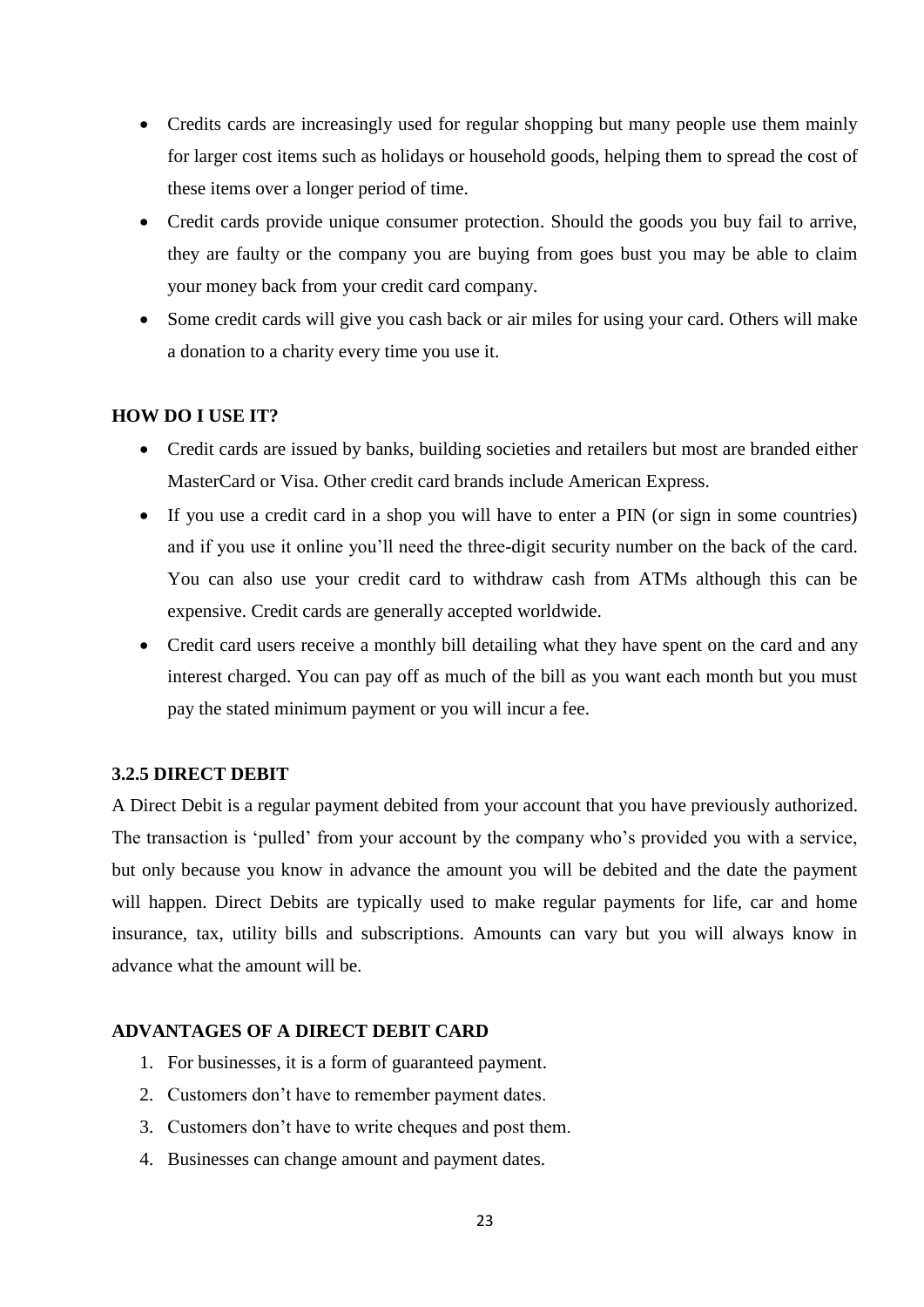### **DISADVANTAGES OF A DIRECT DEBIT CARD**

- **1.** Monies are paid even if there is no money in the customer's account. Therefore the customer can incur a bank overdraft at a very high interest rate.
- **2.** Customers may fail to check price increases and budget accordingly.

## **WHAT WOULD I USE THIS FOR?**

- Direct Debits are typically used to make payments for regular financial commitments, for example insurance payments, or utility and mobile phone bills. Businesses like Direct Debits as they have more certainty about when they get their money and it makes their administration more efficient. As a result customers willing to pay by Direct Debit can often find cheaper deals.
- You can also set up a Direct Debit to pay your credit card each month; either the full balance, a set amount or the minimum amount required by your credit card company. In addition you can use a Direct Debit to pay less frequent bills, for example an annual insurance policy.
- You can sign up to a Direct Debit agreement over the phone or online, not just on paper. In those cases, the company you have agreed to pay must provide you with evidence of your agreement for your records.

### **HOW DO I USE IT?**

- You will need to have a bank account capable of making Direct Debit payments; most accounts have this option.
- The company you are paying will need to have an arrangement with their own bank that allows them to collect payments by Direct Debit and ensures they have been rigorously checked.
- You will need to supply the company you are paying with your account details, including name of bank, sort code and account number. They will either take this information over the phone or online, or by using an instruction that you sign and return to them. This will set out the terms of what you are agreeing including the date and frequency of payment (monthly, quarterly, annually etc.)
- The company will then send this information to your bank either electronically or by paper and your bank will then set up the Direct Debit for you.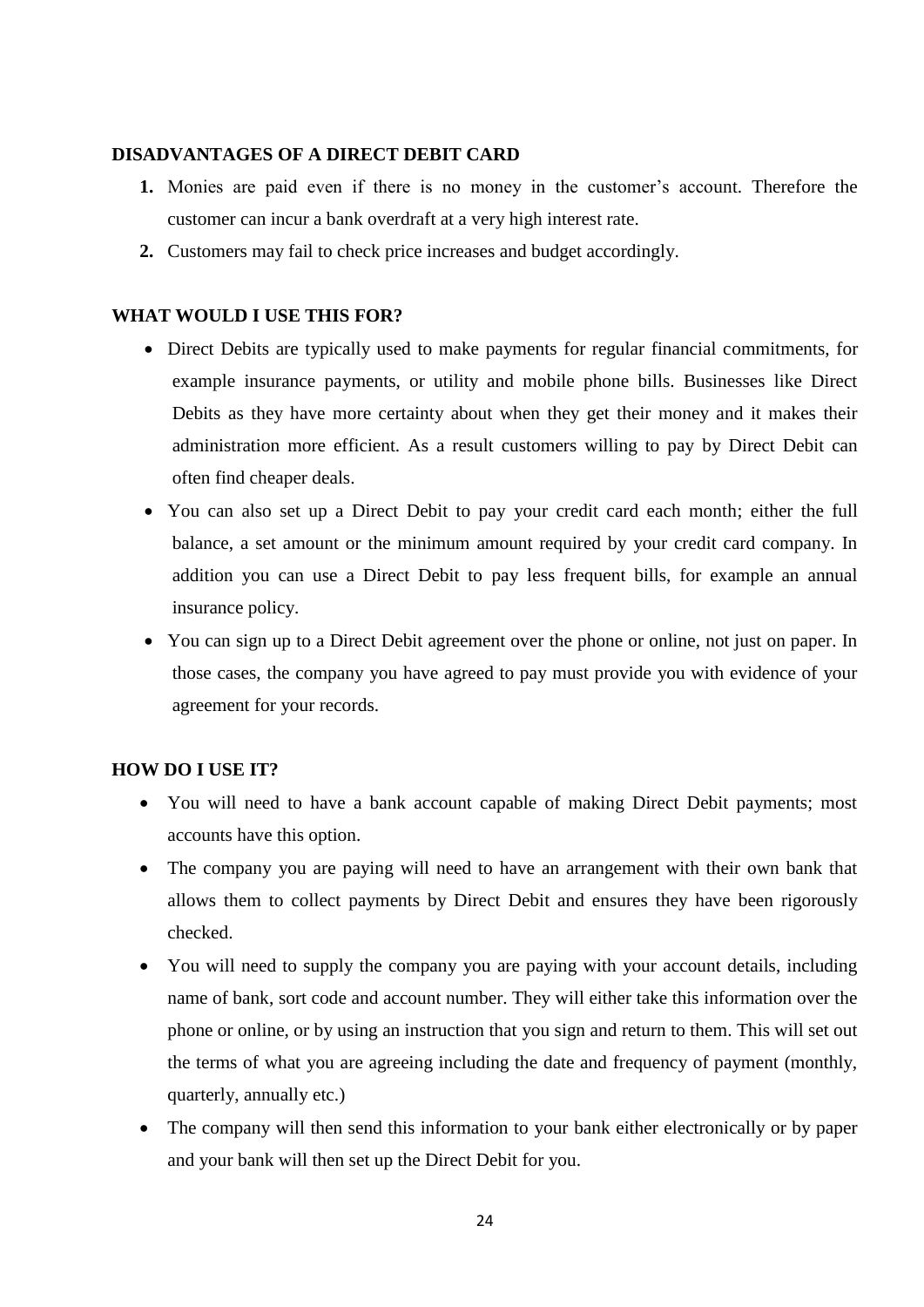## **4.0 CONCLUSION**

Payment system is an important aspect of economic development that allows individuals and businesses to engage in transactions with ease. Whichever option is chosen, each has it's merits and demerits and the type of transaction actually determines the preferred payment option.

#### **5.0 SUMMARY**

In this unit, we have discussed about methods of payment and the options available. We have also looked at the merits and demerits of each option and how the services could be activated. We have also discussed the processes involved in making use of the options effectively including methods to prevent unnecessary exposure to risk.

## **6.0 TUTOR-MARKED ASSIGNMENT**

**7.0 REFERENCES/FURTHER READING**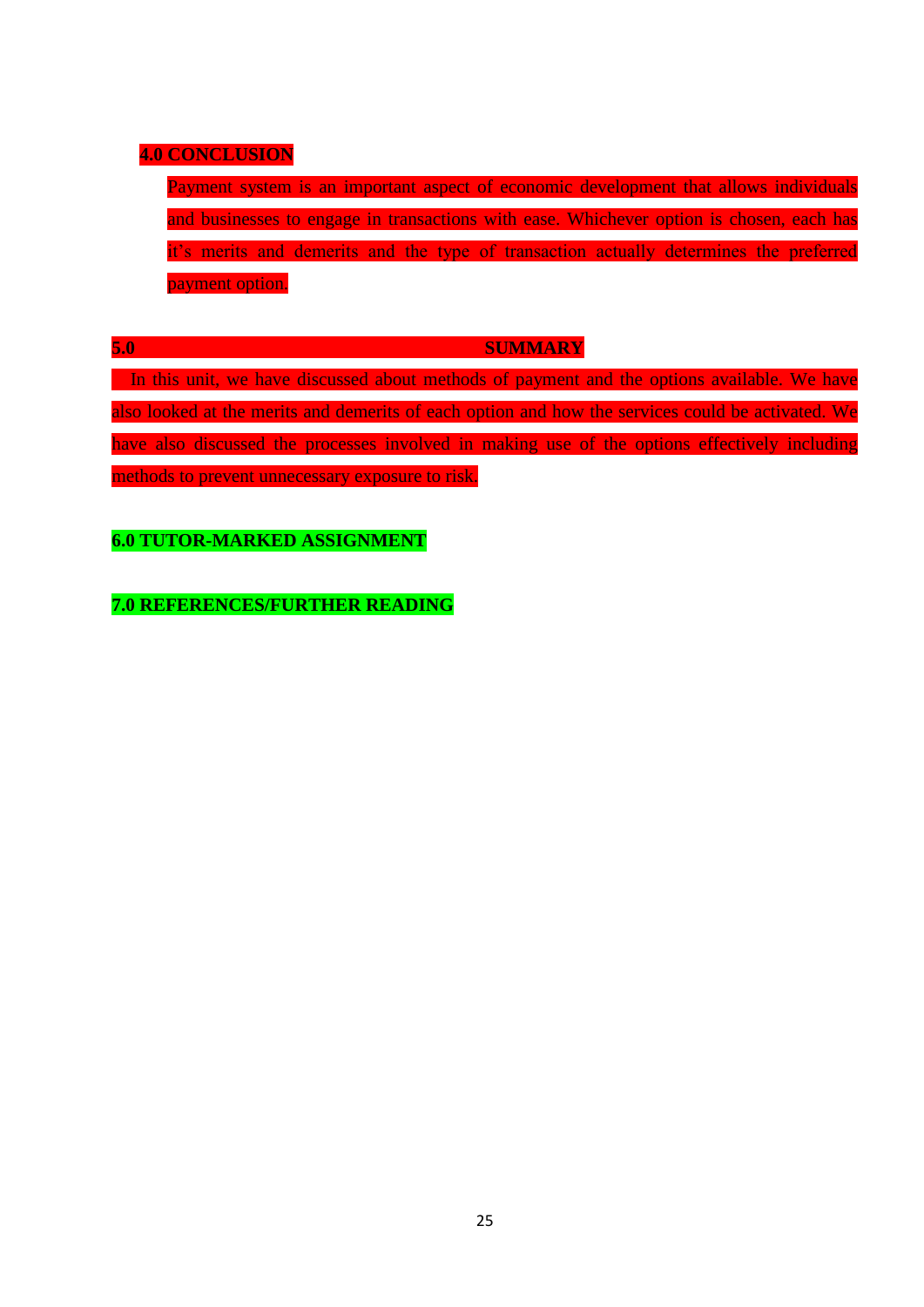## **UNIT 4 INSTRUMENT OF PAYMENT IN BANKING**

## **CONTENTS**

**1.0 Introduction**

**2.0 Objectives**

- **3.0 Main Content**
	- **3.1 Bankers Draft**
	- **3.2 Standing Orders**
	- **3.3 Traders Credit**
	- **3.4 Salary Payment**
	- **3.5 Dividend and Interest Warrants**
- **4.0 Conclusion**
- **5.0 Summary**
- **6.0 Tutor-Marked Assignment**
- **7.0 References/Further Reading**

## **1.0 INTRODUCTION**

Besides payment of customers' cash instrument over the counter, there are a number of methods and instrument used in carrying out customers' payment instrument. In this unit, we shall discuss these systems under bankers draft, standing order, trader's credit, salary payment and dividend/interest warrants. This is to enable you have a clear understanding of their meanings.

## **2.0 OBJECTIVES**

At the end of this unit, you should be able to:

- Define and explain the term banker's draft, standing order etc.
- Explain the procedures of issuing bankers draft, standing order etc.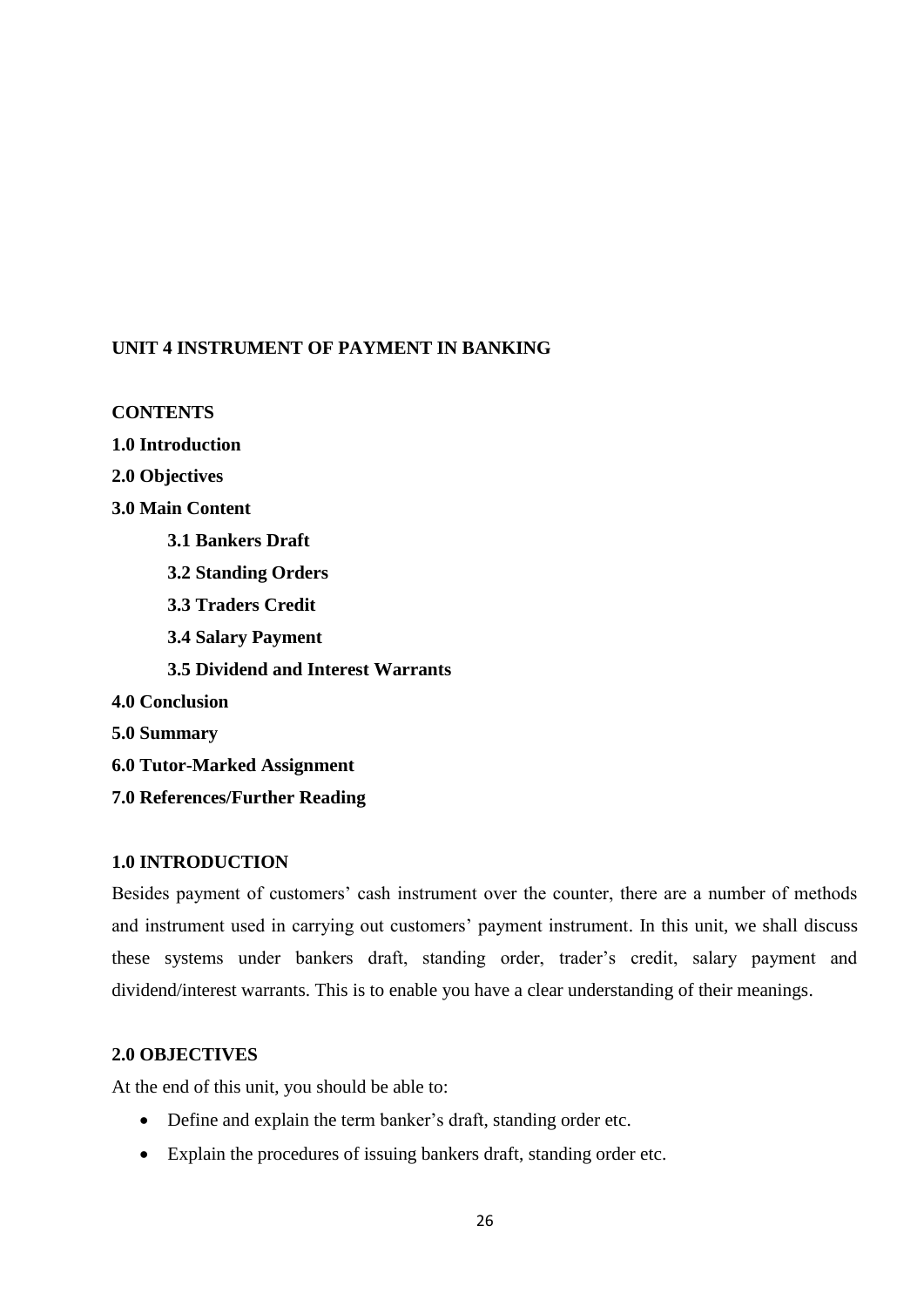List the advantages of banker's draft,standing order etc.

### **3.0 MAIN CONTENT**

### **3.1 BANKERS' DRAFT**

A banker's draft may be defined as a payment instrument drawn by a branch of the same bank as drawer on another branch of the same bank as drawee. A bankers draft is not a cheque because the same bank is drawer and drawee; whereas a cheque can be defined as a bill of exchange payable on demand. A bill of exchange however is an unconditional order in writing, addressed by one person (party) to another, signed by the person giving it, requiring the person to whom it is addressed to pay on demand or at a future determinable time, a sum certain in money to the order of a specified person or to bearer thereof.

### **ADVANTAGES OF BANKERS DRAFT**

- i. It reduces the risk of carrying cash by the customer since a draft is as good as cash.
- ii. It provides almost 100% certainty of payment to the third party (payee)since it is drawn by a bank.
- iii. The bank ensures adequate security in form of coding, decoding and franking particularly for large amounts.

### **PROCESS OF ISSUING BANKERS DRAFT**

A customer who requires a bankers draft must complete a draft request form. Information to be given in the form includes:

- i. Date of request
- ii. Name of customer and account number
- iii. Value of draft
- iv. Payee of draft
- v. Place of payment i.e. branch on which draft is to be drawn.
- vi. Signature of customer requiring issuance of the draft. It is important to state that the person who signs the draft request form must be an authorised signatory to the account or must be duly authorised in writing by a signatory to the account.

After the completion of the draft request form, which must be backed with customer's cheque covering the value of the draft plus bank charges, the bank staff proceeds to verify signatures on the draft request form and to pay the cheque issued.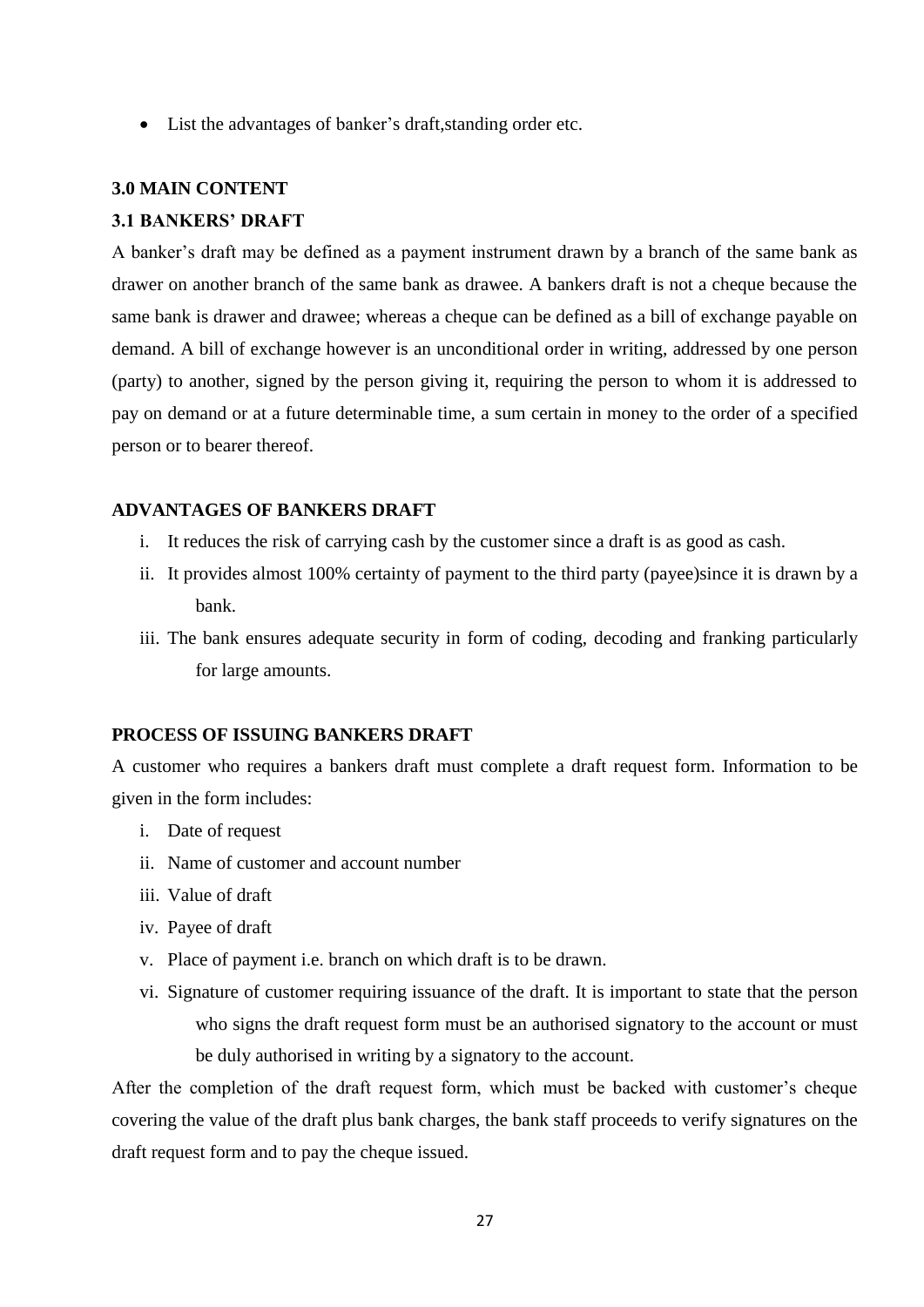#### **3.2STANDING ORDER**

A standing order is an instruction given to a bank or building society to authorize deduction for payment of a stated amount, usually on a regular basis. Such payments are transferred to the recipient by the collecting branch. On the day specified, your account will be debited and the money transferred to the person or business receiving the money. Standing orders are typically used to make rent payments, insurance, monthly charity donations or if you want to make a regular payment into a savings account. A standing order amount remains the same, unless you amend your instruction.

### **ADVANTAGES OF A STANDING ORDER**

- i. They provide cheap transmission services.
- ii. They are convenient means of payment as the customer is spared the need to write cheques and keep tract of outstanding payments.
- iii. The onus of making payment at the correct time rests with the bank.
- iv. The customer is provided with good record of payment.

### **DISADVANTAGES OF A STANDING ORDER**

- i. You have to make sure that there is enough money in your account for the bank to effect the payment otherwise it will be refused.
- ii. You have to be careful to remember when the money will be taken out by the bank.
- iii. You may also get charged by your bank if you don't have enough money for the standing order.

### **SELF-ASSESSMENT EXERCISE 1**

Outline the advantages and disadvantages of a standing order.

#### **3.3 TRADER'SCREDITS**

This system is used by multinational companies such as oil companies and conglomerates to make payment to their numerous creditors. A list of creditors is forwarded to the banks showing their names, banks where accounts are domiciled, their account numbers and amounts to be paid. A single cheque is drawn to cover the total amount involved. On receipt, the document is authenticated, cheque paid and credit transfers carried out accordingly. The paying bank customers' accounts are credited immediately while payment instruments are prepared and forwarded to other branches of the same bank or other banks with list of beneficiaries attached.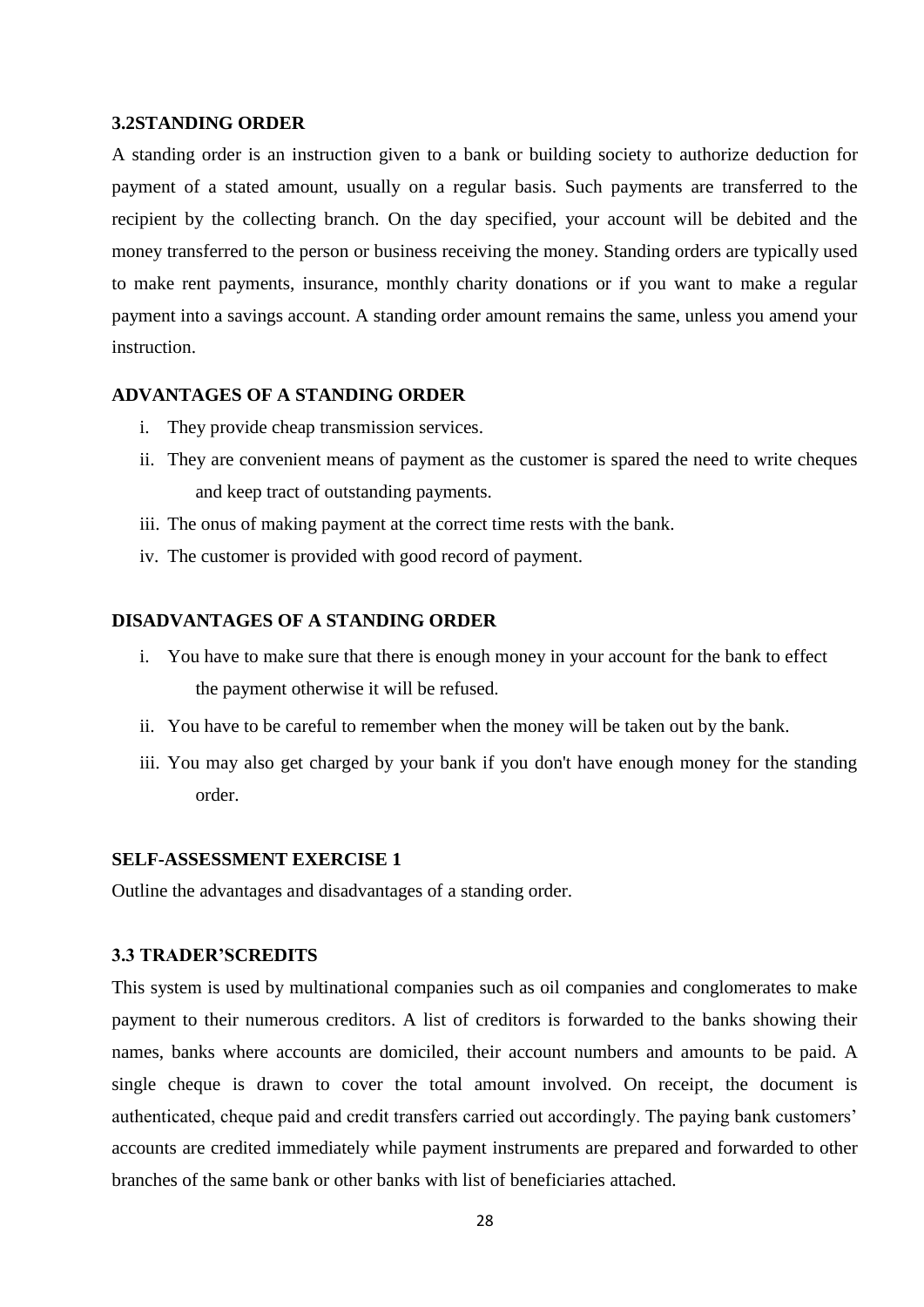### **ADVANTAGES OF TRADER'S CREDITS**

- i. Reduced capital requirements, this means that if a new business setting up has trade credit, they will obviously require less money in capital to start up the business.
- ii. Trade credit will improve the cash flows and therefore provide smoother operation for the business.
- iii. Businesses can look to grow without having to worry of the need to make immediate payments which may set them back.
- iv. Businesses can buy now and pay later which means that even if they don't have the money at first, they can purchase items, sell them as a business and then make the payments at the end of the month when the products have been sold and a profit has been made.

### **DISADVANTAGES OF TRADER'S CREDITS**

- i. If repayments are not made by certain deadlines, the business will receive a poor credit history which will be a big blow to any business as they will not be trusted in the future if they require any loans, trade credit, credit cards or leasing.
- ii. Only companies with a good credit history will get trade credit and these can often be hard to build up, especially for new businesses.

### **3.4SALARY PAYMENT**

Similar to trader's credit is the system used by employers to pay their staff salaries. Rather than issue cheques to individual staff, the corporate customer or institution forwards a list of its staff with details of banks used, account numbers and net salary payable and covers total amount with a single cheque. In some cases, the customer's major bank receives salaries and in turn forwards credit transfers to other banks together with their respective customer's lists. In other cases, the employer forwards separate lists to different banks where the staff operate account and covering them with cheques drawn on their major bank. The cheques are sent for clearing and staff accounts subsequently credited.

### **ADVANTAGES OF SALARY PAYMENT**

- i. Saving- The biggest benefit of salary packaging is the potential tax saving. You may be able to incorporate items you would normally buy from your take-home pay into your salary.
- ii. Flexibility- You can structure your salary to best meet your needs.
- iii. Budgeting- You don't have to sacrifice the whole amount at once. Your sacrifice is spread over a period as specified in your Company's salary packaging policy.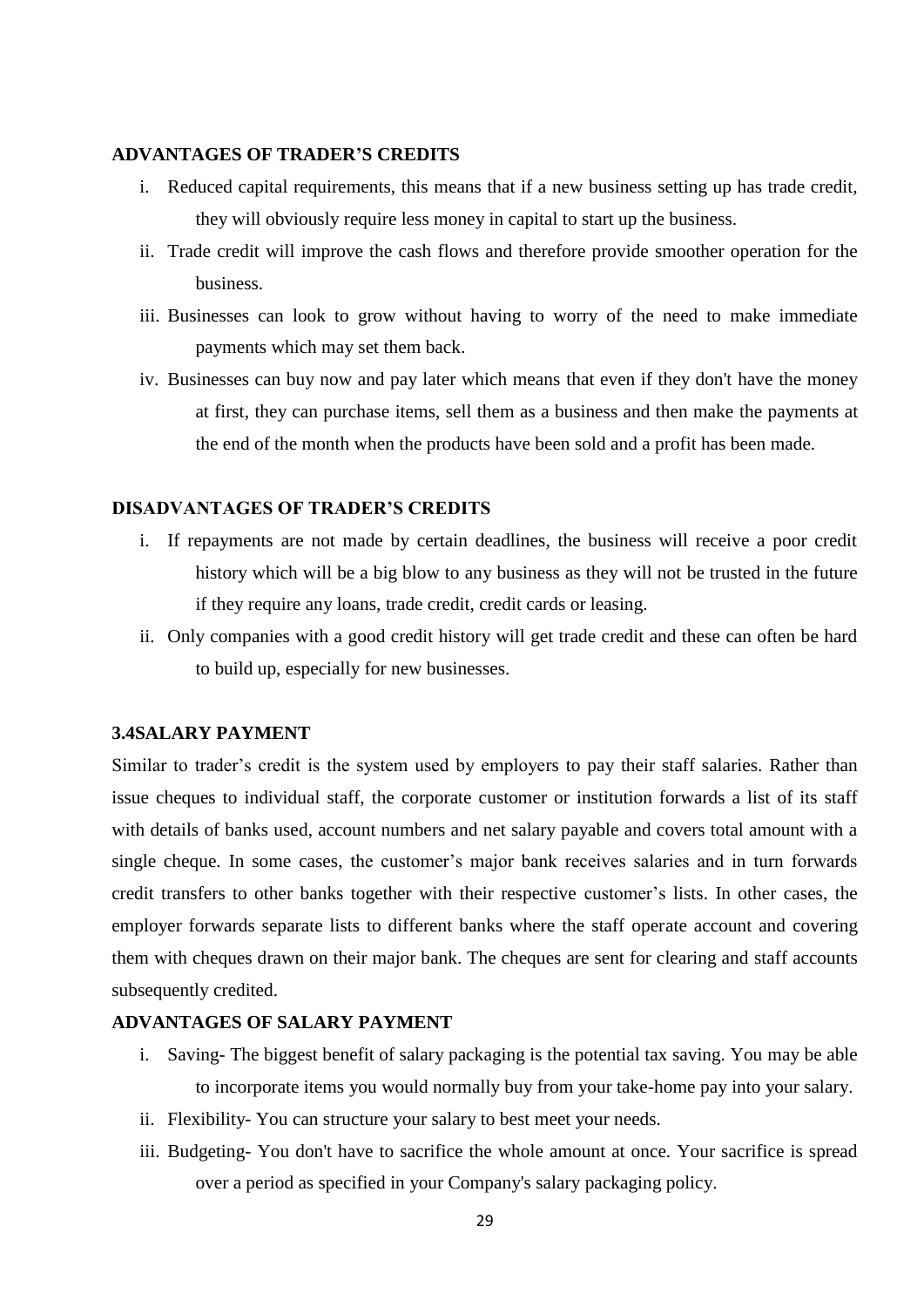### **DISADVANTAGES OF SALARY PAYMENT**

i. Less take-home pay- Salary sacrifice may save you money overall but your take-home pay will probably reduce. You need to plan for this when you are deciding how much of your salary to package.

#### **3.5DIVIDEND AND INTEREST WARRANTS**

Holden (1982) defines dividend warrant as an unconditional order in writing, addresses by or on behalf of a company to its bankers, ordering them to pay on demand a sum of money to a member of the company or his agent, in respect of a dividend due to the member arising out of his holding of shares or stock in the company. Similarly interest warrant is defined as 'an unconditional order in writing addressed by a borrower to its bankers, ordering them to pay on demand a sum of money to a lender or his agent, in respect of interest due to the lender.

Dividend and interest warrants are made in favour of and forwarded by mail to individual shareholders and creditors who in turn lodge these instruments in their bank accounts. In some cases, dividend and interest mandates are executed authorizing the company or creditor to make dividend or interest payment direct to the shareholders' bank.

### **ADVANTAGES OF DIVIDEND**

- i. They provide a way for investors to place a large amount of capital that can then be used as a source of income, since it regularly brings in money.
- ii. Dividends allow investors to profit from their investment in the company without selling their stock. This means you can look forward to regular returns.
- iii. An investor can continue to receive dividend payments from the company as long as the investor continues to hold stock. This can lead to significant dividend payments for a long-term investment, even though you're seeing results over a short-term time frame.

### **DISADVANTAGES OF DIVIDEND**

i. Dividends are not universally available - The Board of Directors is responsible for deciding whether or not a dividend is to be paid out to its investors. However, even if a company makes a significant profit, it is under no obligation to pay a dividend.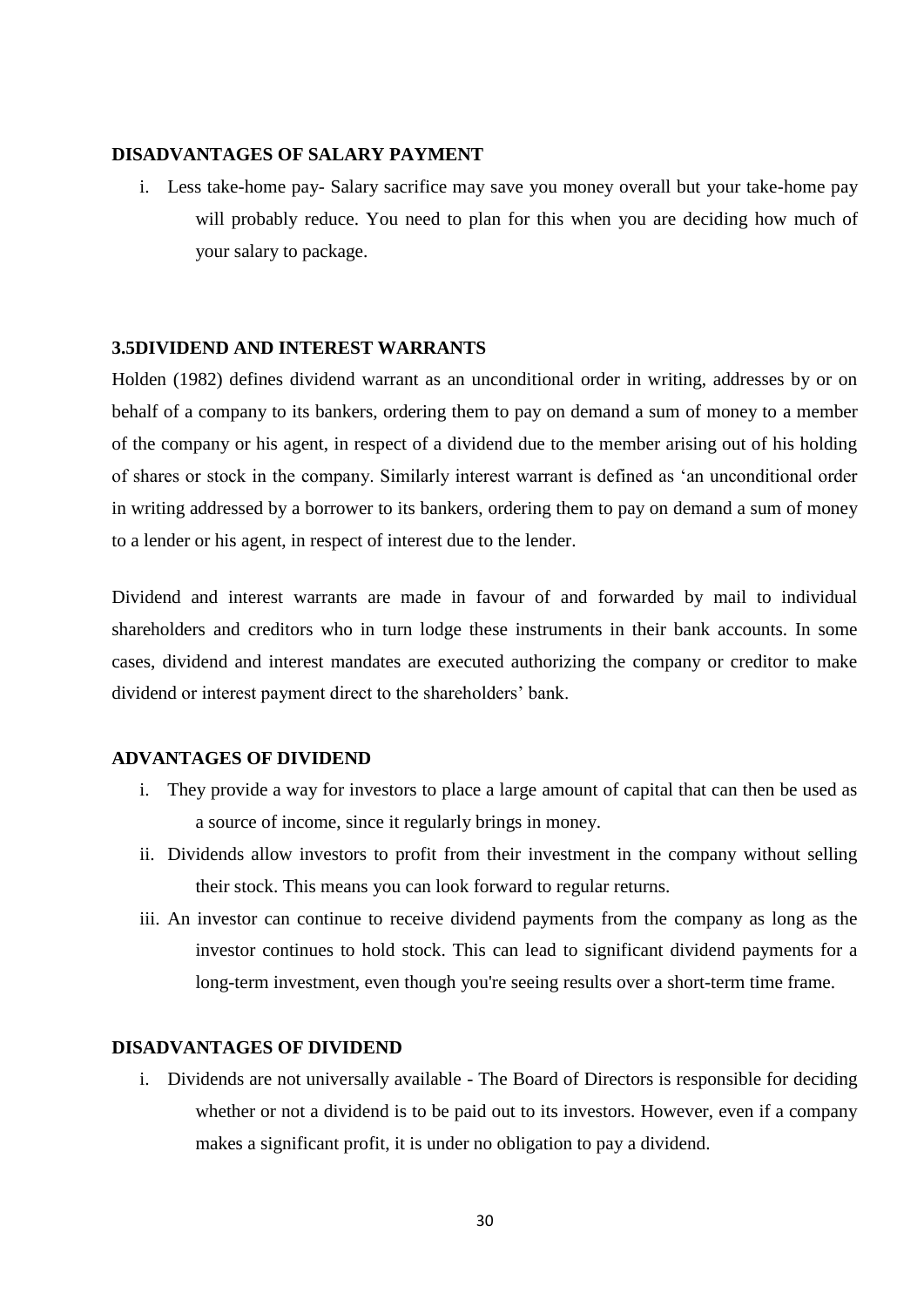ii. Tax repercussions - Dividends are often criticized as being subject to double-taxation, as the company is taxed on its income and the individual shareholder is also subject to paying taxes on the dividendpay-out.

### **SELF-ASSESSMENT EXERCISE 2**

Explain the term Traders Credit.

### **4.0 CONCLUSION**

The importance of instruments of payments in banking has been discussed. We have looked at the types available and how it operates within the banking industry. In the following unit, we shall be looking at modern methods of payment and services available in the banking sector..

### **5.0 SUMMARY**

In this unit, you have learnt the various instruments of payment in banking, their advantages and disadvantages.

**6.0 TUTOR-MARKED ASSIGNMENT**

**7.0 REFERENCES/FURTHER READING**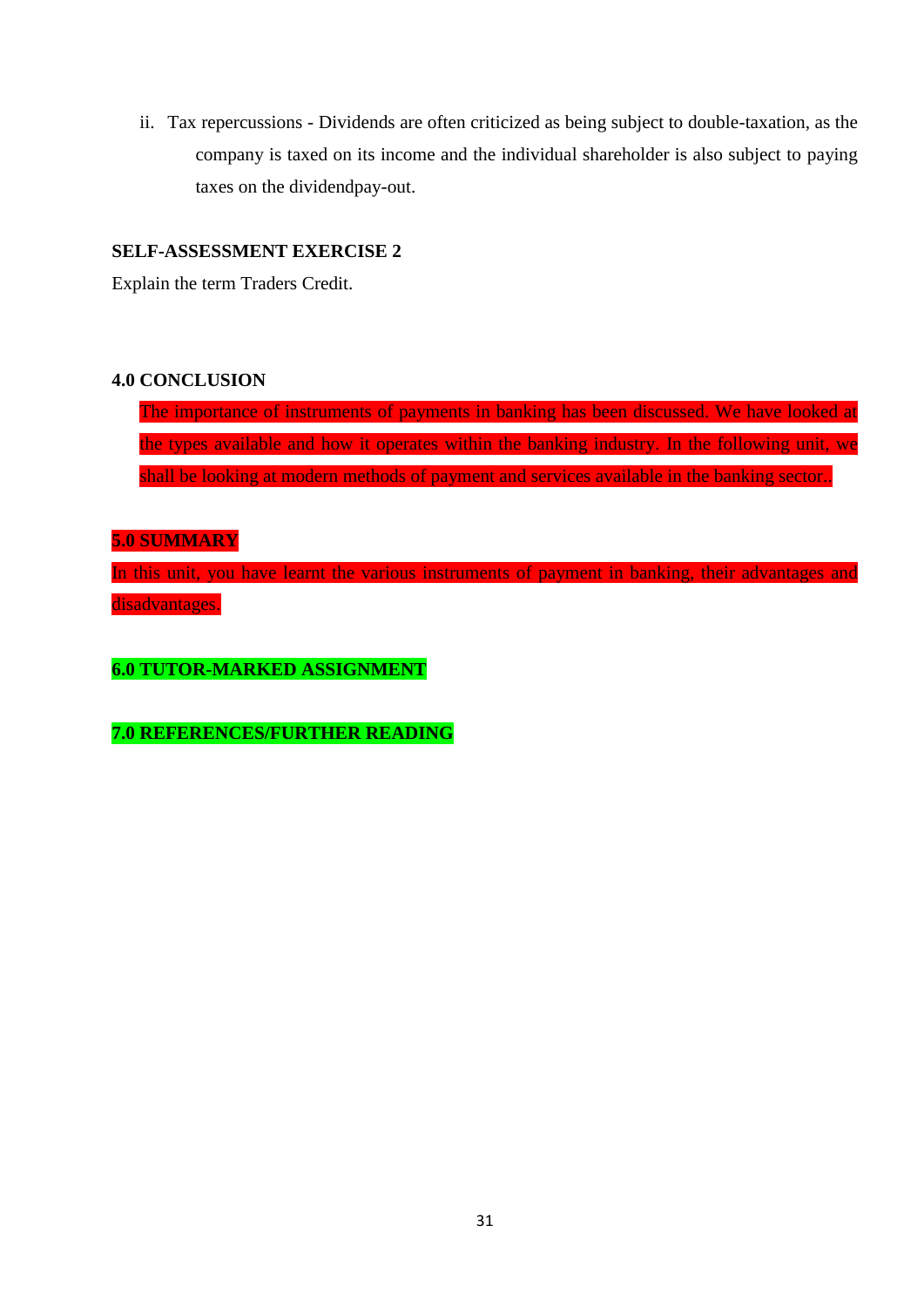## **UNIT 5 ELECTRONIC BANKING SYSTEM**

**CONTENTS**

- **1.0 Introduction**
- **2.0 Objectives**
- **3.0 Main Content**
	- **3.1 Electronic Banking Using Personal Computers**
		- **3.1.1 Internet Banking**
		- **3.1.2 Home Banking**
		- **3.1.2 WAP (Wireless Application Protocol)**
	- **3.2 Electronic Banking Using a Telephone Connection**
		- **3.2.1 Phone Banking**
		- **3.2.2 Automated Telephone System**
		- **3.2.3 SMS Banking**
- **4.0 Conclusion**
- **5.0 Summary**
- **6.0 Tutor-Marked Assignment**
- **7.0 Reference/Further Reading**

## **1.0 INTRODUCTION**

Banking operation continues to witness improvement in a bit to satisfy the banking public. One of such is the use of electronic devices to perform certain activities that makes the service easier and faster over time. The advent of globalization which made the entire world a global village has equally been of tremendous assistance in this regard. In this unit, we shall examine the various options available for electronic banking services and the methods adopted to do them.

### **2.0 OBJECTIVES**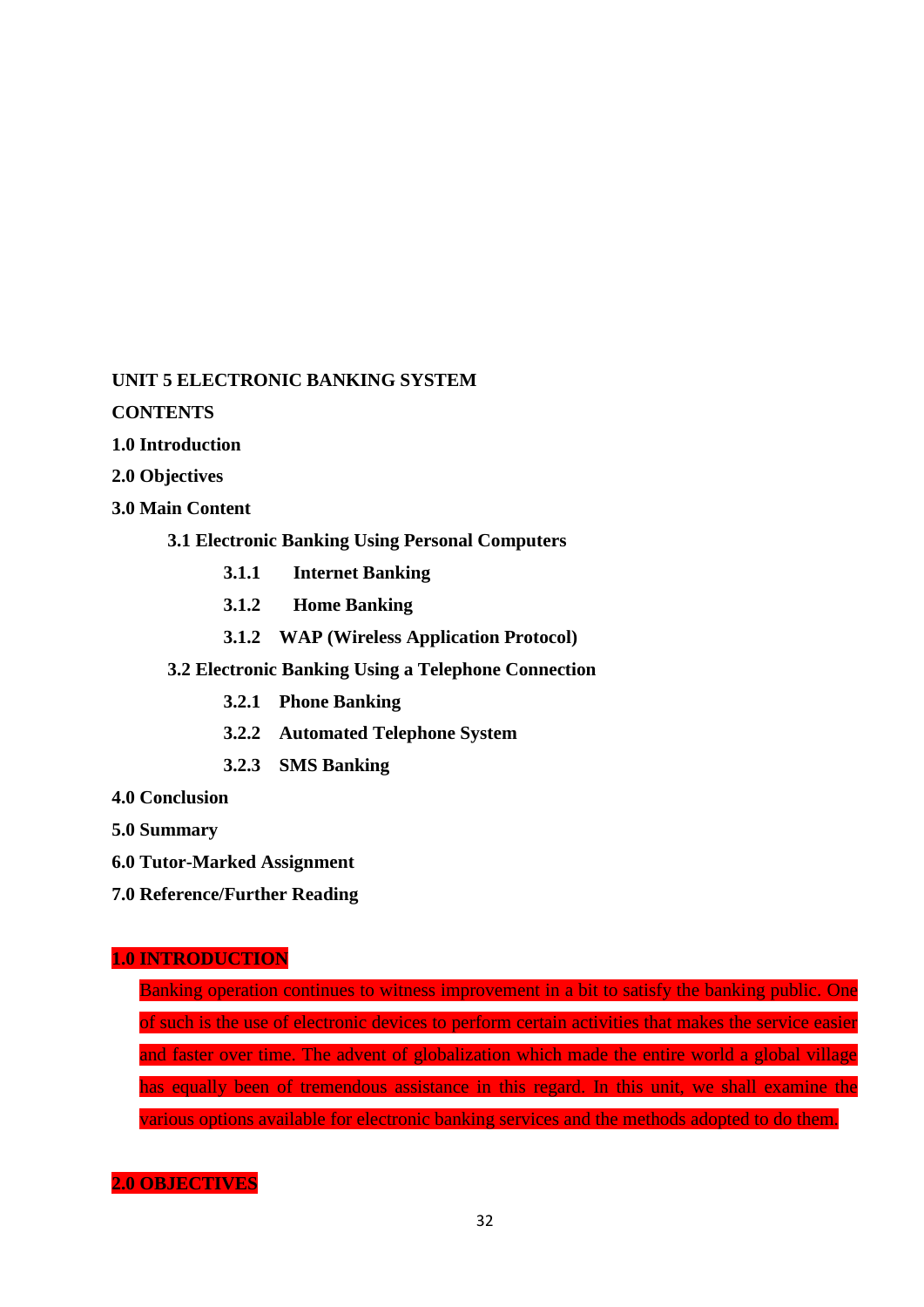#### In this unit, we shall learn about the following:

- The types of electronic devices that can be used for banking services
- The services that are available
- The procedures involved to perform these services

#### **3.0 MAIN CONTENT**

#### **3.1ELECTRONIC BANKING USING PERSONAL COMPUTERS**

Along with significant growth in the usage of mobile phones in banking practice, personal computers have also come to the fore, which to an extent facilitates and modernize banking service provision. In an information society this communication instrument plays an irreplaceable role and is indispensable for the present day banking sphere. The area of electronic banking realized through personal computers can be divided into home banking, internet banking and mail banking.

### **3.1.1 INTERNET BANKING**

Internet banking can be utilised from the home or the office, as well as an internet café, although the latter isnot recommended for security reasons. In order tohandle your account, a user needs an internet browser (such as Explorer, Firefox, Google chrome etc.). A client cannot avoid visiting the bank though, because he must first ask for an identification code. After opening the bank's web site the client simply selects internet banking and subject to proper identification, can perform passive or active operations. Safety for concrete applications is assured by client authentication, verification of data and data protection by encryption.

Client identification is done using passwords or codes. The client chooses some of these and the bank assigns others. It is recommended to choose a password made up of various types of characters, which can be a combination of numbers, lower case and capital letters, and special symbols. Banks usually protect large volume transactionswith additional security means, such as an encryption (authentication) calculator, or a token, which generates nonrecurring random passwords, which a client types on confirming an order. The token itself is protected by certain security features. Further action will only be permitted or enabled after the client types a four-digit PIN code, whereby the user can change the PIN at any time. In the event of three failed attempts to type the correct PIN, the token blocks itself. After 60 seconds of inactivity a token automatically switches itself off and once switched back on, it again requests the PIN.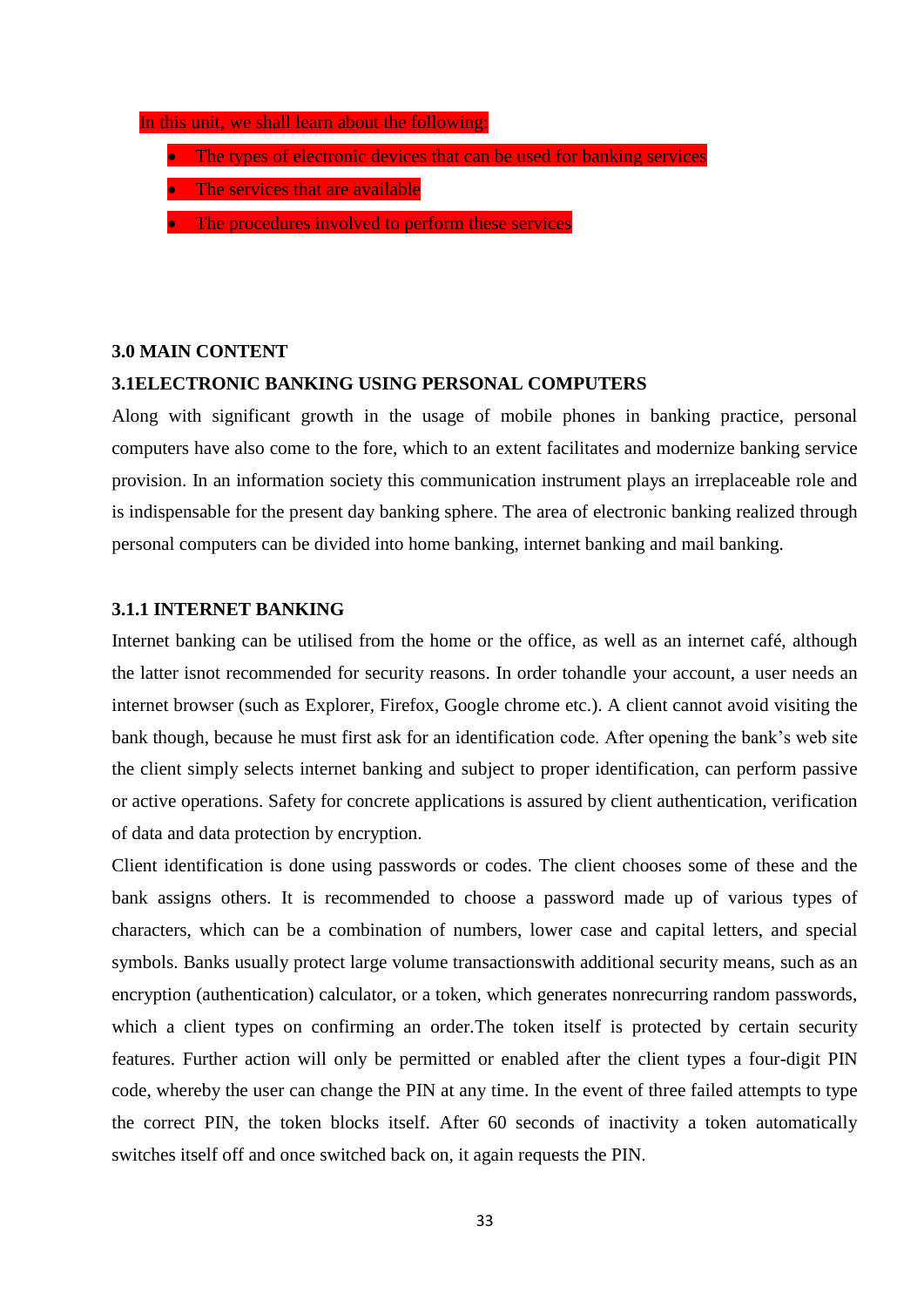#### **3.1.2HOME BANKING**

Home banking is a service that enables a bank client to handle his accounts from a computer from a place selected in advance, at home or in the office. The main features of home banking systems are the high level of security, comfort, simplicity of use, openness of the system, wide communication possibilities, networking, definition of users and their rights, automated data transmission and the option to define a combined signature specimen.

A home banking system usually consists of two parts: a bank computer program and a program in the client's computer. The bank program works as the communication server. It receives calls from clients, verifies their identity, receives data from them, authenticates digital signatures, generates digital receipts and sends data to clients. A home banking computer system is a multi-user application, meaning that several of the client's employees can work with it, in particular:

a) Administrator – can define new employees, change rights.

b) Sender – ensures communication with the bank and transmission of prepared data.

c) Accountant – can type payment orders and equally present orders for collection.

b) Viewer – can browse through statements and announcements received.

#### **3.1.3 WAP (WIRELESS APPLICATION PROTOCOL)**

WAP is often compared to web pages, although this is a simplification. Unlike pages appearing on a computer monitor, WAP presents its output on a small mobile phone display, therefore concentrating on text information. It is a form of gateway to various services prepared by a mobile network operator or another firm. One condition for using the service is that the client must have a mobile phone supporting WAP technology. Security is again provided by an electronic key. WAP banking is not very popular amongst the banking public however, some banks continue to offer it despite the relatively low number of users.

### **3.2ELECTRONIC BANKING USING A TELEPHONE CONNECTION**

Telephone banking and the first banking services using classic telephone lines for communication date back to thesixties and seventies of the last century. These services grew very rapidly and at the close of the 20th century, mobile phones also started to be used for banking services with the development of information and communication technologies. In this period banks quickly responded to the dawning of a new era in using mobile telephones world-wide and began communicating with their clients through SMS messages. Subsequently, GSM banking became a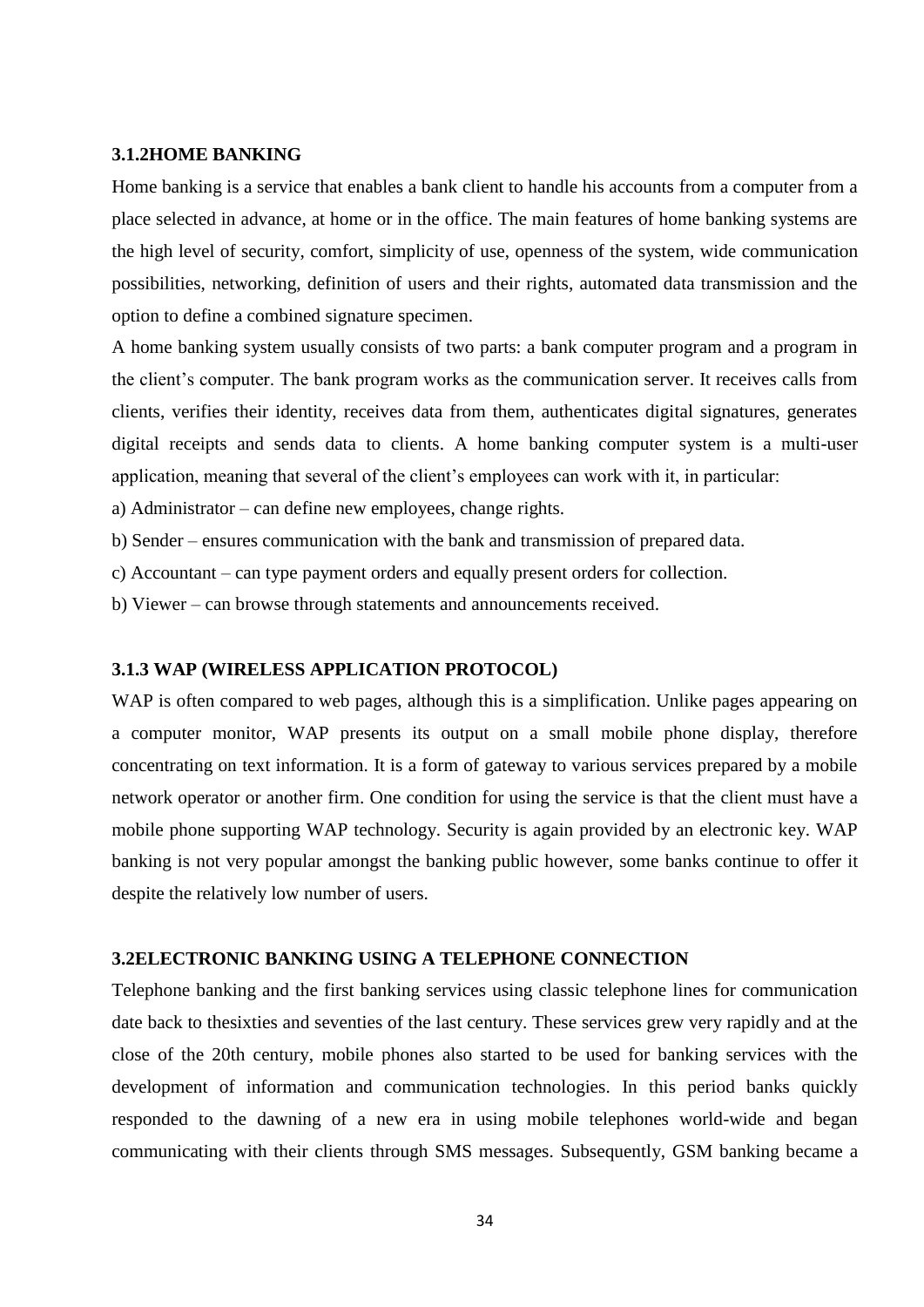natural component of electronic banking. Each financial institution offers this under a different name, but the essential product remains the same.

### **3.21 TELEPHONE BANKING**

Telephone banking is the provision of banking services using a classic telephone line. A bank client can obtain the necessary information bydialling a telephone number specified in advance. Before the requested banking service information is provided, theclient's identity is determined using contractually agreed terms. Using this banking service enables bank clients to obtain information concerning active and passive banking products, but a client can also actively use the bank payment system and request, for example, a payment order or a collection order, open or cancel a term deposit or a current account. In this case a fax connected to the telephone serves as an output communication channel. The client advisor or so-called telephone banker is a bank employee capable of providing any information about products and services and, following verification that he is speaking with an authorized person, can also perform any passive or active operation. He can provide advice to the client and offer other banking products available including new additions to the list of products and services by the bank.

### **3.2.2 AUTOMATED TELEPHONE SYSTEM**

The technical means necessary to use this system are the same used for communication with a client advisor. A telephone is required, which must have tone dialling or be equipped with an accessory adaptor (tone dialler). An automated telephone system works on the basis of a menu through which clients can move around using buttons on the telephone. The service menu tree is usually designed to be simple so that a choice does not take too long.

More extensive information is sent to the client by fax either to a telephone number agreed in advance or to a number requested by the client during their conversation. Cost efficiency is a major advantage of this service. Some banks offer this service to clients' free-of-charge because costs are negligible and comfort attached is significant.One disadvantage is that problems can sometimes arise when the client cannot choose a menu item that corresponds with his wishes or the computer responds to an instruction in a way that differs from what the client wanted. However, most users are versed with the use of electronic devices hence can avoid these errors to a large extent.

#### **3.2.3 SMS BANKING**

.

SMS banking uses short text messages sent through the client's mobile phone. SMS text messages can be used for both passive and active operations similarly with the classic telephone banking. A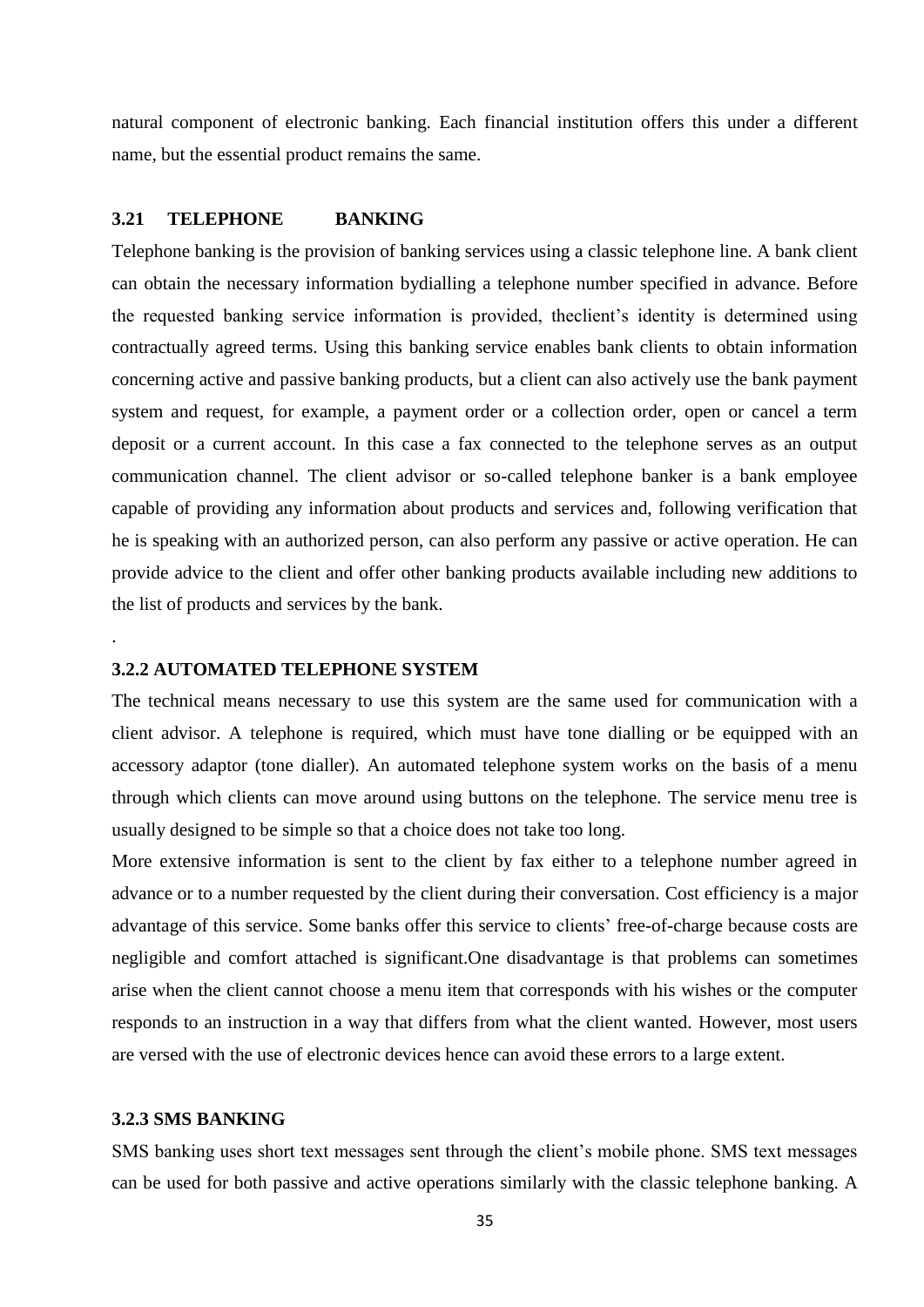client can automatically receive information about his account balance: an SMS is sent to the client immediately after a certain operation is performed, or on request: a client sends the bank a correctly formatted message which processes it and answers the client's request by SMS.

Information sent on request mostly concerns current interest rates or currency exchange rates. Providing these is simple for the bank because this is publicly accessible information that needs no protection. A client however can request information about the balance in his account, which is not public information and must be protected when it is provided. Passwords are used for this purpose or technologies based on the principle of an electronic key.

#### **4.0 CONCLUSION**

The use of electronic devices for banking services and products has gained wide acceptability amongst the banking public. The level of comfort attached is one of the factors that prompted wide acceptability amongst others. The products available equally are numerous and help customers to seamlessly perform banking operations in the comfort of their homes or offices. The equipment and products available continue to increase and will definitely continue to increase in the foreseeable future.

#### **5.0 SUMMARY**

In this unit, we have learnt about the types of electronic devices that banks and customers use for their services and the procedure adopted to perform the tasks including the security measures that needs to be put in place.

### **6.0 TUTOR-MARKED ASSIGNMENT**

**7.0 REFERENCE/FURTHER READING**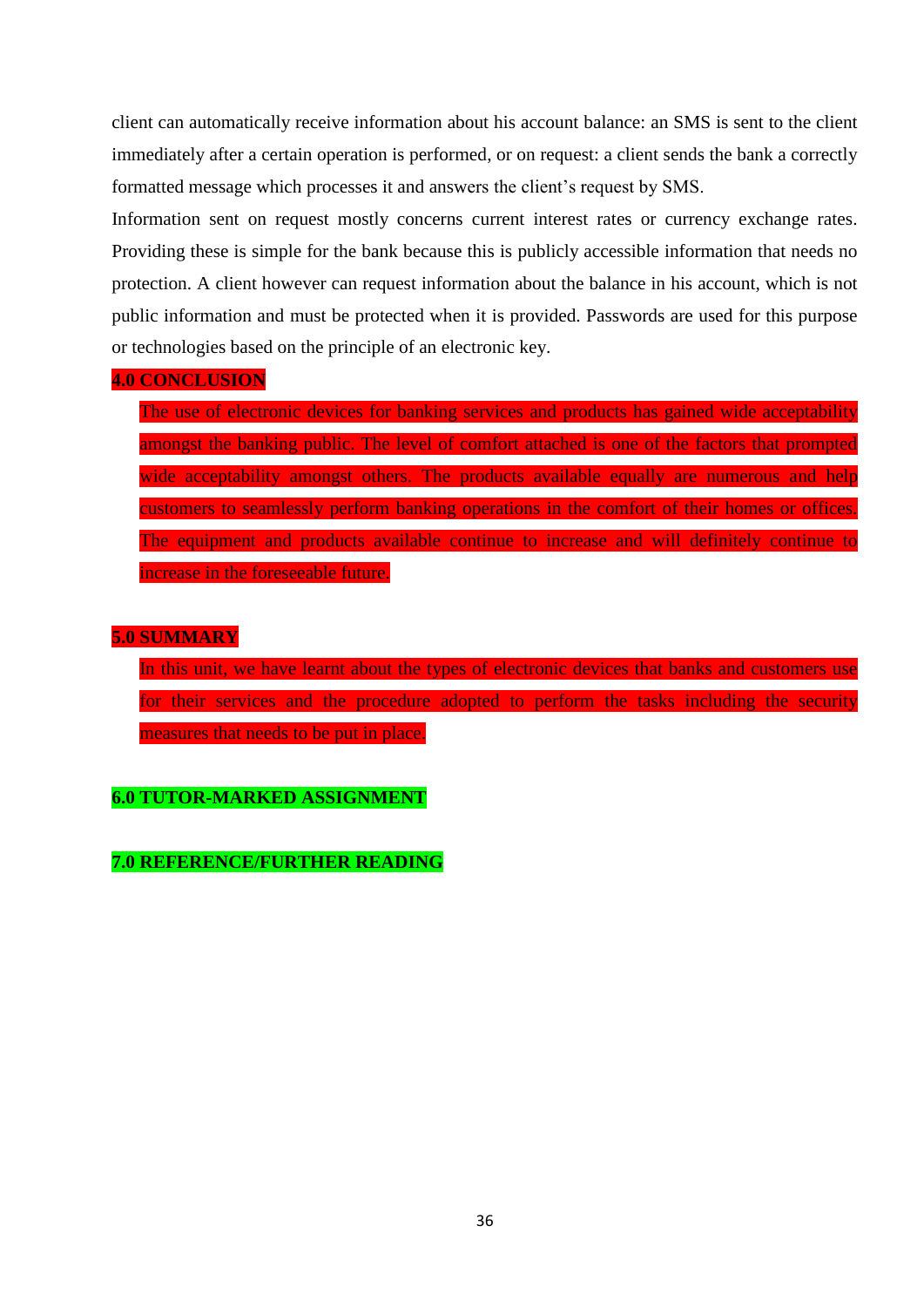#### **MODULE 2**

**UNIT 1 Overview of the Nigerian Financial System UNIT 2 External Control of Banks UNIT 3 Internal Control of Banks UNIT 4 Cheque Clearing System**

### **UNIT 1 OVERVIEW OF THE NIGERIAN FINANCIAL SYSTEM CONTENTS**

| 1.0     |     | <b>Introduction</b>                      |
|---------|-----|------------------------------------------|
| $2.0\,$ |     | <b>Objectives</b>                        |
| 3.0     |     | <b>Main Content</b>                      |
|         | 3.1 | <b>Nigerian Financial System</b>         |
|         | 3.2 | <b>Functions of the Financial System</b> |
| 4.0     |     | <b>Conclusion</b>                        |
| 5.0     |     | <b>Summary</b>                           |
| 6.0     |     | <b>Tutor-Marked Assignment</b>           |
| 7.0     |     | <b>Reference/Further Reading</b>         |

#### **1.0 INTRODUCTION**

**2.0 OBJECTIVES**

### **3.0 MAIN CONTENET**

### **3.1NIGERIAN FINANCIAL SYSTEM**

The Nigeria Financial System consists of bodies, institutions and persons engaged in financial intermediation and in the provision of financial services. They include the Central Bank of Nigeria,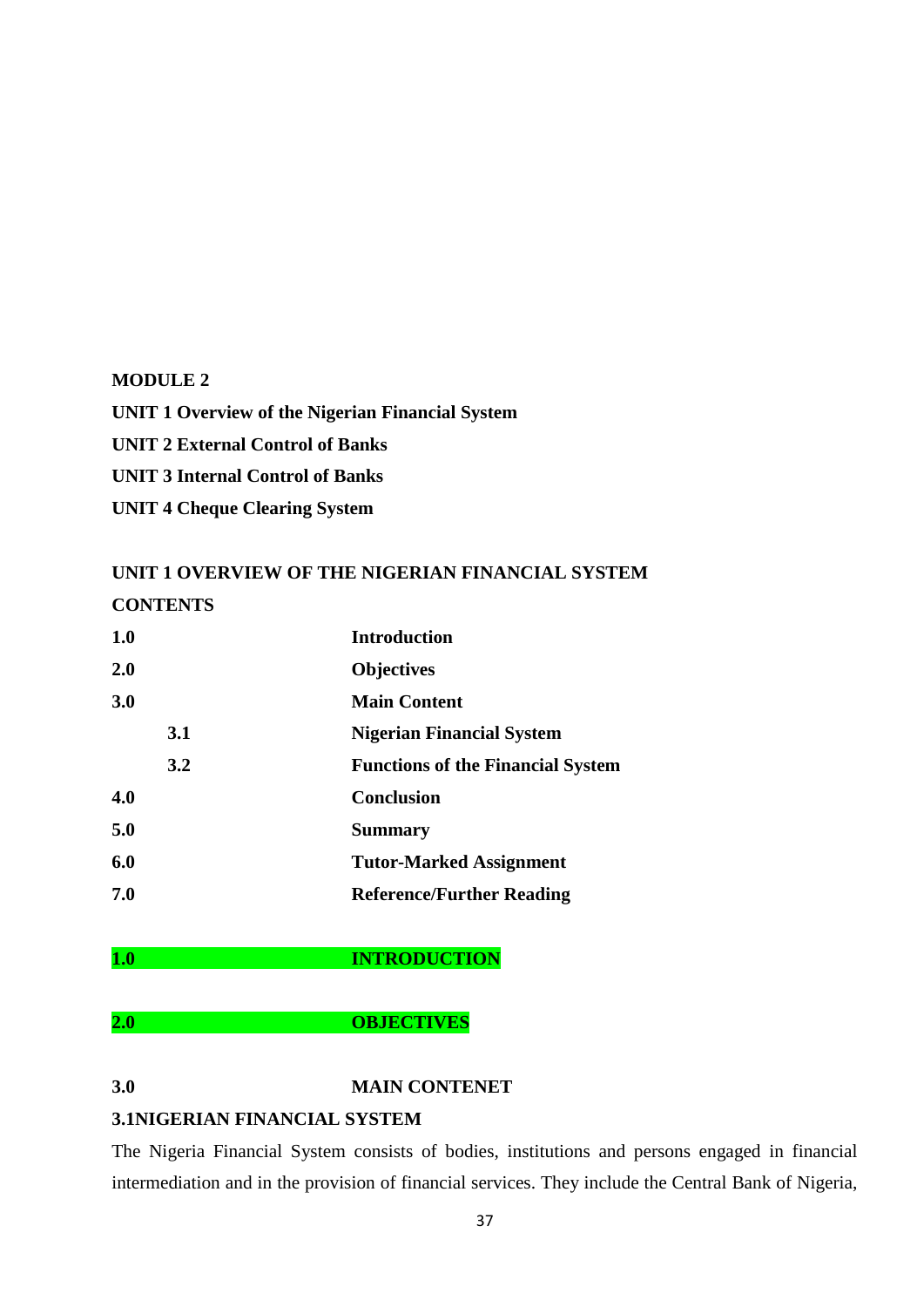the apex institution with supervisory role, commercial banks, merchant and development banks, the Nigerian stock exchange, insurance companies and other non-bank financial institutions. Collectively the financial institutions exert far-reaching influence on the economic health of the nation. They determine the rate of economic growth and development and impact greatly on the economic well-being of Nigerians both at the macro and micro levels. The banking system creates the institutional environment and framework for mobilization and channeling of financial resources into productive areas of the economy.

It is on account of the domineering influence of the financial institutions on the overall development of the economy that government exerts control directly by legislation and indirectly through other policy instruments.

The need for control became apparent following massive failure of early financial institutions in the country. The expatriate banks were established to serve the commercial and administrative interest of the colonial masters and most of the early indigenous bank established before 1952 collapsed on account of capital and human resource inadequacies in an unregulated banking environment. The Federal Government of Nigeria provides the legal and structural framework for the overall control of the financial institutions.

### **3.2FUNCTIONS OF THE FINANCIAL SYSTEM**

The primary function of any financial system is to facilitate the allocation and deployment of economic resources, both spatially and temporally, in an uncertain environment. Bodie&Merton (1998) further distinguished five core functions performed by the financial system:

### **1. Transferring resources across time and space**.

A well-developed financial system provides a way to transfer economic resources through time and across geographic regions and industries. Loans help move resources from the future to today, and savings products help do the opposite, but the underlying function for these two seemingly different products is the same. Student loans, borrowing to buy a house and saving for retirement are all actions that shift resources from one point in time to another. The financial system also provides mechanisms to shift resources from one place to another. So, when a person sends money to a family member in a different location, the basic function the movement of resources to him to the recipient.

**3. Clearing and settling payments**.

**2. Managing Risk (write this out pls)**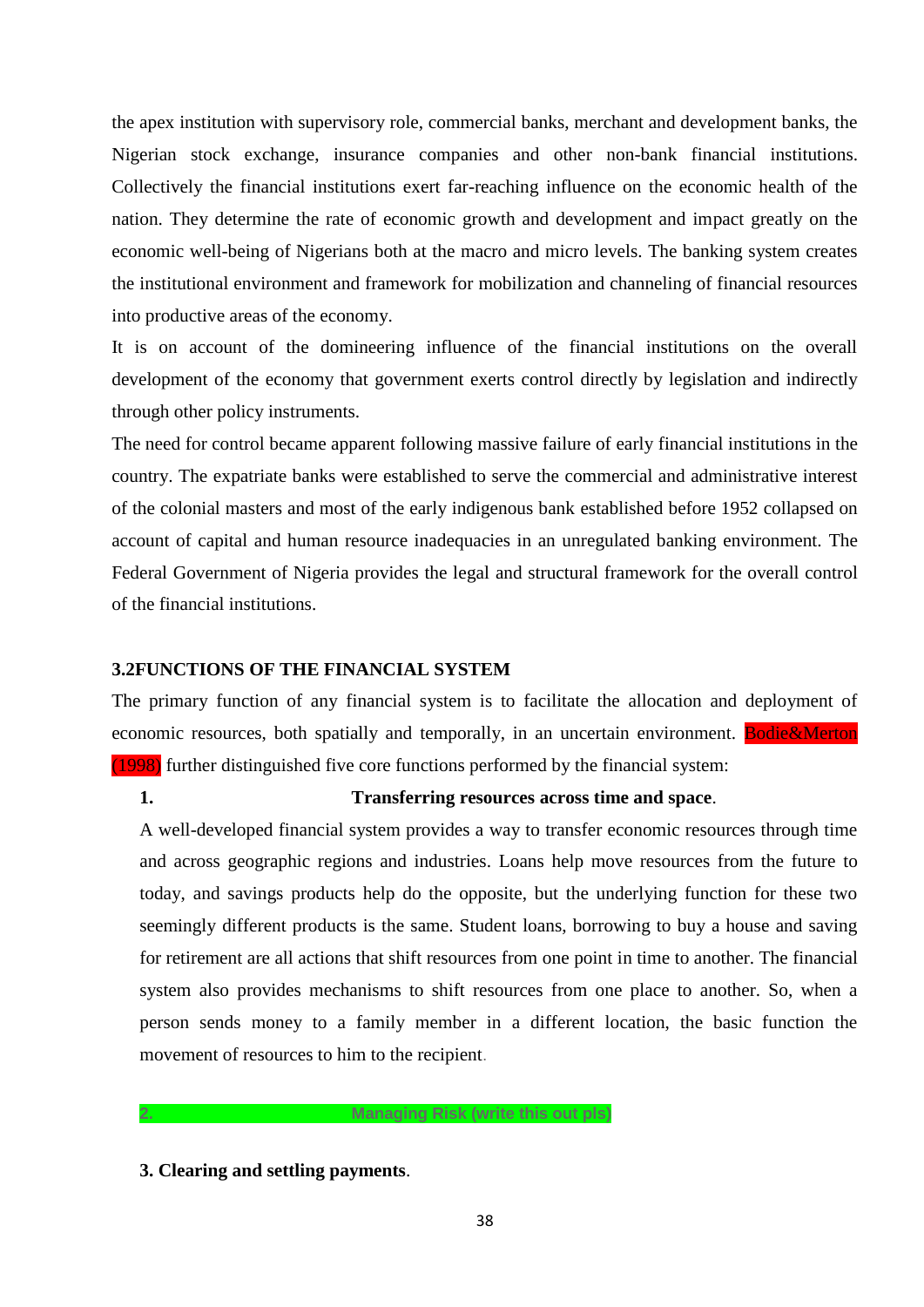The financial system provides a payments system for the exchange of goods and services. Suppose you live in a country whose government sets a limit on the foreign currency that is accessible. In your country you will be able to pay for your goods and services with the local currency. But if you wish to travel, you will need to use other means of payment. One way of making payments is by barter, which entails exchange of goods without making payments, but with a lot of inconveniences. An important function of the financial system is to provide an efficient way for people and businesses to make payments for the goods and services they wish to buy. Depository financial intermediaries serve this function with wire transfers, checking accounts, and credit/cash cards.

#### **3. Pooling resources and subdividing shares.**

The financial system provides a mechanism for the pooling of funds to undertake large-scale indivisible enterprise or for the subdividing of shares in enterprises to facilitate diversification. Suppose you wish to invest in a business that costs  $$100,000$ , but you only have  $$10,000$  to invest. Since you cannot possibly divide the business to buy a part of it, you will not be able to make this investment. A financial system corrects this problem by bringing together a bunch of investors and distributing shares to them, thereby dividing the \$100,000 investment into smaller economic pieces. Any money the business earns from the race will then be distributed among the shareholders.

#### **4. Providing information.**

The financial system provides price information that helps coordinate decentralized decisionmaking in various sectors of the economy. The clear function of financial markets is to allow individuals and businesses to trade financial assets. An additional function of the capital market is to provide information that assists in decision-making. For example interest rates and security prices are information that households use in making their consumption-saving decisions.

#### **5. Dealing with incentive problems**

The financial system provides a way to deal with the asymmetric-information and incentive problems when one party to a financial transaction has information that the other party does not. An efficient financial system reduces these incentive problems. Incentive problems take a variety of forms – moral hazard, adverse selection and principal-agent problems. The financial institutions develop mechanisms to help overcome these problems. For example, they develop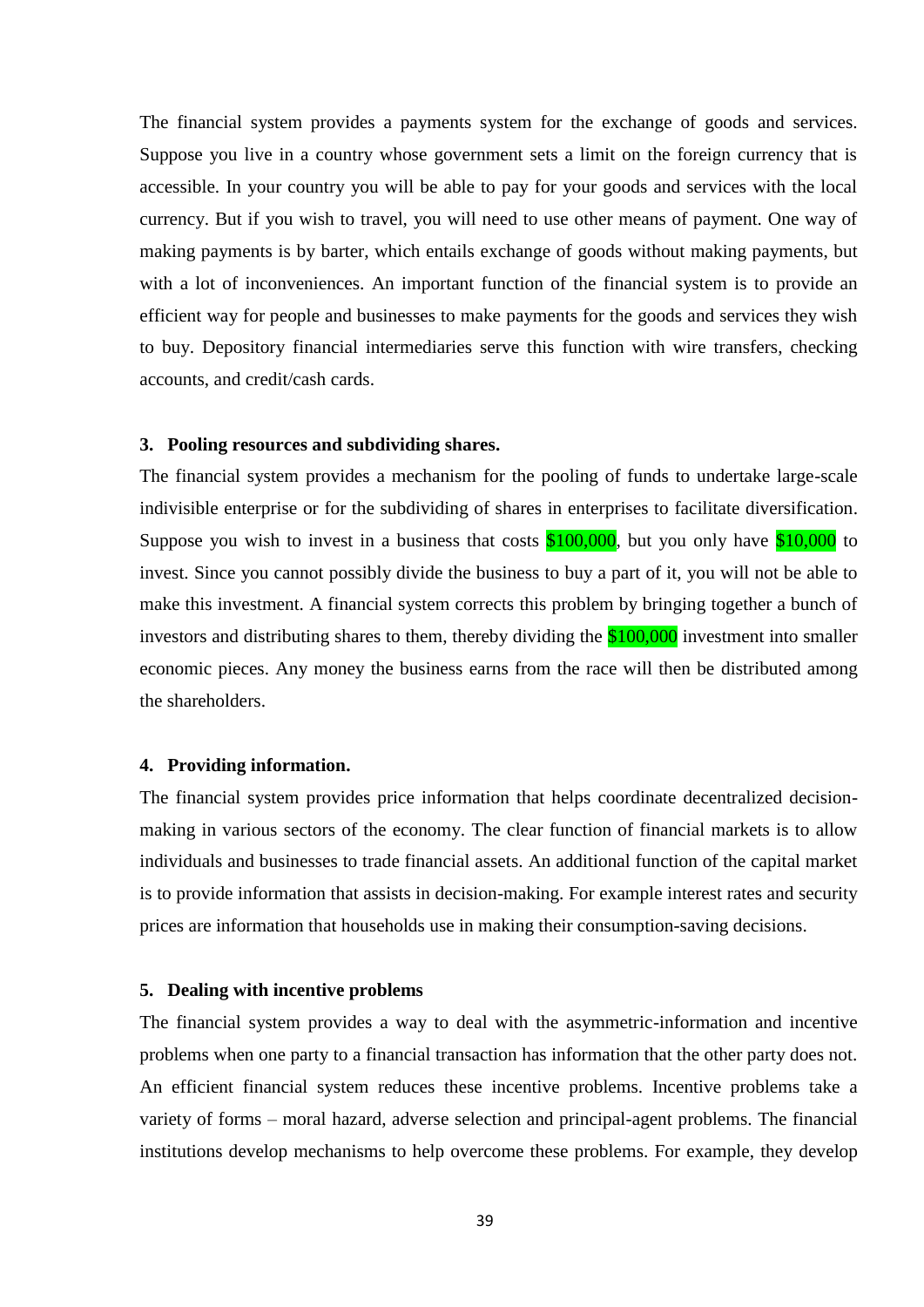ways to take and manage collaterals to address the moral hazard and adverse selection problems.

**4.0 CONCLUSION**

**5.0 SUMMARY**

**6.0 TUTOR-MARKED ASSIGNMENT**

**7.0 REFERENCE/FURTHER READING**

Bodie, Z. & Merton, R. C. (1998) Finance. Prentice Hall Business Publishing, USA. Preliminary ed.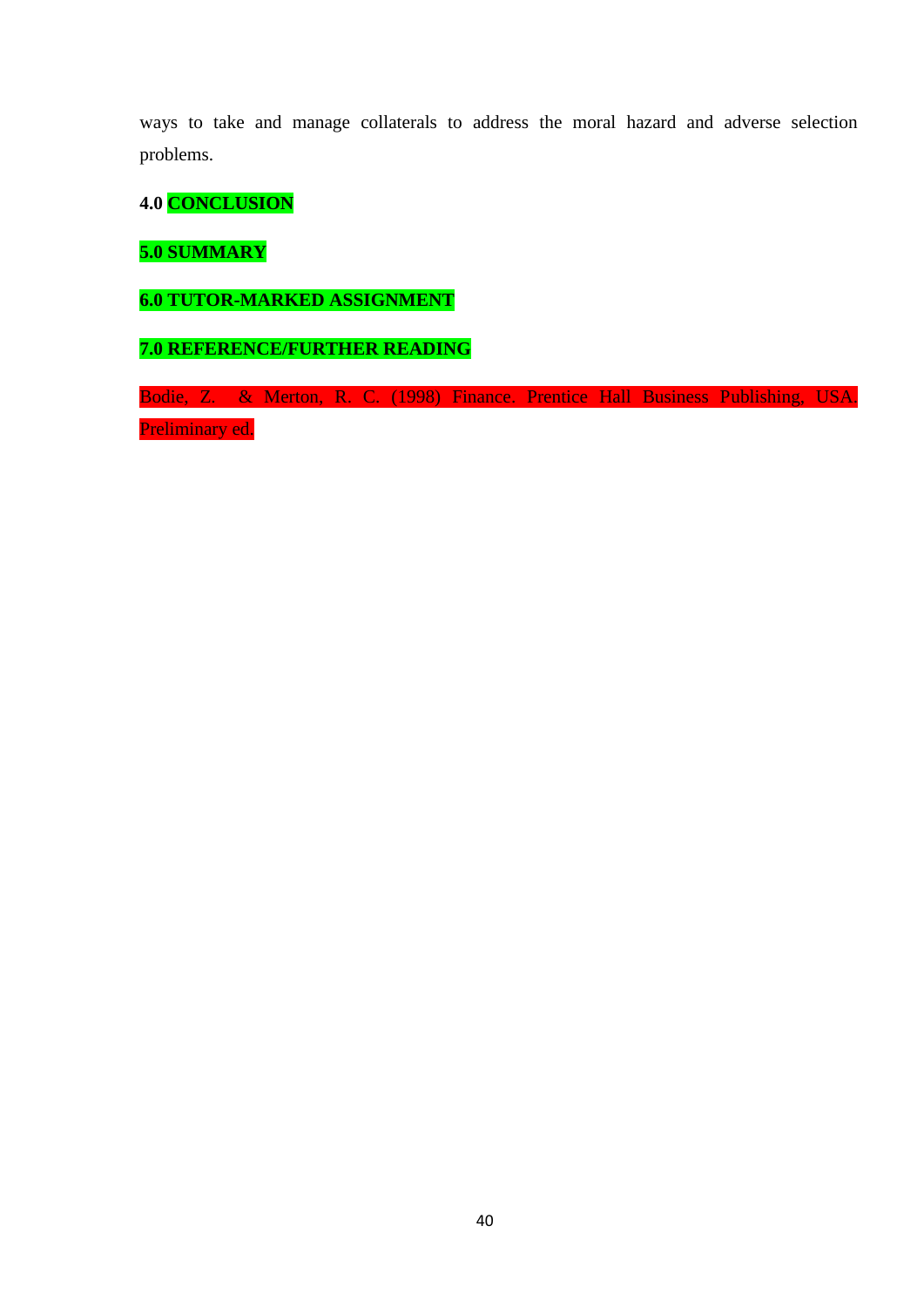### **UNIT 2 EXTERNAL CONTROL OF BANKS**

### **CONTENTS**

| 1.0            | <b>Introduction</b>                                          |
|----------------|--------------------------------------------------------------|
| 2.0            | <b>Objectives</b>                                            |
| 3.0            | <b>Main Content</b>                                          |
| 3.1            | <b>Deposit</b><br>The<br><b>Nigerian</b><br><b>Insurance</b> |
| Corporation    |                                                              |
| 3.2            | <b>The Bankers Committee</b>                                 |
| 3.3            | <b>The Clearing House Committee</b>                          |
| 3.4            | The Chartered Institute of Bankers of                        |
| <b>Nigeria</b> |                                                              |
| 4.0            | <b>Conclusion</b>                                            |
| 5.0            | <b>Summary</b>                                               |
| 6.0            | <b>Tutor-Marked Assignment</b>                               |
| 7.0            | <b>References/Further Reading</b>                            |

### **1.0 INTRODUCTION**

### **2.0 OBJECTIVES**

### **3.0 MAIN CONTENT**

### **3.1THE NIGERIAN DEPOSIT INSURANCE CORPORATION (NDIC)**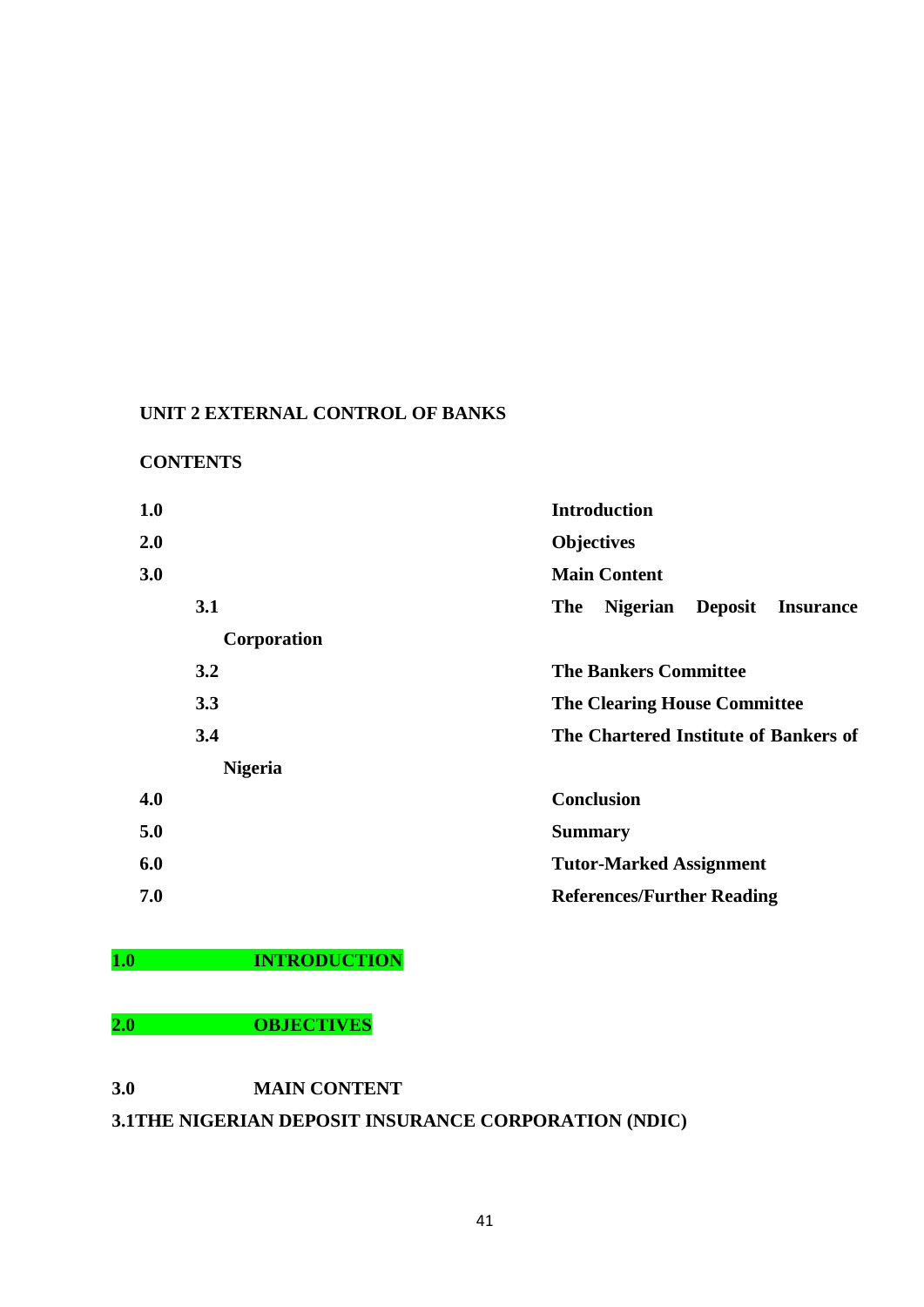The NDIC is a regulatory body established by the Federal Government to complement the efforts of the Central Bank in the supervision and regulation of the banking sector. Its major responsibility is to ensure the security of funds deposited in bank accounts by the investing public. It carries out periodic examination of commercial and other licensed banks that accept deposits from the public to ensure that banks comply with statutory requirement with regards to capital adequacy, liquidity, and reserve ratios. It provides insurance cover for customers' deposit in bank accounts.(THIS WRITE UP IS TOO SCANTY PLS)

#### **3.2THE BANKERS COMMITTEE**

The Bankers Committee is the apex organization of the banking profession from operational point of view. It is the supreme body in matters affecting banking operations. It has the responsibility of formulating policies and finding solutions to common banking problems arising in Nigeria. The committee is composed of:

- i. The Governor of the Central Bank, who acts as the chairman of the Committee and presides over all its meeting.
- ii. The Chief Executives of all other banks operating in Nigeria. Policies formulated by the Bankers Committee are binding on the commercial and other banks covered by umbrella organization. It also provides guidelines for the operations of the Clearing House Committee.

### **3.3THE CLEARING HOUSE COMMITTEE**

The Clearing House Committee is composed of:

- i. A representative of the Central Bank of Nigeria as chairman.
- ii. Five other members drawn from among member banks. The body is charged with the responsibility of controlling the clearing houses, making amendments to the clearing house rules, subject to subsequent ratification by the bankers committee. The committee may also introduce changes in the regulations affecting the day-to-day running of the clearing houses and approves applications for membership in the scheme.

The Nigerian Bankers Clearing House is established in all towns (state capitals and others) where there is Central Bank branch or cash office. The clearing house committee sees to the implementation of all Nigeria bankers clearing house rules. The rules have to do with eligible instruments for clearing purpose, demarcation of clearing areas, duration of clearing periods and procedure for giving value. The clearing rules are changed from time to time to reflect changes in the financial and business environment.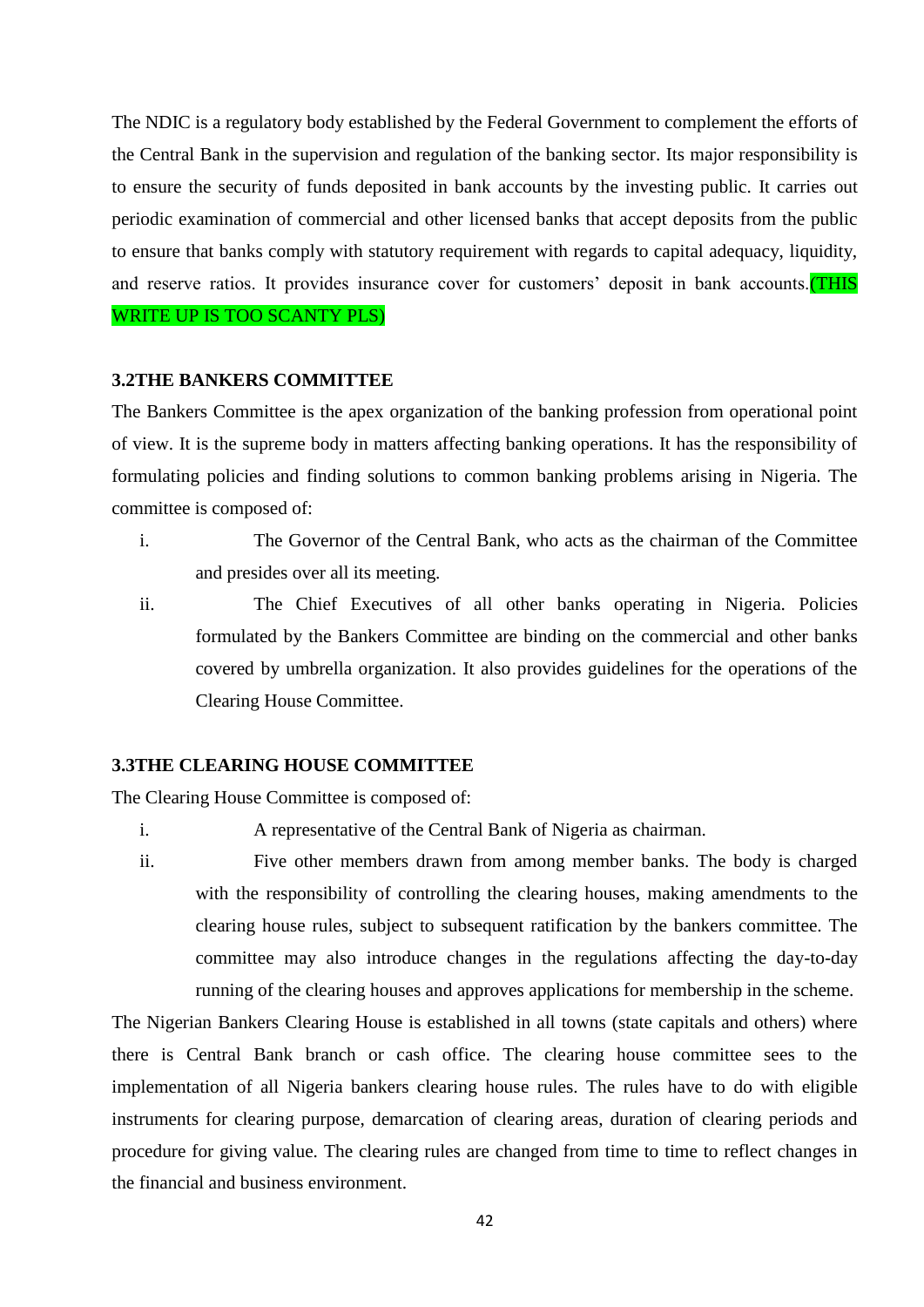### **3.4 THE CHARTERED INSTITUTE OF BANKERS OF NIGERIA**

The Chartered Institute of Bankers is another super structure, a professional body established by the bankers committee in November 1963 as a local branch of the London institute of Bankers. It has since acquired independent state from the chartered institute of bankers London.

The main objectives of the institute are as follows:

- i. To maintain discipline in the banking profession through a disciplinary committee.
- ii. To promote banking education with a view to helping staff employed in the banking industry to acquire modern banking techniques and prepare them for higher responsibilities in their various institutions.
- iii. To give advice to the government whenever such is requested and collaborated with it in formulating policies for the banking sector.
- iv. To facilitate the consideration and discussion of matters of interest to bankers and public.

The Chartered Institute of Bankers of Nigeria serves a useful role of providing common forum for professional interaction of Nigerian bankers. Through its disciplinary committee the institute is expected to sustain in members high standards of professional ethics and compliance with the requisite code of conduct.(THIS IS TOO SCANTY, PLS VISIT THE CIBN WEBSITE FOR MORE DETAILS)

### **4.0 CONCLUSION**

### **5.0 SUMMARY**

### **6.0 TUTOR-MARKED ASSIGNMENT**

### **7.0 REFERENCES/FURTHER READING**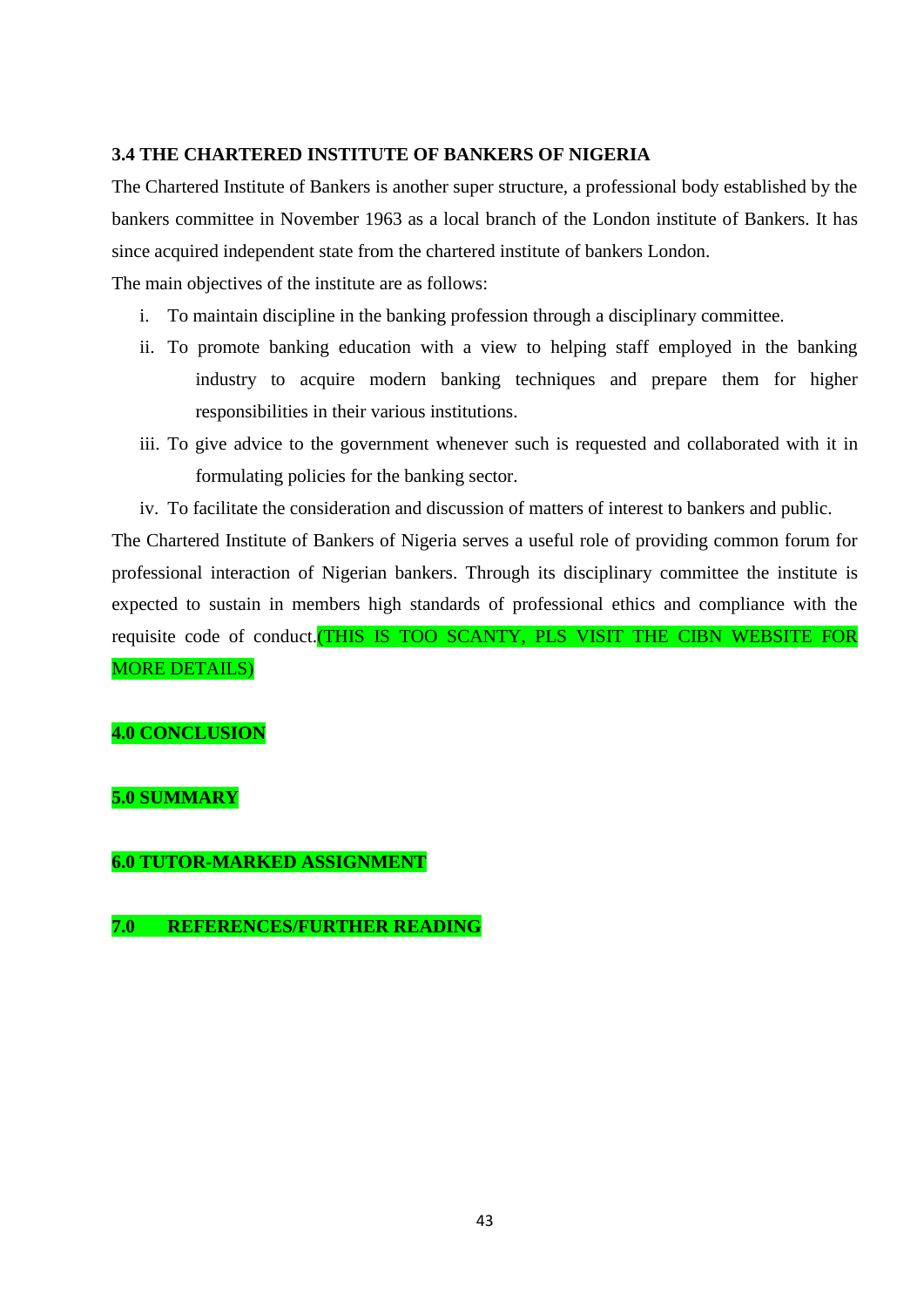### **UNIT 3 INTERNAL CONTROL MECHANISM**

**CONTENTS**

**1.0 Introduction**

**2.0 Objective**

**3.0 Main Content**

**3.1 Head Office Control System**

**3.2 Control by Means of Returns**

**3.3 Control at Branch Level**

**4.0 Conclusion**

**5.0 Summary**

**6.0 Tutor-Marked Assignment**

**7.0 References/Further Reading**

### **1.0 INTRODUCTION**

**2.0 OBJECTIVE**

### **3.0 MAIN CONTENT**

### **3.1 HEAD OFFICE CONTROL SYSTEM**

Banking internal control is maintained through inspection division and by means of periodic returns. The chief security officer of any commercial bank is the chief inspector who heads the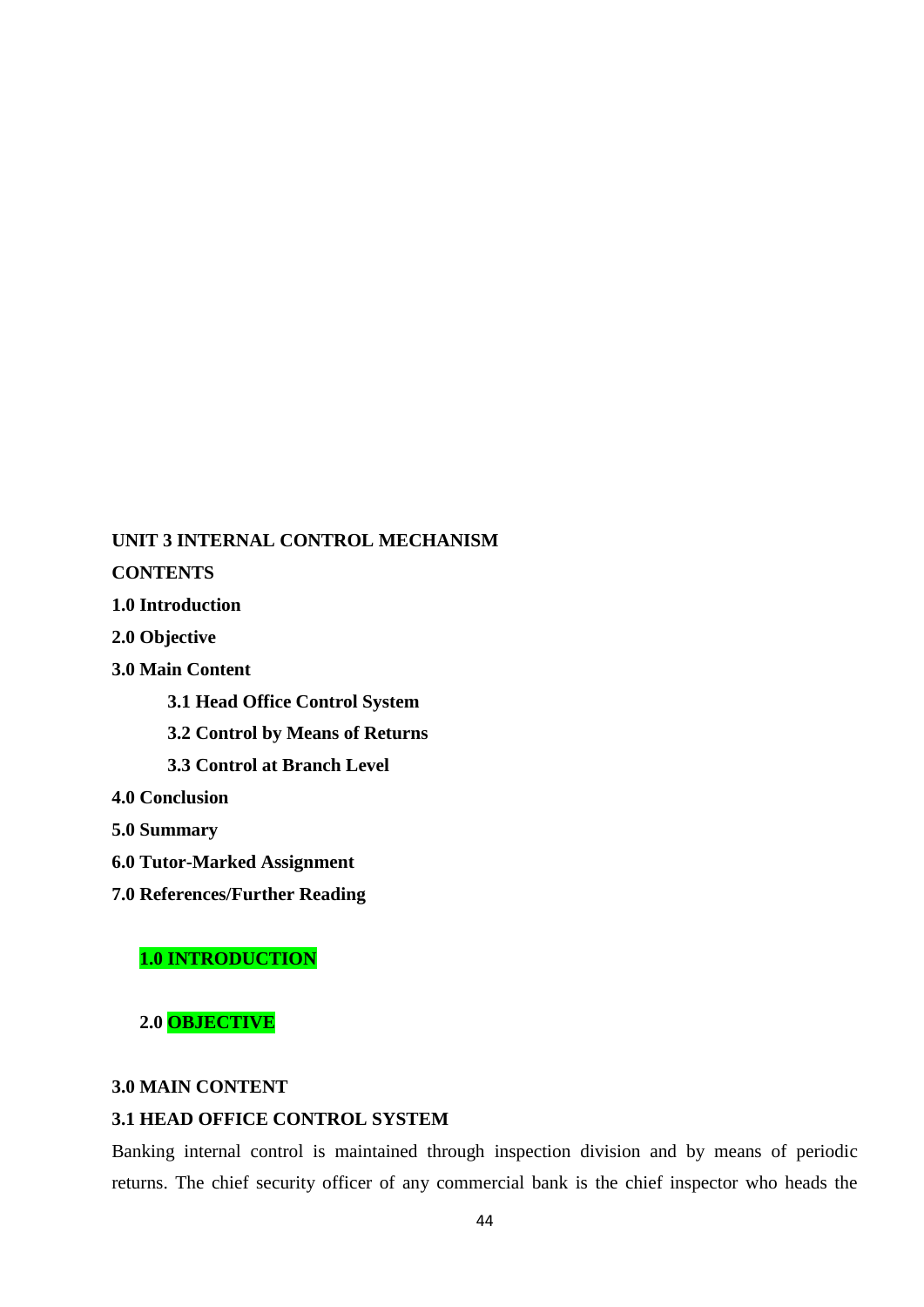inspection division. The division takes responsibility for installation and supervision of all security and operational controls. The major functions of inspection division include:

i. Establishment and management of coding and security system covering payment instruments, inter branch transfers and other sensitive operations.

ii. Unusual events and abnormal matters are promptly reported to inspection division for information and necessary action.

iii. Compilation or updating of bank instruction manual. This is the code of rulesand instructions guiding various operations of the bank.

iv. Monitoring of banking operations through annual inspection and periodic spot checks to ensure that operational rules are observed. Annual inspection reports provide vital information system to the board and top management as well as external regulatory bodies such as the Central Bank of Nigeria.

v. Supervision and control of major installations and changes in operational system and methods. The installation and change of strong room keys for example cannot be effected without involvement of inspection division. Similarly inspection division must supervise a change from manual or mechanical to computerized system at every point and in every branch.

| $\overline{\mathbf{v}}$ i. | Get prepared for regulatory bodies'                                                       |
|----------------------------|-------------------------------------------------------------------------------------------|
|                            | such as CBN or NDIC inspection. When these agencies visit the banks, they ensure that     |
|                            | the bank complies with laid down procedures and regulations. Violations are usually       |
|                            | very costly and in some cases could determine the existence of the bank. Internal control |
|                            | serves to ensure internal compliance to prevent unwarranted penalty and actions by the    |
|                            | government.                                                                               |
| vii.                       | Be abreast of the rudiments of                                                            |
|                            | actions with other banks. In Nigeria, there is an association called the body of Chief    |
|                            | Inspector of banks who meet to exchange notes on activities within their domain. Any      |
|                            | new thing is taken back to verify how it relates to their bank for immediate attention. A |
|                            | peculiar example is bank fraud and the body makes it mandatory for every bank to          |
|                            | report such cases so that every other bank can take necessary precautions. Internal       |
|                            | control serves as the platform for ensuring this within the bank.                         |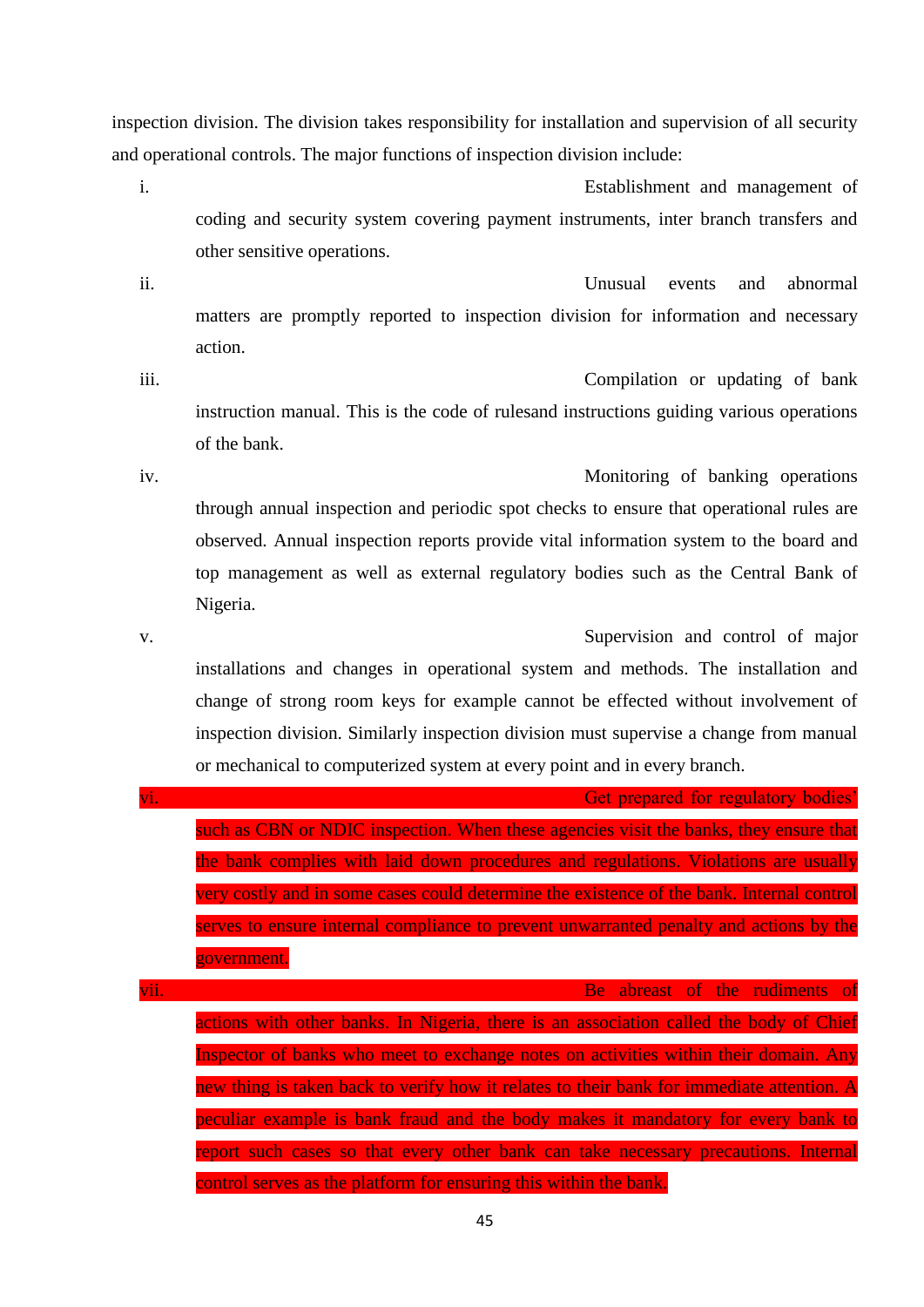#### **3.2 CONTROL BY MEANS OF RETURNS**

The Board of Director and management of commercial banks obtain direct information and are able to control operations in branches and head office departments by means of periodic returns. Returns which could be weekly, monthly, bi-monthly, quarterly, semi-annually and annually cover all essential operational areas from treasury figures, operating results like statements of assets and liabilities (balance sheet), income and general expenses (profit and loss account) to loan and advances to customers. The returns not only help the board and management of banks to keep close watch over banking operations, they also enable banks render both statutory and other returns (reports) to the Central bank.

### **3.3CONTROL AT BRANCH LEVEL**

The branch manager takes responsibility for the management and control of his branch. He ensures adequate security through controlled movements within the premise and to sensitive areas such as the machine or computer room. Besides physical control of working environment, the manager exerts operational control using the branch diary system. Diary cards are opened for major aspects of branch operations and the manager or his delegate confirms work done by periodic checks and entry on the diary cards. To ensure that individual staff discharges their functions within approved limits and in accordance with bank operational rules the following control measures are usually installed:

- **1. Call over of vouchers: -** vouchers that are posted to accounts, whether personal or impersonal are called over at the end of operational day to ensure accuracy of positing. Calling over is particularly indispensable in manual or mechanical operations where operational errors can easily be made.
- **2. Balancing of Account: -** All books of account must be periodically balanced. This is a very important control measure. The general ledgers (in manual and mechanical operations) must be prepared and balanced on daily basis. Weekly, monthly and quarterly balancing of accounts must equally be concluded before returns are made to head office. Even in computerized branches where ledger cards are no longer in use the audit trail must show a balanced position. The manager for purpose of effective monitoring and control must personally see abnormality and other sensitive computer reports.
- **3. Use of Passwords: -** In computerized branches every computer operator is given a password by the branch manager who makes changes as may be necessary for the purpose of effective control and security.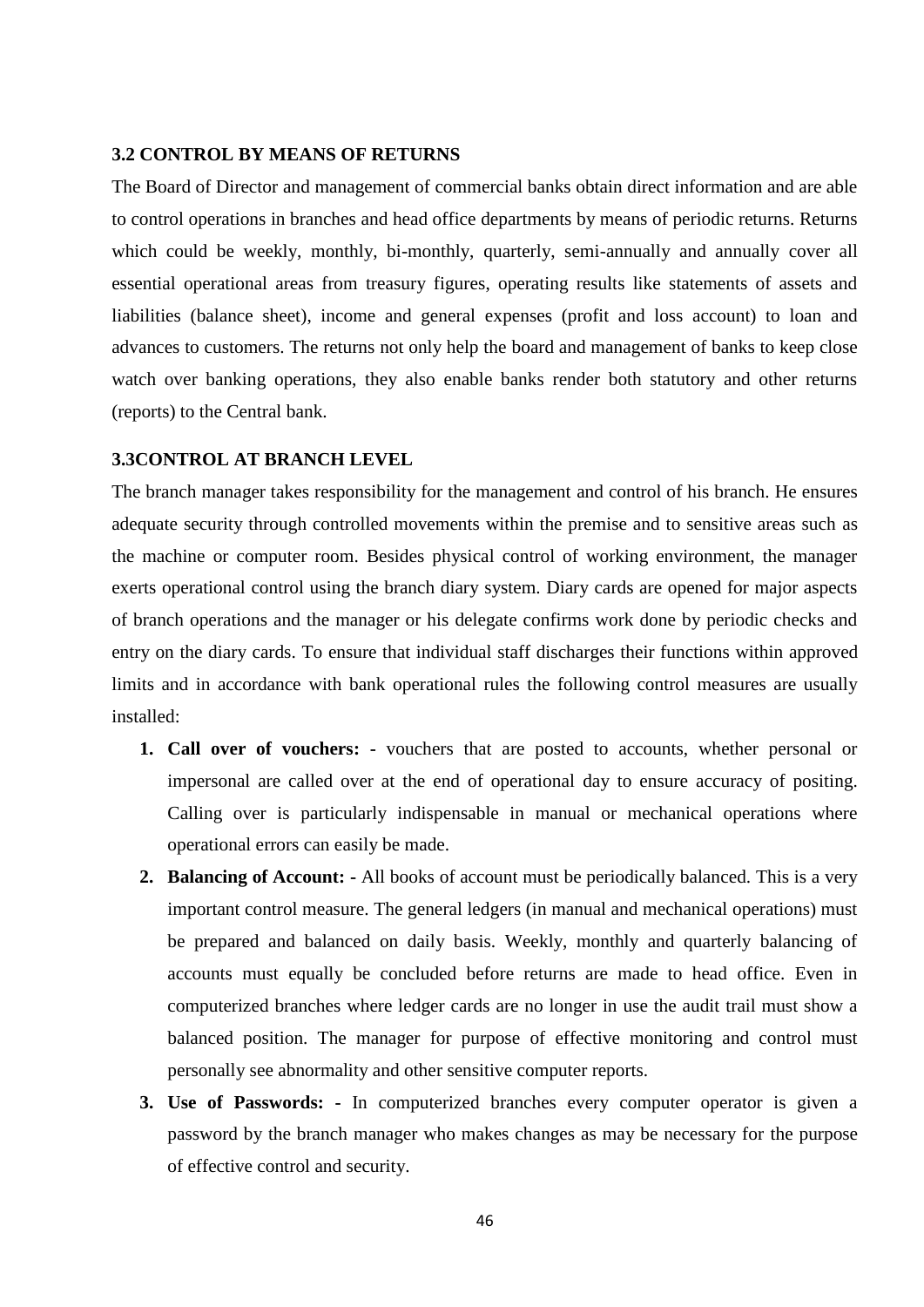- **4. Spot Checks: -** The manager conducts periodic spot checks on cashiers till, foreign exchange float and clerical staff drawers. Such surprise checks keep staff on alert and reduce to minimum unprofessional and unethical practices.
- **5. Control of General Expenses and Overdrafts: -** The branch manager personally approves general expenses whatever the amount. He equally has close surveillance on overdrawn accounts to ensure that approved limits are respected.

### **4.0 CONCLUSION**

### **5.0 SUMMARY**

- **6.0 TUTOR-MARKED ASSIGNMENT**
- **7.0 REFERENCES/FURTHER READING**

### **UNIT 4 CHEQUE CLEARING SYSTEM**

### **CONTENTS**

- **1.0 Introduction**
- **2.0 Objectives**
- **3.0 Main Content**
	- **3.1 Management of Clearing House**
	- **3.2 Demarcation of Clearing Areas**
	- **3.3 Operational Procedure**
- **4.0 Conclusion**
- **5.0 Summary**
- **6.0 Tutor-Marked Assignment**
- **7.0 References/Further Reading**

### **1.0 INTRODUCTION**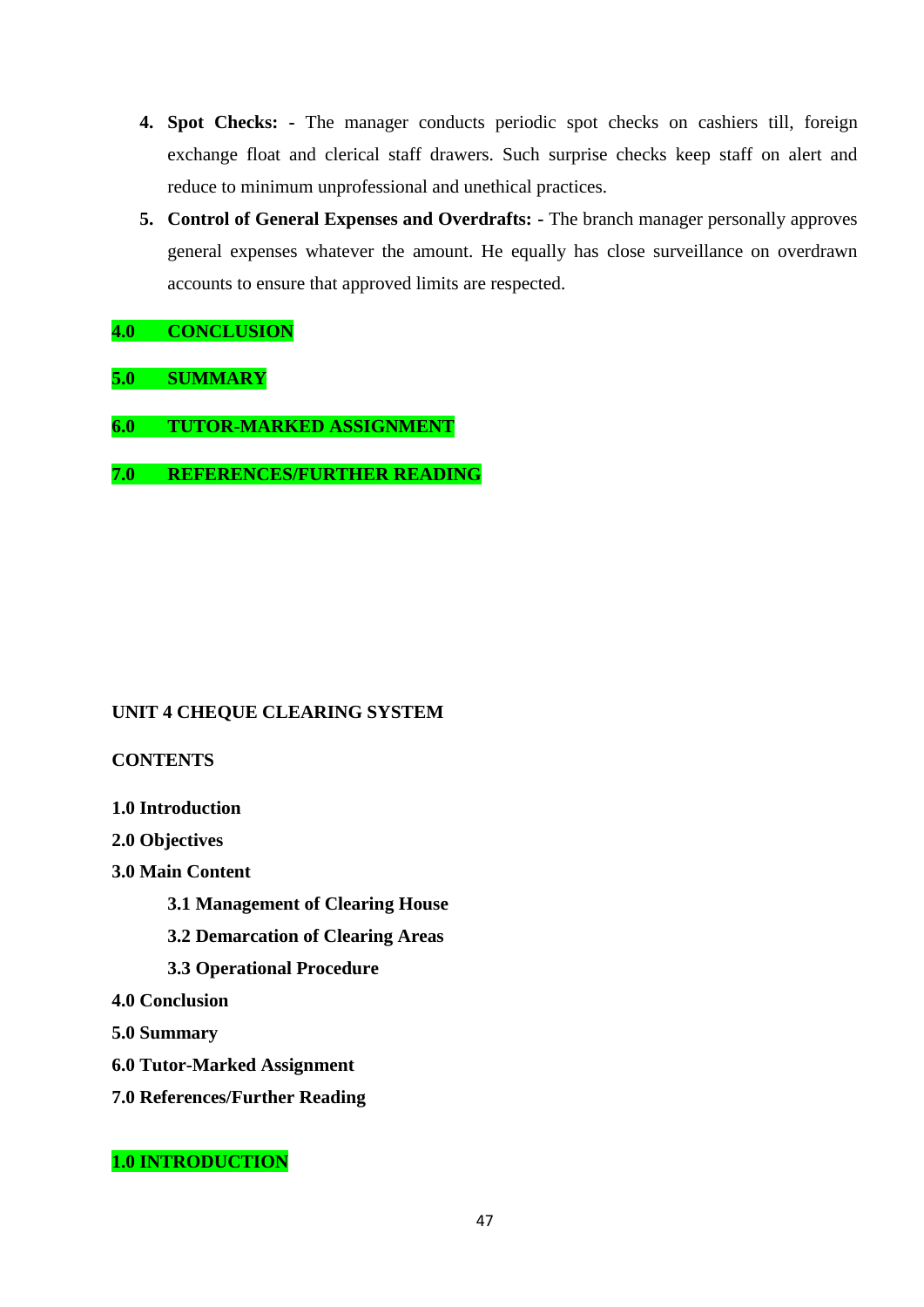### **2.0 OBJECTIVES**

### **3.0 MAIN CONTENT**

### **3.1 MANAGEMENT OF CLEARING HOUSE**

The Nigerian Bankers Clearing House (NBCH) is managed by a committee which consists of the representatives of commercial banks and the CBN. The CBN assigns the chairman of the committee, the clearing house superintendent and the assistant clearing house superintendent. Each member bank appoints a representative to the committee whose position would not fall under the rank of an assistant general manager. Clearing sessions are presided over by the clearing superintendent and the assistants whose decisions are binding on all clearing representatives at any session. Such decisions are however subject to appeal to the senior manager of banking office in the states or the assistant director, clearing office at the CBN head office at the end of the day's session. A member-bank can be suspended from participation in any clearing session for any of the following reasons:

- i. If it fails to maintain adequate collateral on daily basis.
- ii. If despite a written notice, it fails to provide a qualified or competent representative at the clearing sessions.
- iii. If after a written warning the member still contravenes the NBCH rules.
- iv. If it is so suspended by the management of CBN for any other reason in the interest of the system.

### **3.2 DEMARCATION OF CLEARING AREAS**

The All Nigerian Bankers' Clearing House rules introduced with effect from 2<sup>nd</sup> January 1995 demarcated the Nigeria clearing area as follows:

- Local Clearing Area: -This covers transactions between banks located within a clearing zone as established by the CBN. The area covered is defined by the committee in each state. As earlier stated, each CBN office has a clearing zone located in all states of the Federation though some states have more than one clearing house.
- ii. Intra-state Clearing Area: This covers all clearing transactions between banks located within a state where such banks are not in close proximity with the NBCH in the state as to be covered under local clearing area. (Reframe pls, it is not clear and give an example)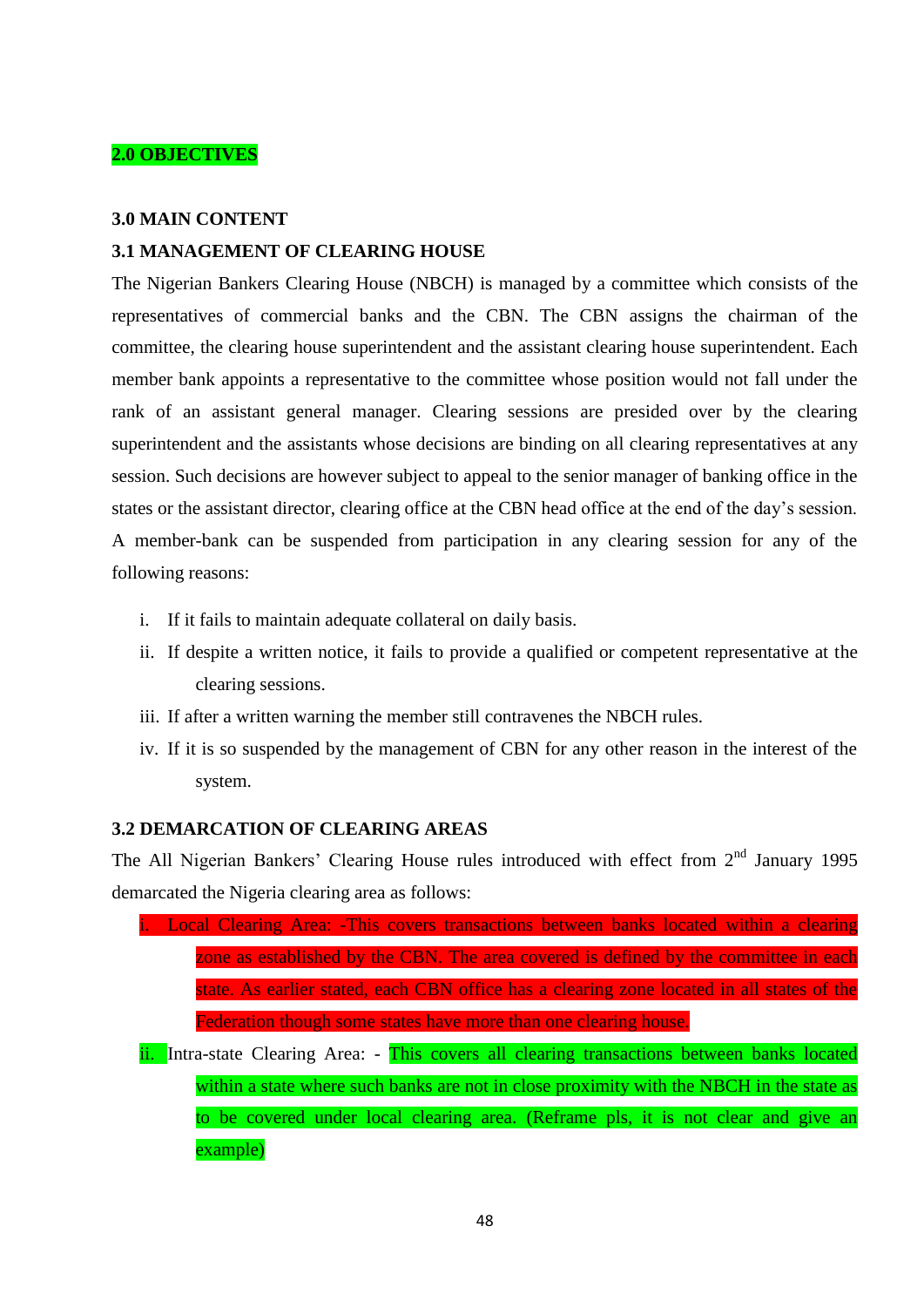iii. Inter-state Clearing Area: - This covers all clearing transactions between banks located in different states anywhere in Nigeria.

By the All Nigeria Bankers Clearing House Rules that came into effect on  $2<sup>nd</sup>$  January 1995, clearing instruments presented at the counter of any member bank shall be deemed paid after the date of presentation as follows:

- Local clearing: Four clearing sessions that is five working days
- ii. Intra-state clearing area: Eight clearing sessions that is nine working days.
- iii. Interstate clearing: Fourteen clearing sessions that is fifteen working days.

#### (THIS IS NOT TRUE PLS, UPDATE YOUR INFORMATION PLS)

The Central Bank of Nigeria in consultation with the bankers' committee from time to time make changes in the clearing house rules as may be considered necessary to ensure speedy clearing of instruments. Currently, local clearing period remains four clearing sessions the intrastate and interstate clearing areas have been merged and all up country instruments are now cleared within eight clearing sessions.(NOT TRUE PLS)

### **3.3OPERATIONAL PROCEDURE**

We need to differentiate inward and outward clearing and the procedure for inter branch and interbank clearing.

Clearing generally involves the receipt of house cheques from other branches of the same bank and from other banks for payment, as well as the forwarding or presentation to other branches of the same bank or other banks, their cheques for collection and payment. The fate of all inward clearing instruments, that is, house cheques received from other banks and branches must be determined promptly and must be either paid or returned unpaid withinthe specified period. In the event of nonpayment of an instrument, it should be clearly stated on the face of such instrument and must not be at variance with actual fact.

With respect to outward clearing instruments, the procedure is as follows: At the end of the day's banking operations, the clearing officer, supervisor or clerk, sorts the cheques and other instruments paid in by customers. Other banks' cheques are separated from cheques drawn on other branches of the same bank. Cheques drawn on other branches, listed separately in cheque sent for collection schedule and forwarded by internal mailing system directly to respective branches. Each bank has its own documentation requirements and design but the principle is the same.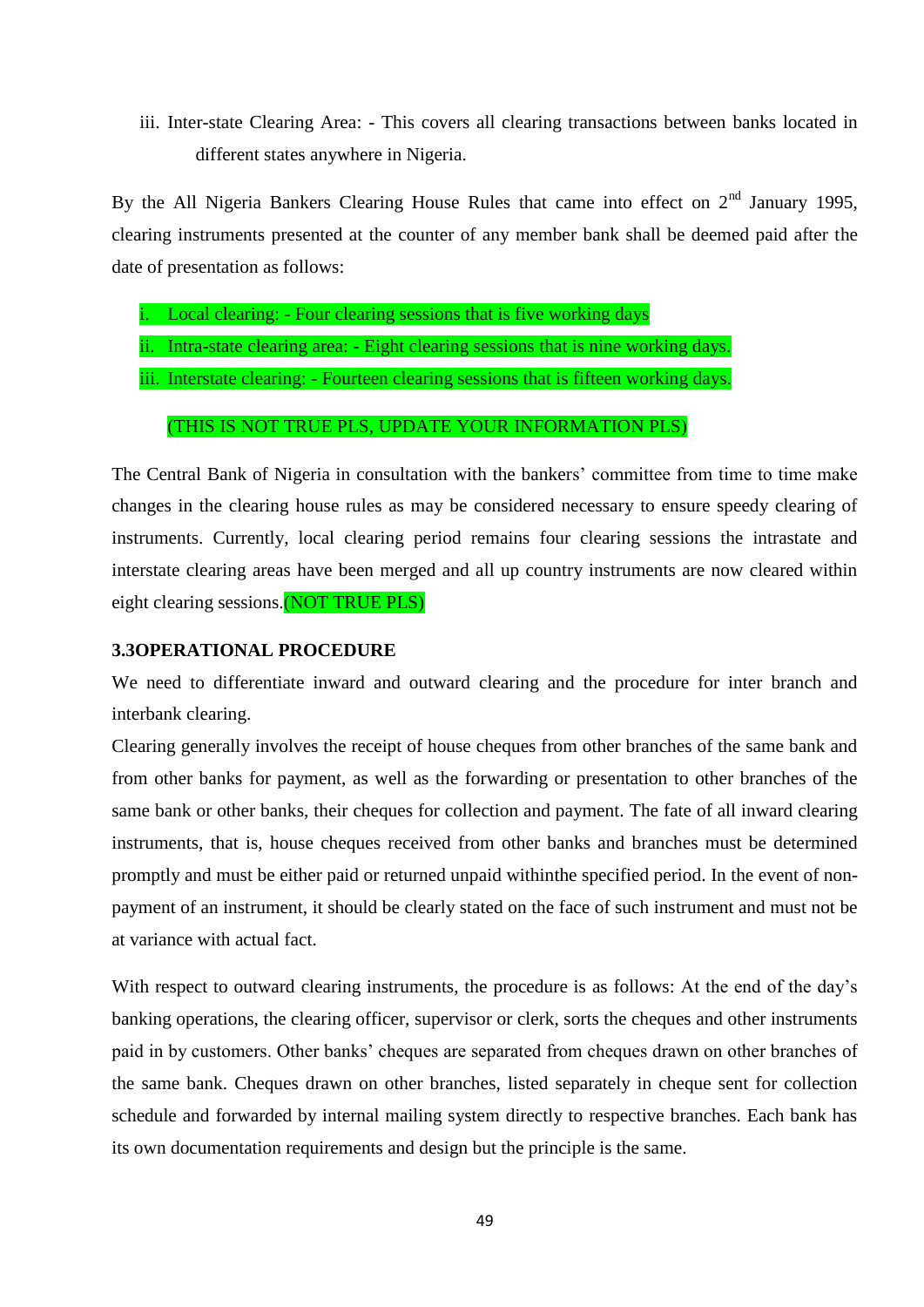Other banks instruments are similarly sorted according to drawee banks and these are the instruments that are cleared through the CBN supervised Nigerian Bankers Clearing Houses (NCBH). Clearing sessions at NCBH usually begin around 9.30am. Before reporting to the clearing centre, the bank-clearing representative enters the sorted cheques on presentation forms, bank by bank, and prepares debit notes in respect of cheques returned unpaid. Settlement forms are also prepared and net position for each bank is established as cheques are exchanged during the clearing session.

**4.0 CONCLUSION**

**5.0 SUMMARY**

**6.0 TUTOR-MARKED ASSIGNMENT**

**7.0 REFERENCES/FURTHER READING**

### **MODULE 3**

**Unit 1 Theories of Banking**

**Unit 2 Principles of Money and Banking**

**Unit 3 Principles of Bank Lending and Portfolio Management**

**Unit 4 System of Banking and Essentials of a Sound Banking System**

**Unit 5 Resources Management and Regulations in the Nigerian Banking Sector**

**UNIT 1: THEORIES OF BANKING**

**CONTENTS**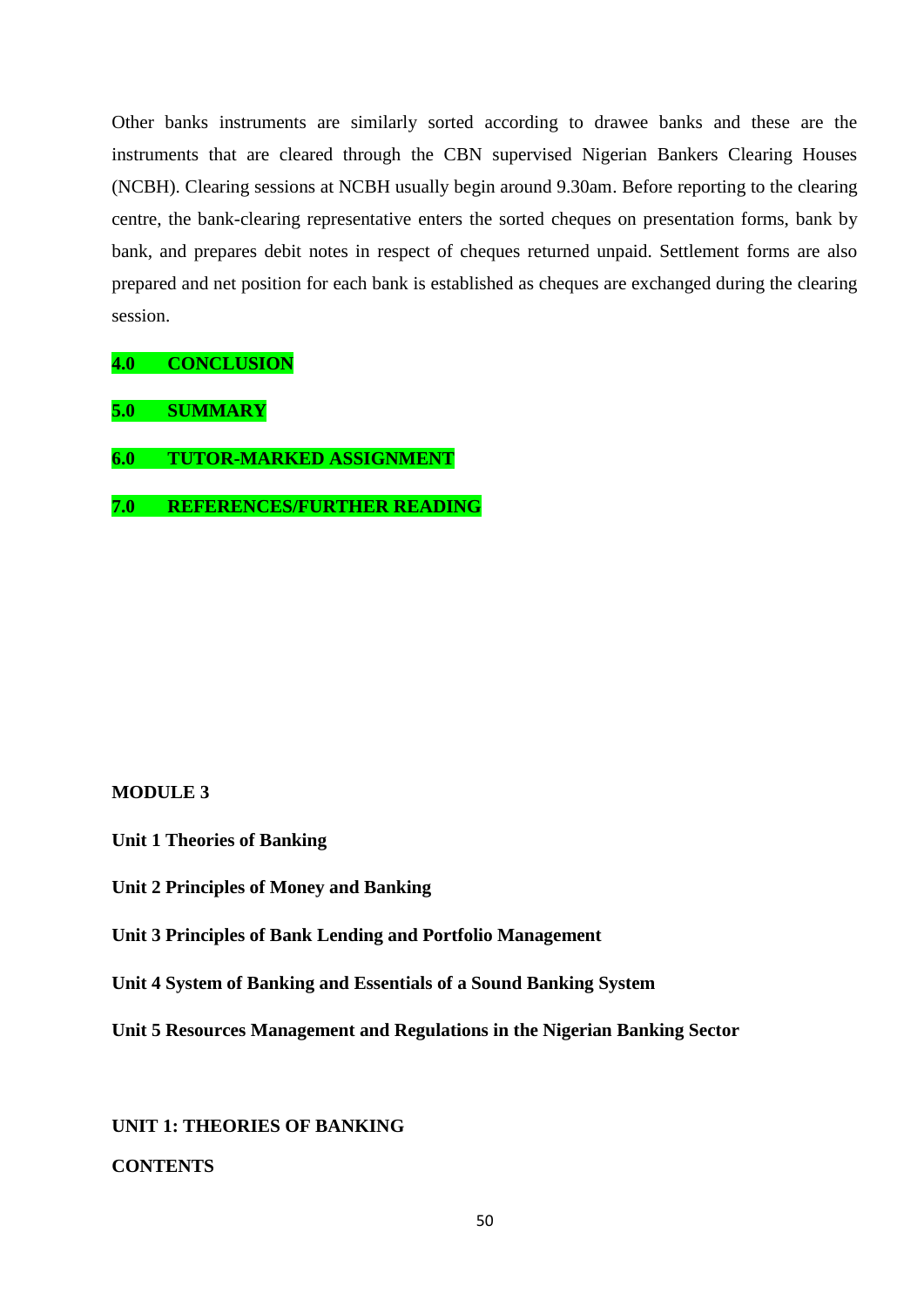# **1.0. Introduction 2.0. Objectives 3.0. Main Content 3.1. The Real Bill Theory 3.2. The Shiftability Theory 3.3. The Anticipated Income Theory 3.4. The Liability Management Theory 4.0. Conclusion 5.0. Summary 6.0. Tutor-Marked Assignment 7.0. References/ Further Readings 1.0. INTRODUCTION**

In this unit you are going to learn about the various theories of banking. These theories which are propounded by scholars who, bearing in mind the banks unique type of business, sought to provide solutions on how the business can survive. These theories include the Real Bills Doctrine, the shiftability theory, the anticipated income theory, and the liability management theory.

### **2.0. OBJECTIVES**

At the end of this unit, you should be able to;

- State and explain some theories of banking
- Differentiate between the theories of banking
- Identify and explain the weaknesses of these banking theories.

### **3.0. MAIN CONTENT**

#### **3.1. THE REAL BILLS DOCTRINE**

The Real Bills Doctrine or the commercial loan theory states that a commercial bank should advance only short-term self-liquidating loans to business firms. In other words, this theory holds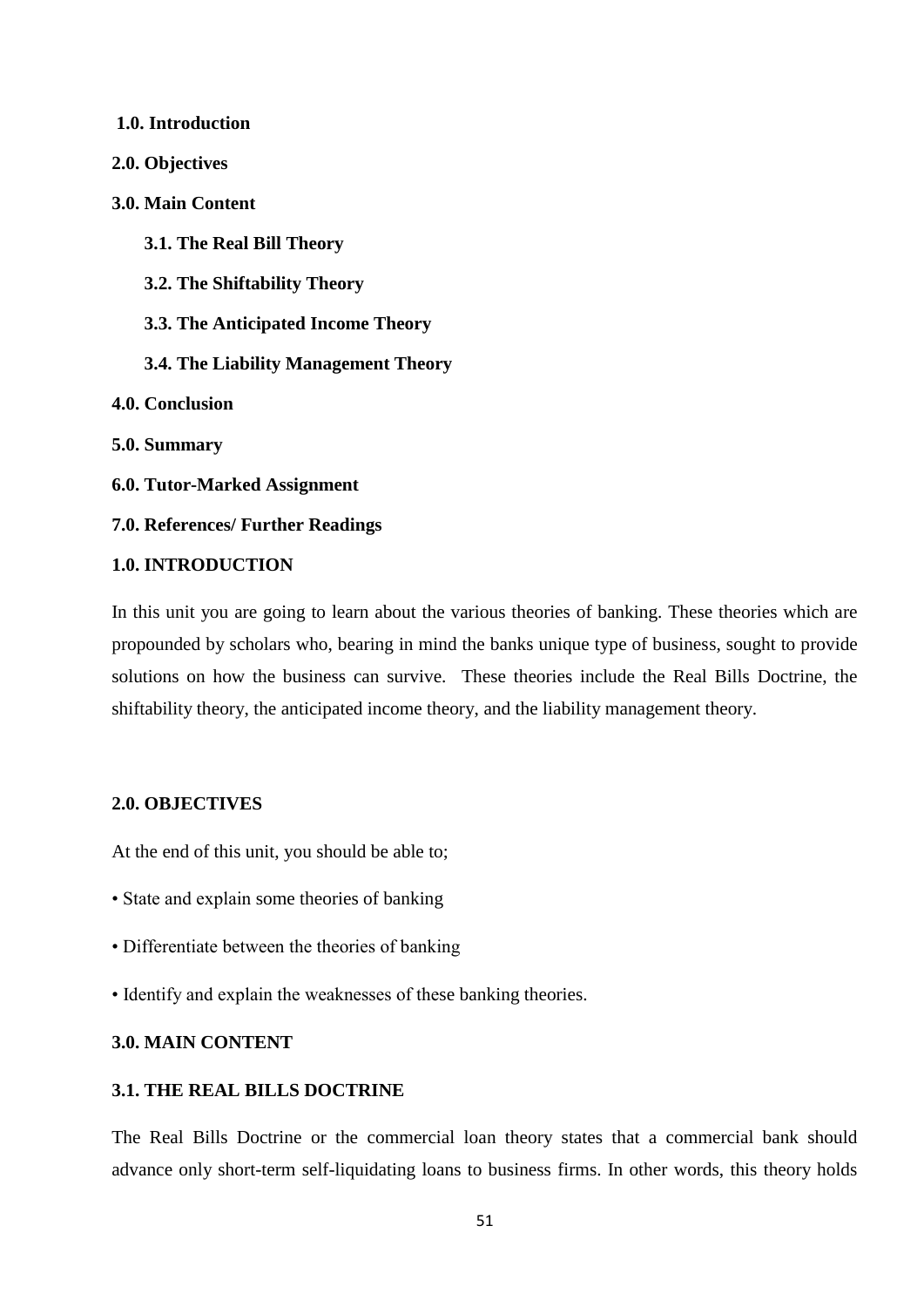that banks should lend only on "short-term, self-liquidating commercial papers. This is for the simple reason that a bank has liabilities payable on demand, and it cannot meet these obligations if its assets are tied up for a long period of time. Rather, a bank needs a continual and substantial flow of cash moving through it in order to maintain its own liquidity, and this cash flow can be achieved only if the bank limits its lending activities to short-term maturities. Self-liquidating loans are those which are meant to finance the production, and movement of goods through the successive stages of production, storage, transportation and distribution. When such goods are ultimately sold, the loans are considered to liquidate themselves automatically. The theory states that when commercial banks make only short-term self-liquidating productive loans, the central bank, in turn should only lend to the banks on the security of such short-term loans. This principle would ensure the proper degree of liquidity of each bank and the proper money supply for the whole economy. This in essence aim at the stabilization of the banking system. The weakness of this theory stems from the failure to realize that the loans are made, given the value of the goods and not the good itself; and also the value of goods itself is subject to variations, given the state of the economy.

### **3.2. THE SHIFTABILITY THEORY**

The Central thesis of this theory holds that the liquidity of a bank depends on its ability to shift its assets to someone else without any material or capital loss when the need for liquidity arises. This theory asserts that if the commercial banks maintain a substantial amount of assets that can be shifted on to the other banks for cash without material loss in case of necessity, then there is no need to rely on maturities. According to this view, for an asset to be perfectly shiftable, it must be immediately transferable without capital loss when the need for liquidity arises. This is particularly applicable to short-term market investments, such as treasury bills and bills of exchange which can be immediately sold whenever it is necessary to raise funds by banks. For example, it is quite acceptable for a bank to hold short-term open market investments in its portfolio of assets, and if a large number of depositors decide to withdraw their money, the bank need only sell these investments, take the money thus required and pay off its depositors. Therefore, the theory tried to broaden the list of assets demand that is legitimate for bank ownership, and hence redirected the attention of banks and the banking authorities from loans to investments as a source of bank liquidity. This implies that the fundamental source of liquidity is the banks secondary resources.

The flaw of this theory is that it may not necessarily be effective for the entire industry in the event of runs or at best be done at very high cost that eventually leaves the industry in no better state. One bank could obtain the needed liquidity by shifting its assets but not so possible when all members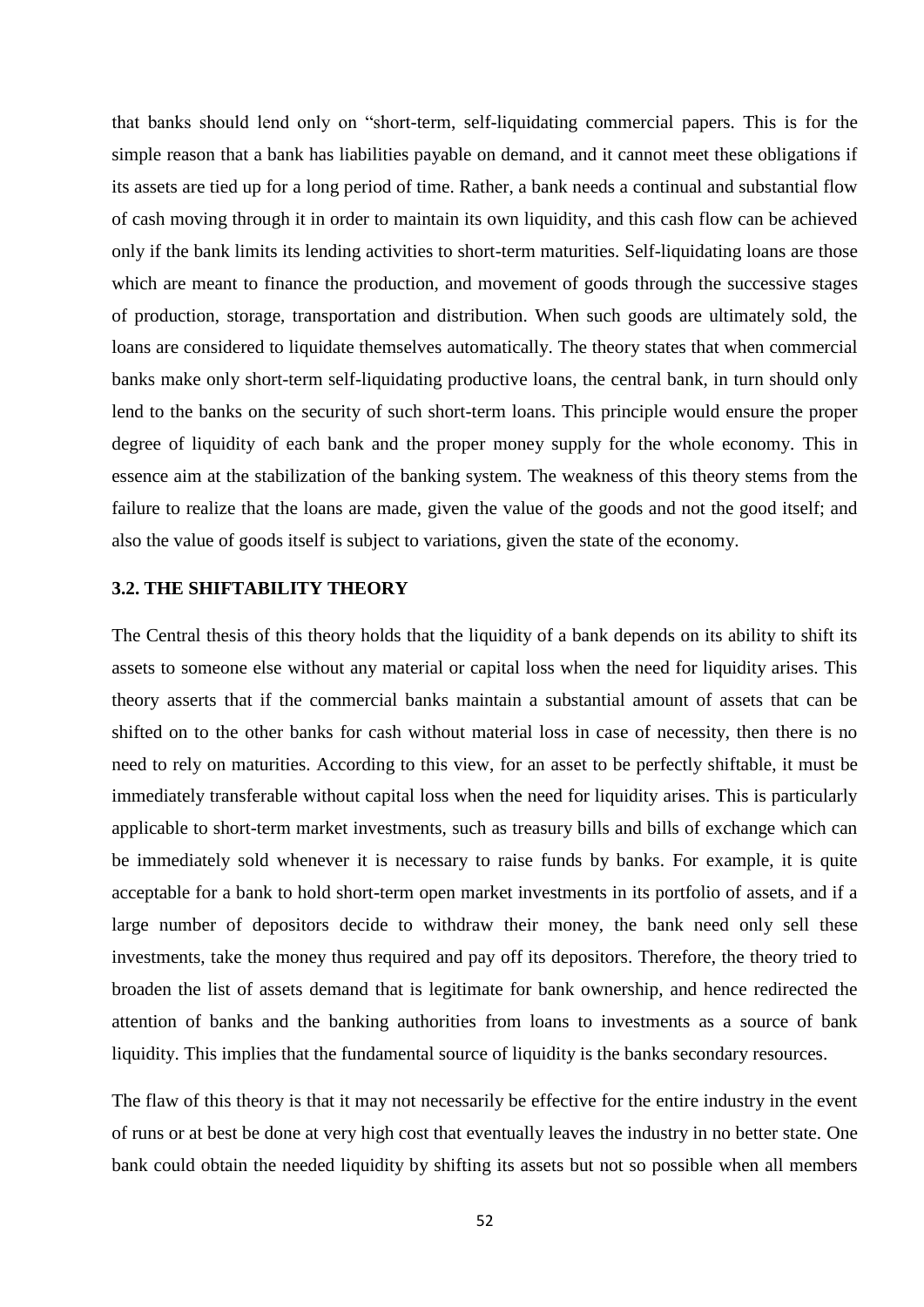of the bank behave the same way (Fallacy of composition). Hence, the problem of liquidity of the whole banking system is simply not solvable by commercial banks alone. This is where a central bank that is prepared to act quickly and decisively is an absolute necessity.

### **SELF-ASSESSMENT EXERCISE1**

What do you understand by the Real Bill Doctrine?

### **3.3. THE ANTICIPATED INCOME THEORY**

According to this theory, regardless of the nature and character of a borrower's business, the bank plans the liquidation of the loan from the anticipated income of the borrower. This theory opines that a bank should make long-term and non-business loans since even a "real bill" is repaid out of the future earnings of the borrower; i.e out of anticipated income. At the time of granting a loan, the banks take into consideration not only the security, but the anticipated earnings of the borrower. Thus a loan by the bank gets repaid out of the future income of the borrower in installments, instead of in lump sum at the maturity of the loan.

### **SELF-ASSESSMENT EXERCISE2**

Differentiate between the Real Bill Doctrine and the Anticipated Income Theory.

### **3.4. THE LIABILITY MANAGEMENT THEORY**

According to this theory, there is no need for banks to grant self-liquidating loans and keep liquid assets because they can borrow reserve money in the money market in case of need. A bank can acquire reserves by creating additional liabilities against itself from different sources. These sources include the issuing of time certificates of deposits, borrowing from other commercial banks, borrowing from the central bank, raising of capital funds by issuing shares, and by ploughing back of profits. Arguing that a bank can use its liabilities for liquidity purposes, the theory opines that it can manage its liabilities so that they actually become a source of liquidity by going out to buy money when it needs it (for paying its demand deposits and meeting loan requests). That is, liability management suggests that the bank borrow the funds it needs by means of various bank-related money market instruments.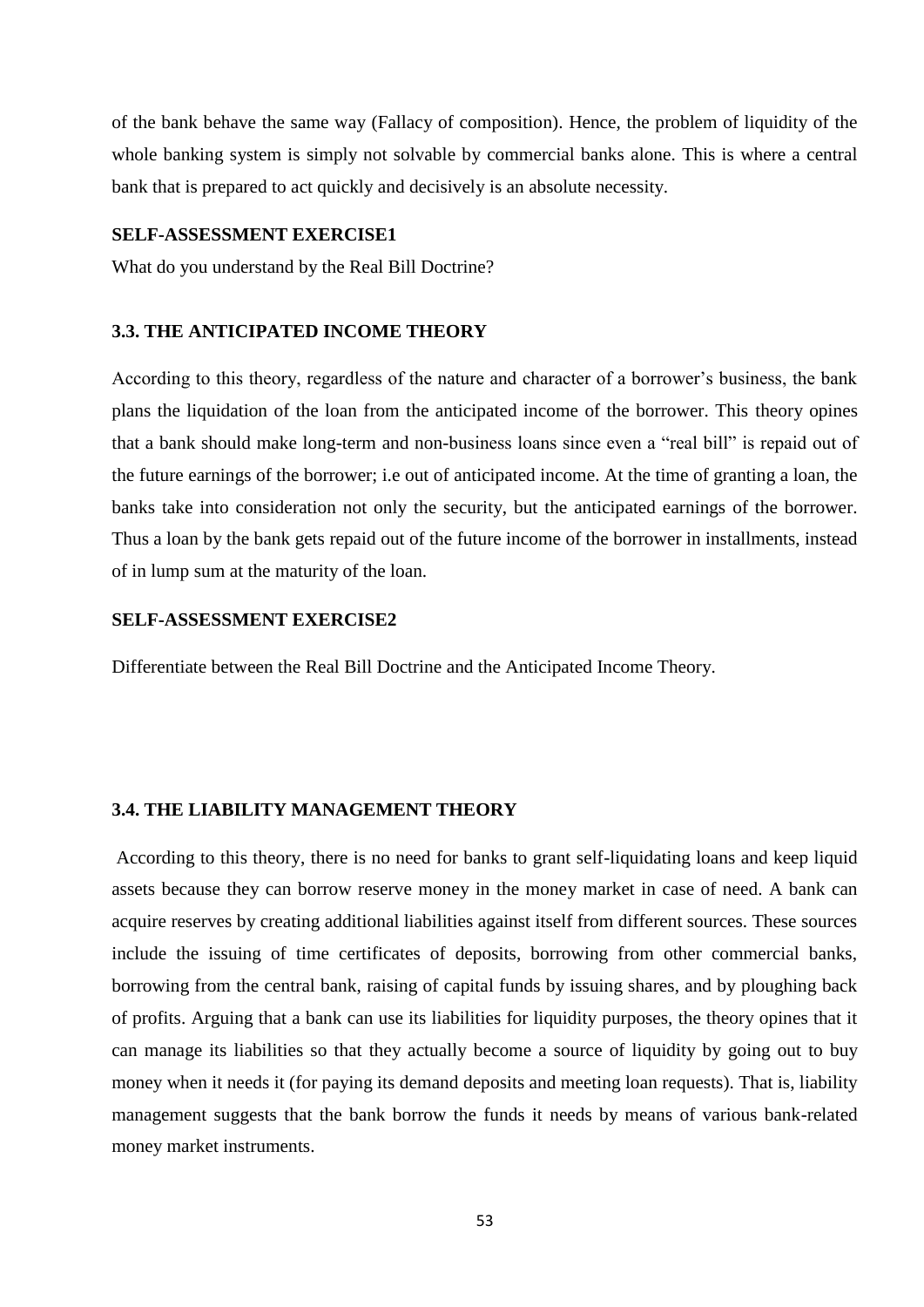### **4.0. CONCLUSION**

The unit discusses four theories of banking which explains how the banks try to survive in an economy as a business entity.

### **5.0. SUMMARY**

In this unit, we have studied about;

- the Real bill doctrine
- $\bullet$  the Shiftability theory
- the Anticipated income theory
- the Liability management theory

### **6.0. TUTOR-MARKED ASSIGNMENT**

What do you understand by Shiftability Theory? What are its flaws?

### **7.0. REFERENCES/FURTHER READINGS**

Anyanwu, J.C,(1993). Monetary Economics: Theory, Policy and Institutions. Onitsha. Hybrid Publishers Ltd

Ekezie, E.S.(1997). The Elements of banking: Money, Financial Institutions and markets. Africana-FeP publishers.

Jhinghan, M.L.(2004). Money, Banking, International Trade and Public Finance.Delhi; Vrinda Publishers (P) Ltd.

### **Unit 2 PRINCIPLES OF MONEY AND BANKING**

**Content** 

- **1.0. Introduction**
- **2.0. Objectives**
- **3.0. Main Content**
- **3.1. The Principle of time (time has value)**
- **3.2. The principle of Risk Compensation**
- **3.3. The principle of decision making on the basis of adequate information**
- **3.4. The principle of efficient Resources allocation by markets**
- **3.5. The principle of Stability**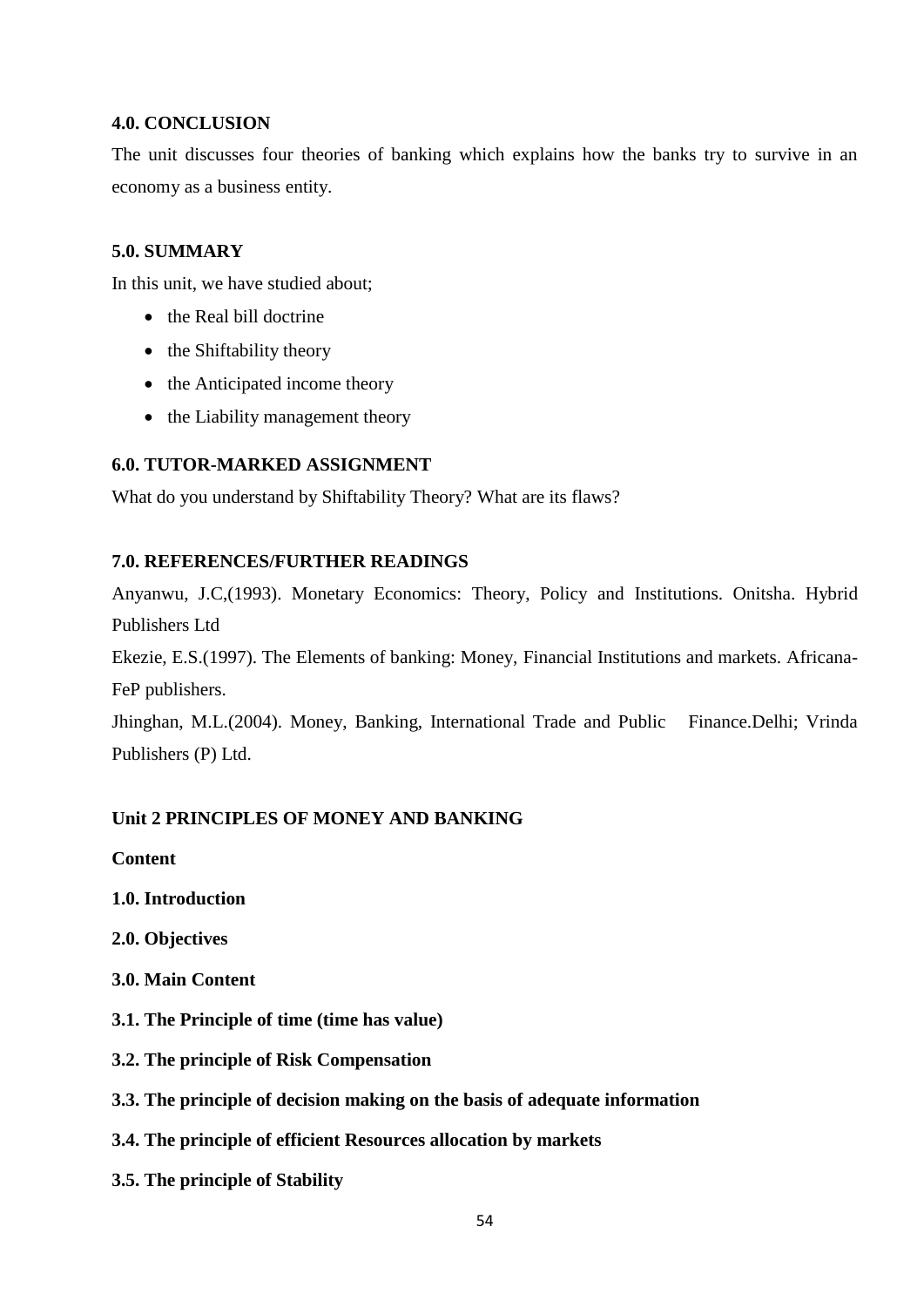**4.0. Conclusion** 

**5.0. Summary** 

- **6.0. Tutor-Marked Assignment**
- **7.0. References/ Further Readings**

### **1.0. INTRODUCTION**

Understanding these principles of money and banking does not only helps you understand how the financial system works today in Nigeria, but also gives you an insight into why things go wrong, and what the consequences might be for future events in the economy. The simple principles of money and banking you shall learn in this unit include the principle of time (time has value), the principle of risk compensation, the principle of decision making on the basis of adequate information, the principle of efficient resource allocation by markets, and the principle of stability.

### **2.0. OBJECTIVES**

At the end of this unit, you should be able to;

- Describe the importance of timing of payments in banking transactions
- Explain why risks in banking transaction needs compensation
- Describe the implication of a decision taken on the basis of adequate information
- Describe how markets are an efficient way of resources allocation
- Explain the Principle of Stability in banking transaction.

### **3.0. MAIN CONTENT**

### **3.1.THE PRINCIPLE OF TIME; (TIME HAS VALUE**)

The timing of payments is an important part of any transaction. Lenders will demand compensation for parting with their money and getting it back slowly overtime. Borrowers are willing to give this compensation in return for getting the funds today. This is the basis for an interest rate. Furthermore, how long payments are stretched out, and how frequently they occur will be important in determining the value of any financial investment. Value is based on both the SIZE and the TIMING of promised payments.

### **3.2. THE PRINCIPLE OF RISK COMPENSATION**

Risk is pretty much unavoidable, and no one likes it. Putting these two realities together means that people are willing to pay to avoid risk and those who assume certain risks will demand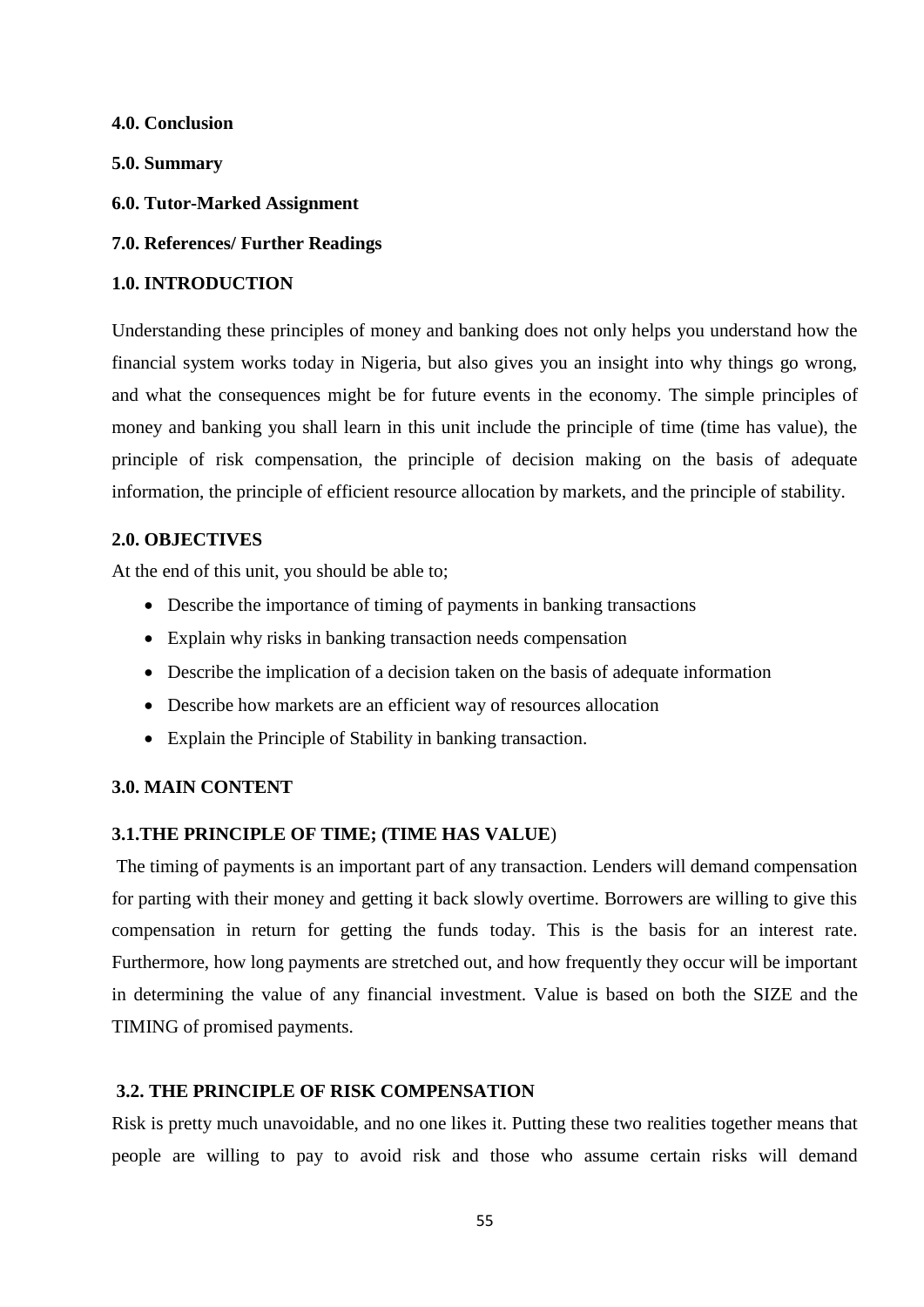compensation. This is the whole basis of the insurance industry. Therefore, the value of a financial instrument is based on the SIZE, TIMING, and CERTAINTY of payments associated with the instruments.

### **SELF-ASSESSMENT EXERCISE 1**

Explain the assertion that the principle of Risk is the basis of the Insurance Industry.

### **3.3. THE PRINCIPLE OF DECISION-MAKING ON THE BASIS OF ADEQUATE INFORMATION**

At the core of microeconomics is the assumption of rational decision - making. Rational decisions are partly based on using all available information to make a decision. Some decisions are more important than others, e.g. buying a carvs buying your lunch. Some information are harder to gather than other types. Problems can arise especially when one party to a transaction has more / better information than the other party. This asymmetric information problem is a big motivation for financial intermediation by banks, insurance companies and other institutions. One role of financial institutions is to gather and disseminate information so that financial markets can run smoothly.

#### **SELF-ASSESSMENT EXERCISE2**

Discuss the principle of time (Time has value) in banking Business.

### **3.4. THE PRINCIPLE OF EFFICIENT RESOURCES ALLOCATION BY MARKETS.**

In economics, we learn about the fundamental problem of scarcity and that most of the time markets are an efficient way to allocate scarce resources. A market sets a price that rations scare resources to those willing and able to pay. In the financial sector, markets will determine what investment projects get funded and what capital stock is built.

### **3.5. THE PRINCIPLE OF STABILITY**

This principle is closely related to the core principle of risks compensation. People prefer the known to the unknown, all things being equal. Therefore when financial institutions offer instruments with stable payments or insurance against variability, and central banks work to create a stable financial system, individuals tend to be better off. That is, stability improves welfare.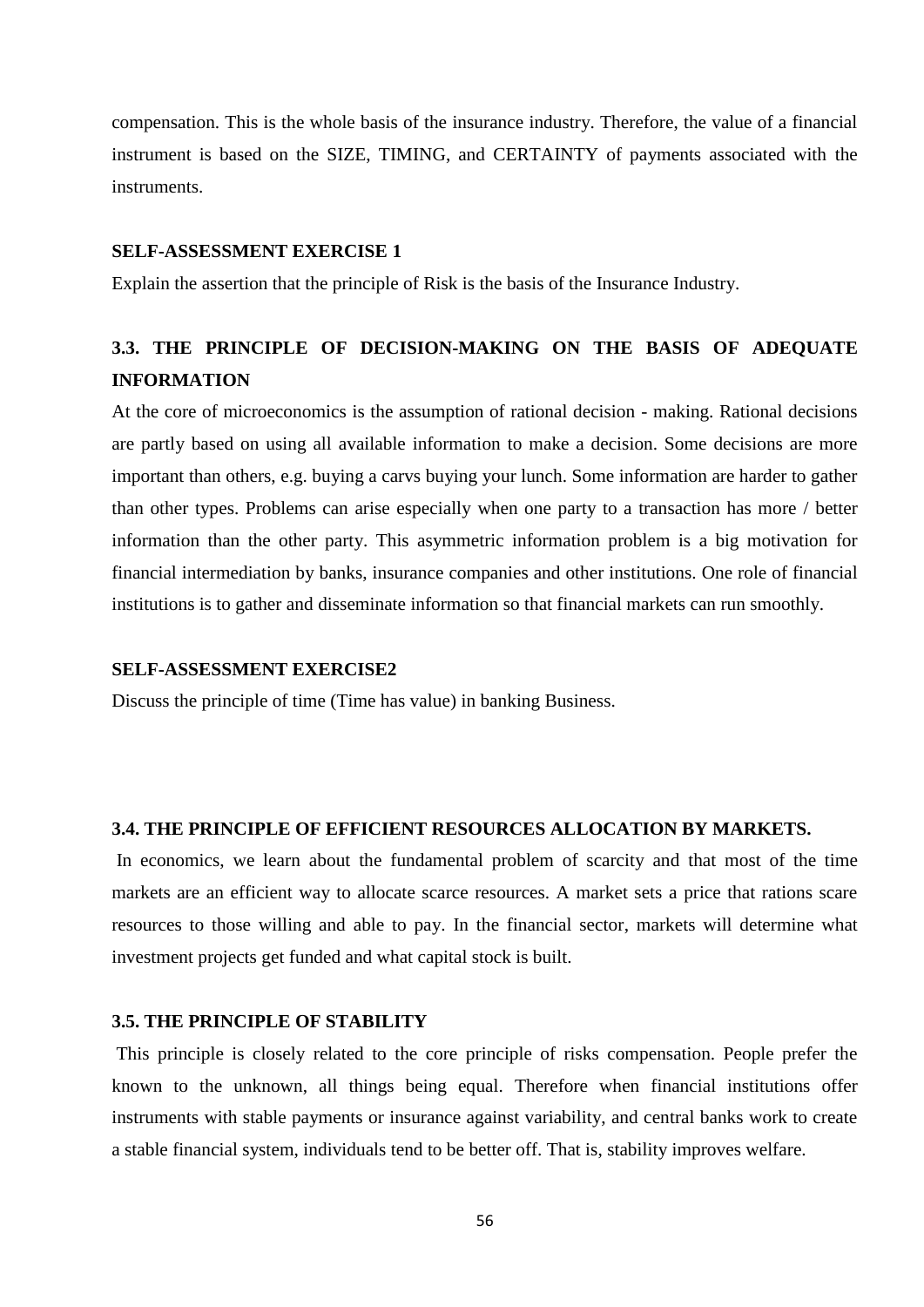### **4.0. CONCLUSION**

This unit throws light on the time value of money, principles of risk compensation and the principle of decision making. It also sheds light on the principles of efficient resources allocation and stability.

### **5.0. SUMMARY**

In this unit, we have learned about;

- the principle of time in banking business,
- $\bullet$  the principle of risk management,
- the principle of decision-taking on the basis of adequate information,
- the principle of efficient resources allocation by markets,
- the principle of stability banking business.

### **6.0. TUTOR-MARKED ASSIGNMENT**

Identify and discuss the principles of money and banking you know.

### **7.0. REFERENCES/ FURTHER READINGS**

Goshit,G.G.(2009). 'Money and Finance'.Unpublished Lecture Guide; Department of Economics, University of Jos, Nigeria.

Jhinghan, M.L.(2004). Money, Banking, International Trade and Public Finance.Delhi; Vrinda Publishers (P) Ltd.

Vaish, M.C.(2000). Monetary Theory.Fifteenth Edition. New Delhi.Vikas Publishing House LTD

### **UNIT 3 PRINCIPLES OF BANK LENDING AND PORTFOLIO MANAGEMENT**

### **CONTENT**

- **1.0.Introduction**
- **2.0.Objectives**
- **3.0.Main Content**
- **3.1.Principle of Bank lending**
- **3.2. The concept of Portfolio Management** 
	- **3.2.1.Objectives of Portfolio Management**
- **4.0.Conclusion**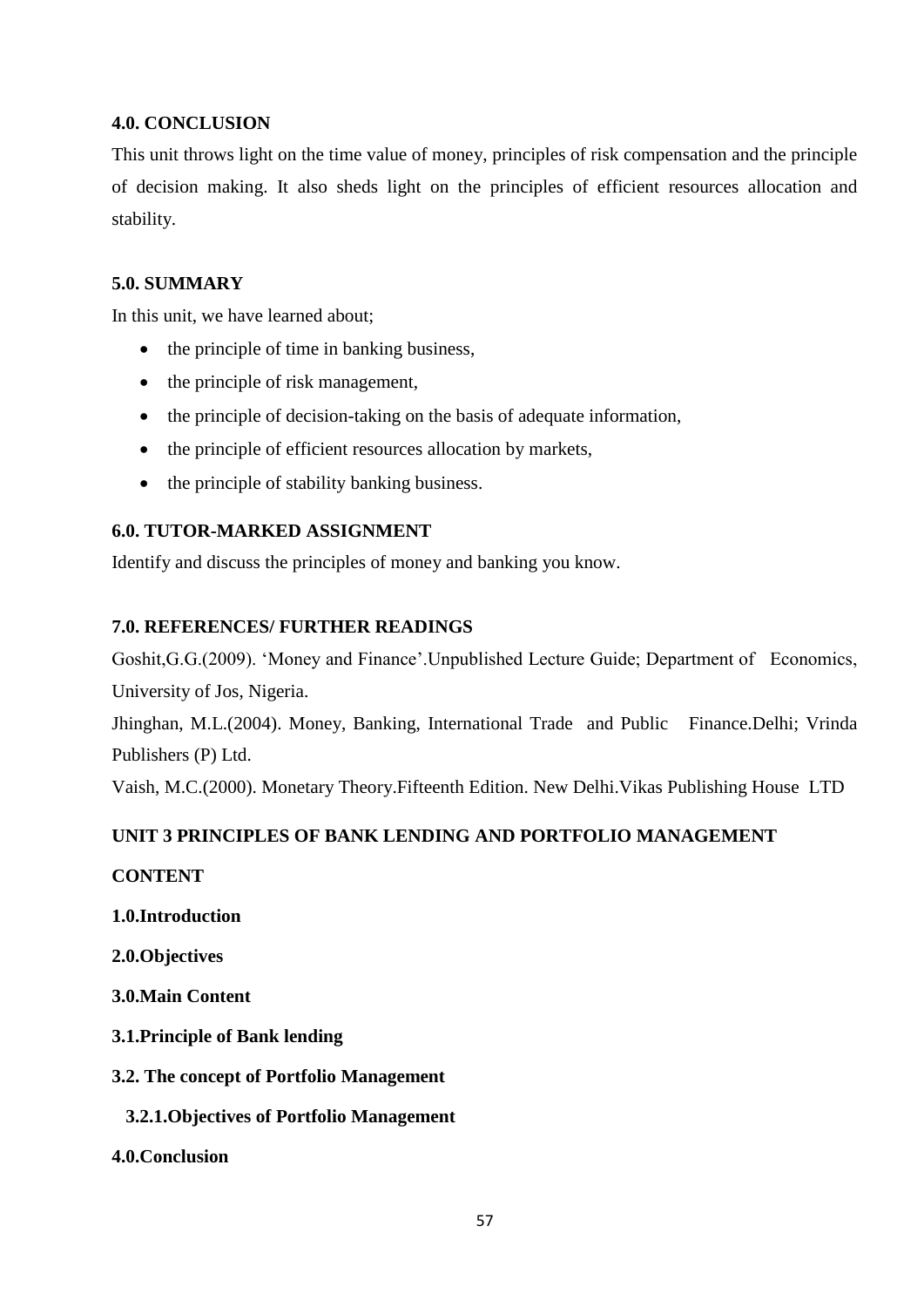#### **5.0.Summary**

### **6.0.Tutor-Marked Assignment**

#### **7.0.References/ Further Readings**

#### **1.0. INTRODUCTION**

In this unit, you shall learn about two major issues. These are the principles of bank lending; and portfolio management. In the principles of bank lending, you shall get to know the guiding principles for banks in terms of advancing loans to customers. The portfolio management on the other hand has to do with the day-to-day management of the total resources (wealth) of the bank.

### **2.0. OBJECTIVES**

At the end of this unit, you should be able to;

- describe the principles which banks follow in terms of lending in the economy.
- list and explain each of the principles of bank lending in an economy.
- define and explain the concept of Portfolio management
- state and explain the objectives of portfolio management

#### **3.0. MAIN CONTENT**

#### **3.1. PRINCIPLES OF BANK LENDING**

Banks follows some principles in terms of lending in the economy. These principles include the following:

#### **a. Liquidity principle**

Liquidity is an important principle of bank lending. Banks lend for short periods only because they lend public money which can be withdrawn at any time by depositors. They, therefore, advance loans on the security of such assets which are easily marketable and convertible into cash at a short notice. A bank prefers securities which possess sufficient liquidity. It is essential because if the bank needs cash to meet the urgent requirements of its customers, it should be in a position to sell some of the securities at a very short notice without disturbing their market prices so much. There are certain securities such as government bonds which are easily saleable without affecting their market prices. The shares and debentures of large industrial concerns also fall in this category. Therefore, banks invest in government securities, shares and debentures of reputable companies.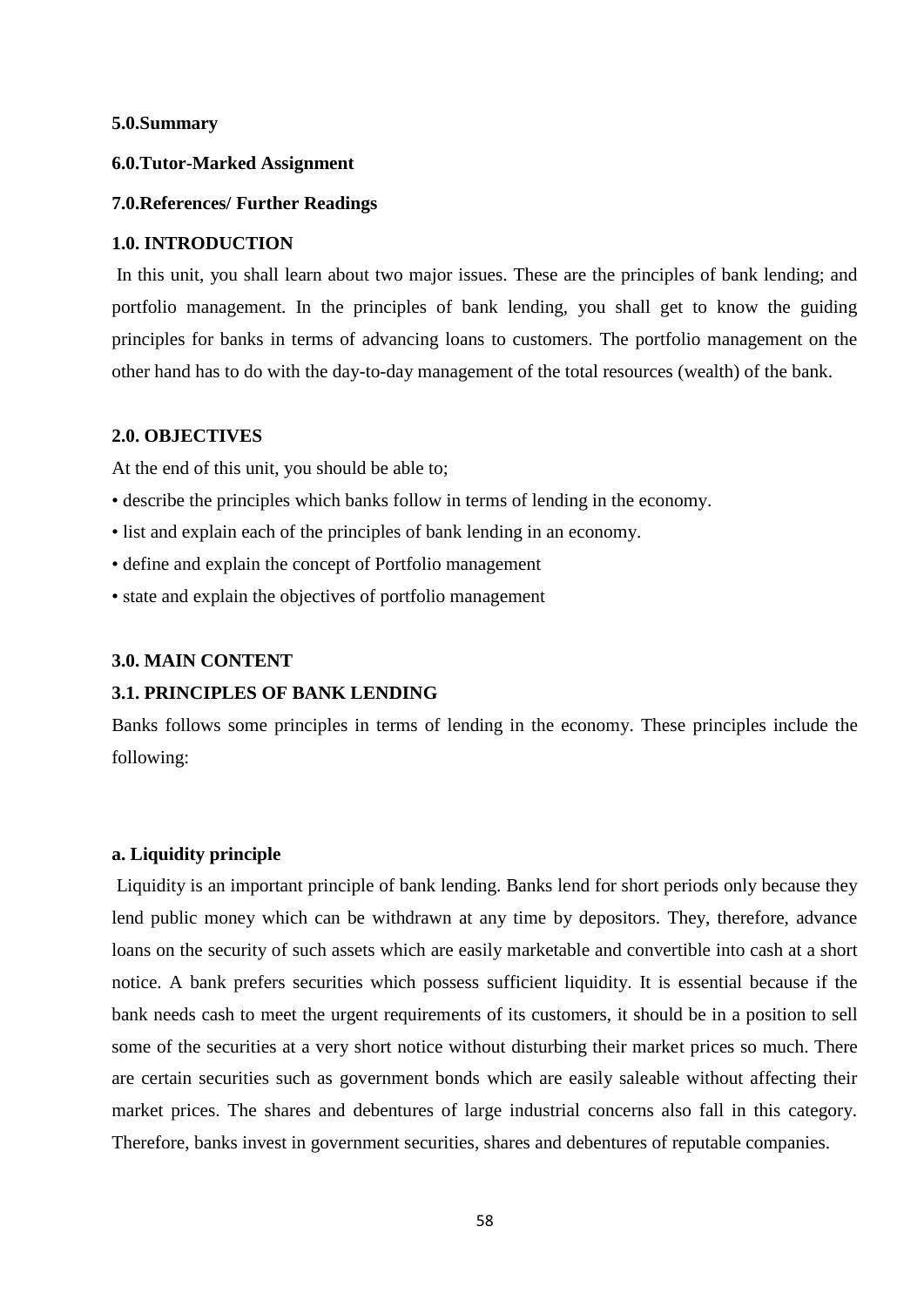#### **b. Principle of profitability**

This is the cardinal principle for making investment by banks. It must earn sufficient profits. Banks therefore, invest in such securities which assure a fair and stable return on the funds invested. The earning capacity of securities and shares depends upon interest rate and the dividend rate and the tax benefits they carry. Banks normally invest in securities that yields more returns than those that yield less returns, all things being equal.

#### **c. Principle of safety of bank funds**

The safety of funds lent is another principle of bank lending. Safety means that the borrower should be able to repay the loan and invest in time at regular intervals without default. The repayment of the loan depends upon the nature of security, the character of the borrower, his capacity to repay and his financial standing. Like other investments, bank investments involve risks. But the degree of risk varies with the type of security. Securities of Federal Government are said to be safer than those of the state and local governments. This is because the resources of the Federal Governments are higher than that of the state and local government. The banks always take into consideration the debt repaying ability of the governments while investing in their securities. Political stability, peace and security are prerequisites for this. It is safer to invest in the securities of a government having larger tax revenue and high borrowing capacity than in government securities with less tax revenue. Above all, the safety of bank funds depends upon the technical feasibility and economic viability of the project for which the loan is advanced.

#### **d. Principle of diversity**

Commercial banks always follow the principle of diversity in choosing its investment portfolio. Banks invest their surplus funds in a particular type of security but in different industries. They choose the shares and debentures of different types of industries situated in different regions of the country. Diversification aims at minimizing risks of the investment portfolio of banks. The principle of diversity also applies to the advancing of +-loans to varied types of firms, industries, businesses and trades. These principles seek to emphasize the fact that "keeping all eggs in one basket is disastrous". Banks need to spread their risks by giving loans to various traders and industries in different sectors of the economy and different parts of the country.

#### **e. Principle of stability**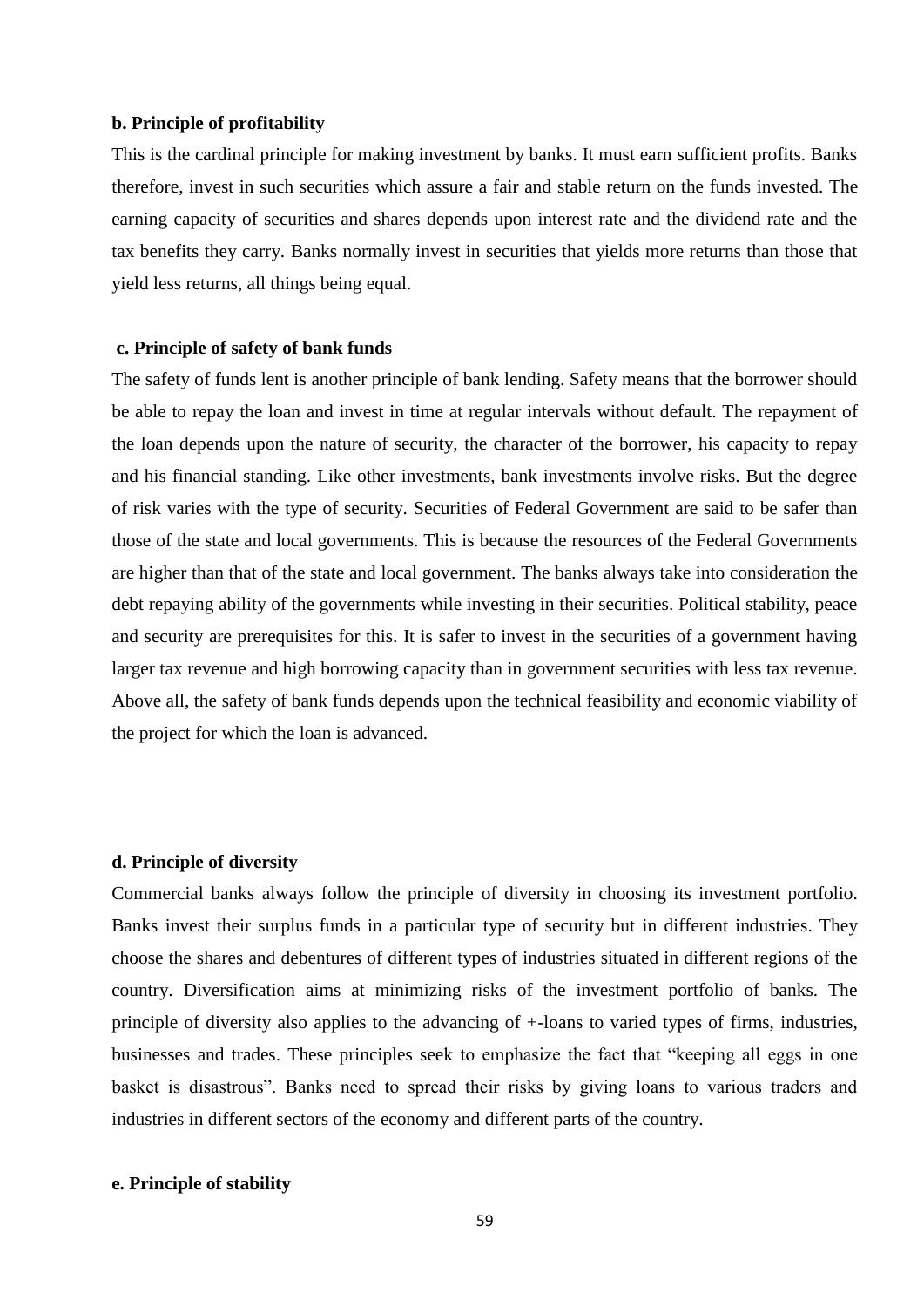Another important principle of banks' investment policy is investment in those stocks and securities which possess a high degree of stability in their prices. The bank cannot afford any loss on its securities. It should, therefore, invest its funds in the share of reputable companies where the possibility of decline in their prices is remote. That is why banks normally invest more in debentures and bonds which are more stable than the shares of companies.

### **SELF-ASSESSMENT EXERCISE 1**

Identify and explain the Principles of bank lending

### **3.2. BANK PORTFOLIO MANAGEMENT**

The main aim of commercial banks is to seek profit like any other institution. Their capacity to earn profit depends upon their investments policy. Their investment policy, in turn, depends on the manner in which they manage their investment portfolio. Thus commercial banks investment policy emerges from a straight forward application of the theory of portfolio management to the particular circumstances of commercial banks.

### **3.2.THE CONCEPT OF PORTFOLIO MANAGEMENT**

Portfolio refers to the securities held by an investor or the commercial paper held by a bank or other financial institutions. It could be a group of investments, asset of individual equities, bonds and other marketable assets that the investor owns. Portfolio management involves the principles and procedures by which such assets are managed. Bank portfolio management therefore, refers to the prudent management of a bank's assets and liabilities in order to seek some optimum combination of income or profit, liability and safety. In banking, the parts of a bank's asset portfolio include investments, liquidity, reserves, and loans, and their management involves the total balance sheet.

### **3.2.1. OBJECTIVES OF PORTFOLIO MANAGEMENT**

There are three major objectives of portfolio management which banks follow. These include liquidity, safety and income or profit. These three objectives are opposed to each other. For examples, if the banks seek high profit, they may have to sacrifice some safety and liquidity. If they seek more safety and liquidity on the other hand, they may have to give up some income or profit. The main objectives of bank portfolio management are discussed below.

### **a.Liquidity**

A commercial bank needs a high degree of liquidity in its assets which form one of the cardinal objectives of its portfolio management. The liquidity of an asset refers to the ease and certainty with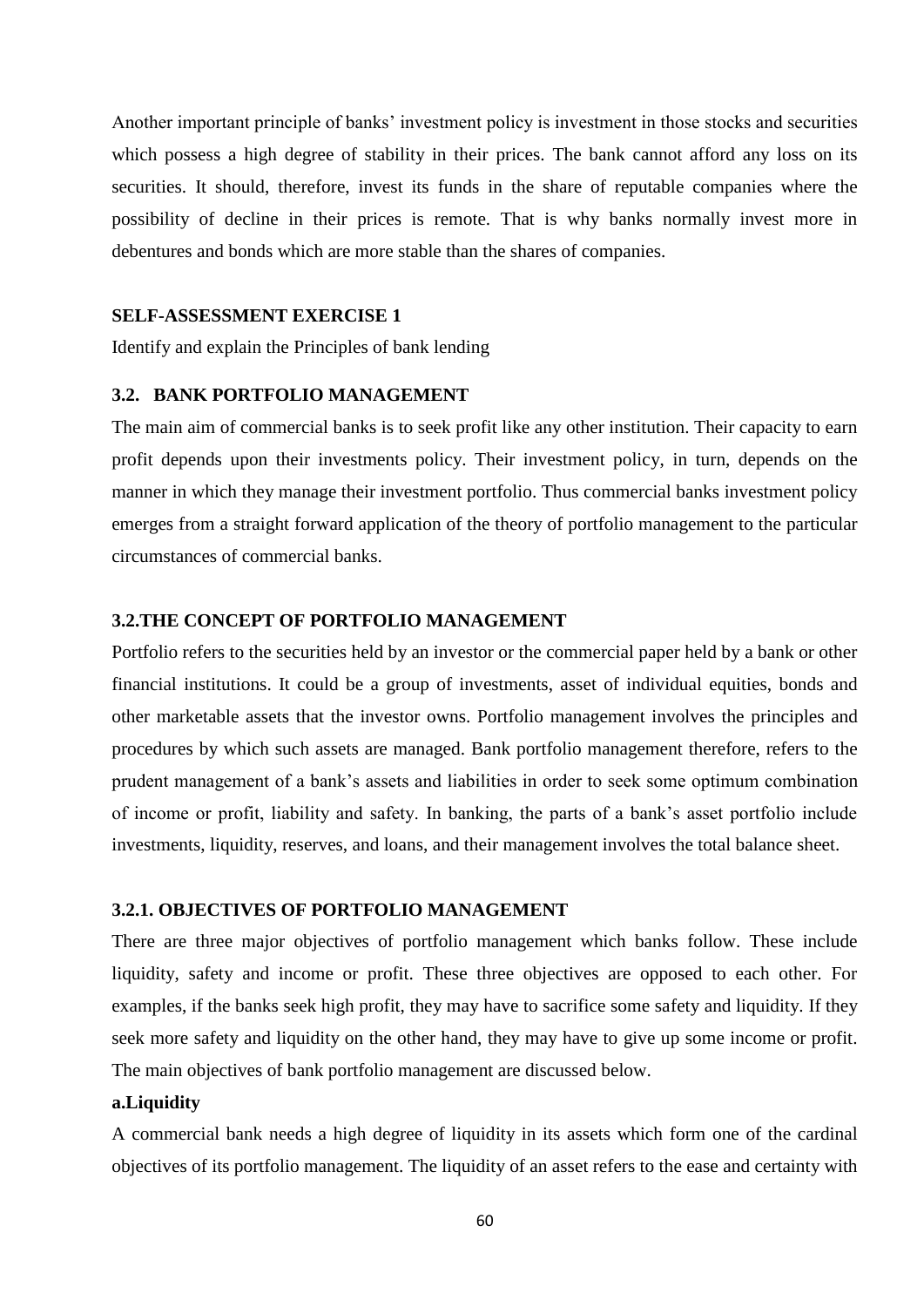which it can be turned into cash. The liabilities of a bank are payable on demand or at a short notice. Therefore, it must hold a sufficiently large proportion of its assets in the form of cash and liquid assets for the purpose of profitability. If the bank keeps liquidity as the upper most, its profit will be low. On the other hand, if it ignores liquidity and aims at earning more, it will be disastrous for it. Thus, in managing its investments portfolio, a bank must strike a balance between the objectives of liquidity and profitability. The balance must be achieved with a relatively high degree of safety. This is because banks are subject to a number of restrictions that limit the size of earning assets that they can acquire.

### **b. Safety**

Another objective of portfolio management by commercial banks is safety of their funds / assets. A commercial bank always operates under conditions of uncertainty and risks. It is uncertain about the amount and cost of funds it can acquire and about its income in the future. Moreover, it faces two types of risks. The first is the market risk which results from the decline in the prices of debt obligations when the market rate of interest rises. The second is the risk by default where the bank fears that the debtors are not likely to repay the principal and pay the interest in time. The risk is largely concentrated in customer loans, where banks have a special function to perform, and bank loans to business and bank mortgage loans are among the high-grade loans of these types. In the light of these risks, commercial banks have to maintain the safety of its assets.

#### **c. Profitability**

One of the principal objectives of portfolio management by a bank is to earn more profit. It is essential for the purpose of paying interest to depositors, wages to the staff, dividend to shareholders and meeting other expenses. It cannot afford to hold a large amount of funds in cash for that will mean foregoing income. But the conflict between profitability and liquidity is not very sharp. Liquidity and safety are primary considerations while profitability is subsidiary, for the very existence of a bank depends on the first two.

### **SELF-ASSESSMENT EXERCISE 2**

Define and explain the concept of Portfolio Management

### **4.0. CONCLUSION**

The unit discusses the principle of bank lending and the management of the portfolio of the bank which are very cardinal to the successful management of a bank and its profitability in the economy. In specific terms the unit recognizes liquidity, profitability, safety, diversity and stability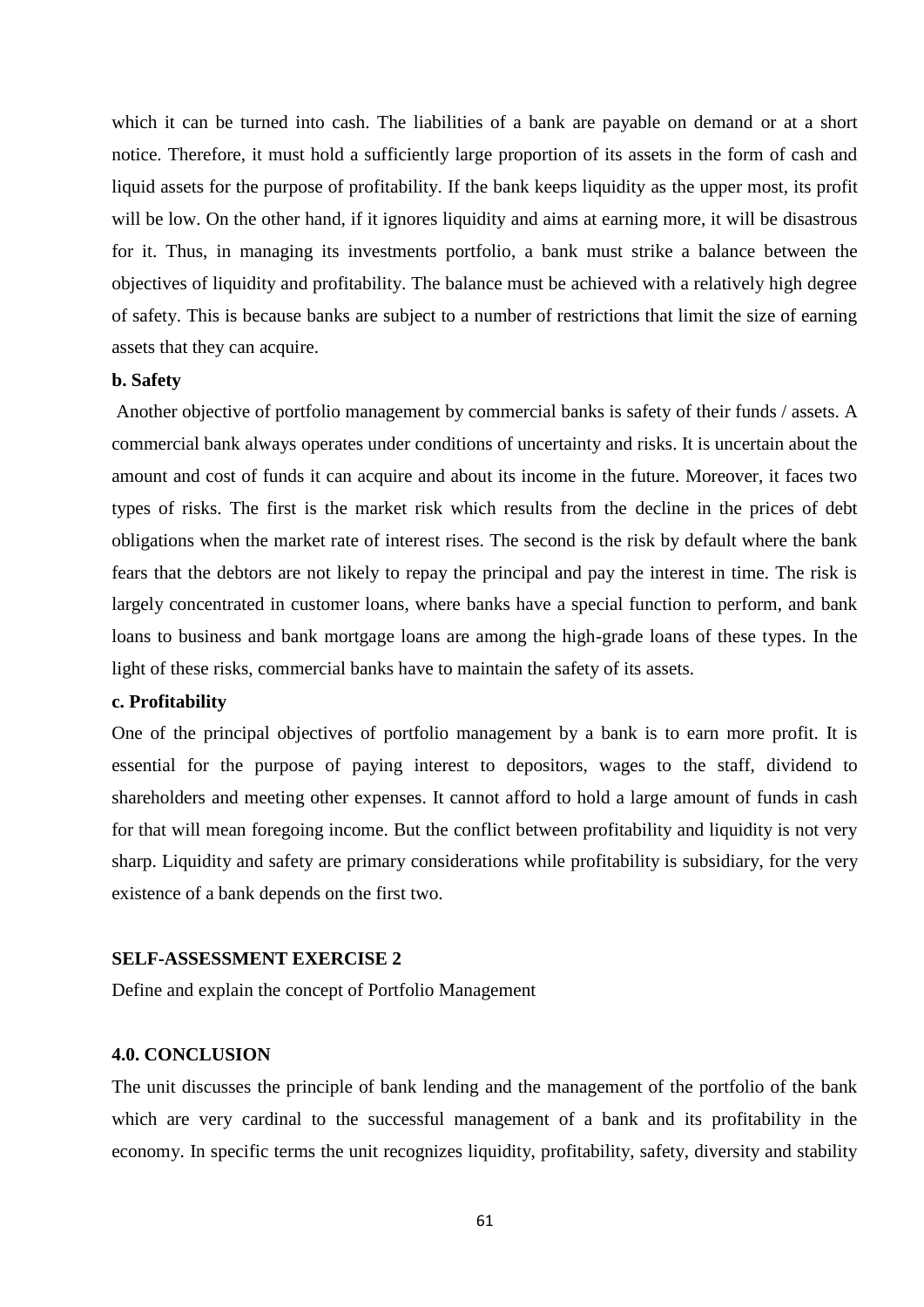among the banking lending principles while liquidity, safety and profitability are considered crucial objectives of portfolio management.

### **5.0. SUMMARY**

In this unit, we have learned about the principles of bank lending and the portfolio management of a bank. While the principles of bank lending guide the lending activities of the bank, the portfolio management helps the bank in managing the resources (portfolios) of the bank.

### **6.0. TUTOR-MARKED ASSIGNMENT**

Enumerate and discuss the objectives of Portfolio Management

### **7.0. REFERENCES/FURTHER READINGS**

Jhinghan, M.L.(2004). Money, Banking, International Trade and Public Finance.Delhi; Vrinda Publishers (P) Ltd.

Anyanwu, J.C,(1993). Monetary Econonics: Theory, Policy and Institutions.Onitsha. Hybrid Publishers Ltd

Vaish, M.C.(2000). Monetary Theory.Fifteenth Edition. New Delhi.Vikas Publishing House LTD.

## **UNIT 4SYSTEMS OF BANKING AND ESSENTIALS OF A SOUND BANKING SYSTEM CONTENTS**

- **1.0. Introduction**
- **2.0. Objectives**
- **3.0. Main Content** 
	- **3.1. System of banking**
		- **3.1.1. Unit banking**
		- **3.1.2. Branch Banking**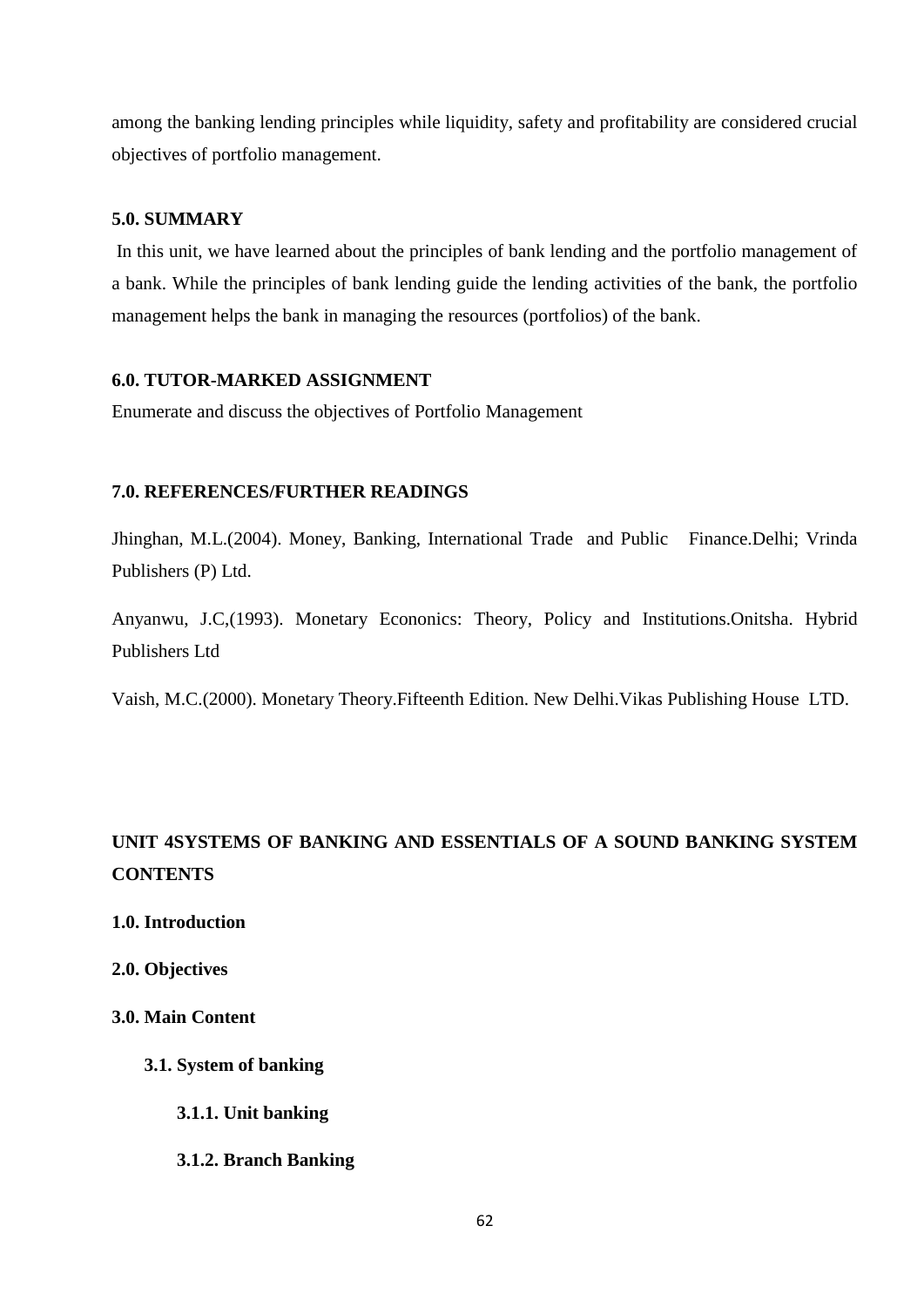### **3.1.3. Group banking**

- **3.1.4. Chain banking**
- **3.1.5. Correspondent banking**
- **3.1.6. Universal banking**
- **3.1.7. Electronic banking**
- **3.2. Essentials of a Sound Banking System**
	- **3.2.1. High degree of Liquidity**
	- **3.2.2. Safety of Bank's money**
	- **3.2.3. Profitability**
	- **3.2.4. Stability of the system**
	- **3.2.5. Efficient Reserve management**
	- **3.2.6. Expansion**
	- **3.2.7. Sufficient Elasticity**
- **4.0. Conclusion**

### **5.0. Summary**

- **6.0. Tutor-marked Assignment**
- **7.0. References/ Further Readings.**

### **1.0. INTRODUCTION**

The countries of the world practice different banking systems. The type of banking system practice by any country depends on the banking rules and regulations, the size of the economy and the level of development of the banking and the financial system of the economy among other factors. The most common banking systems in most developed and developing countries of the world includes the Unit banking, Branch banking and Corresponding banking. Others include Universal banking, Group banking, and Chain banking among others. You shall also learn about the essentials of a sound baking system in this Unit.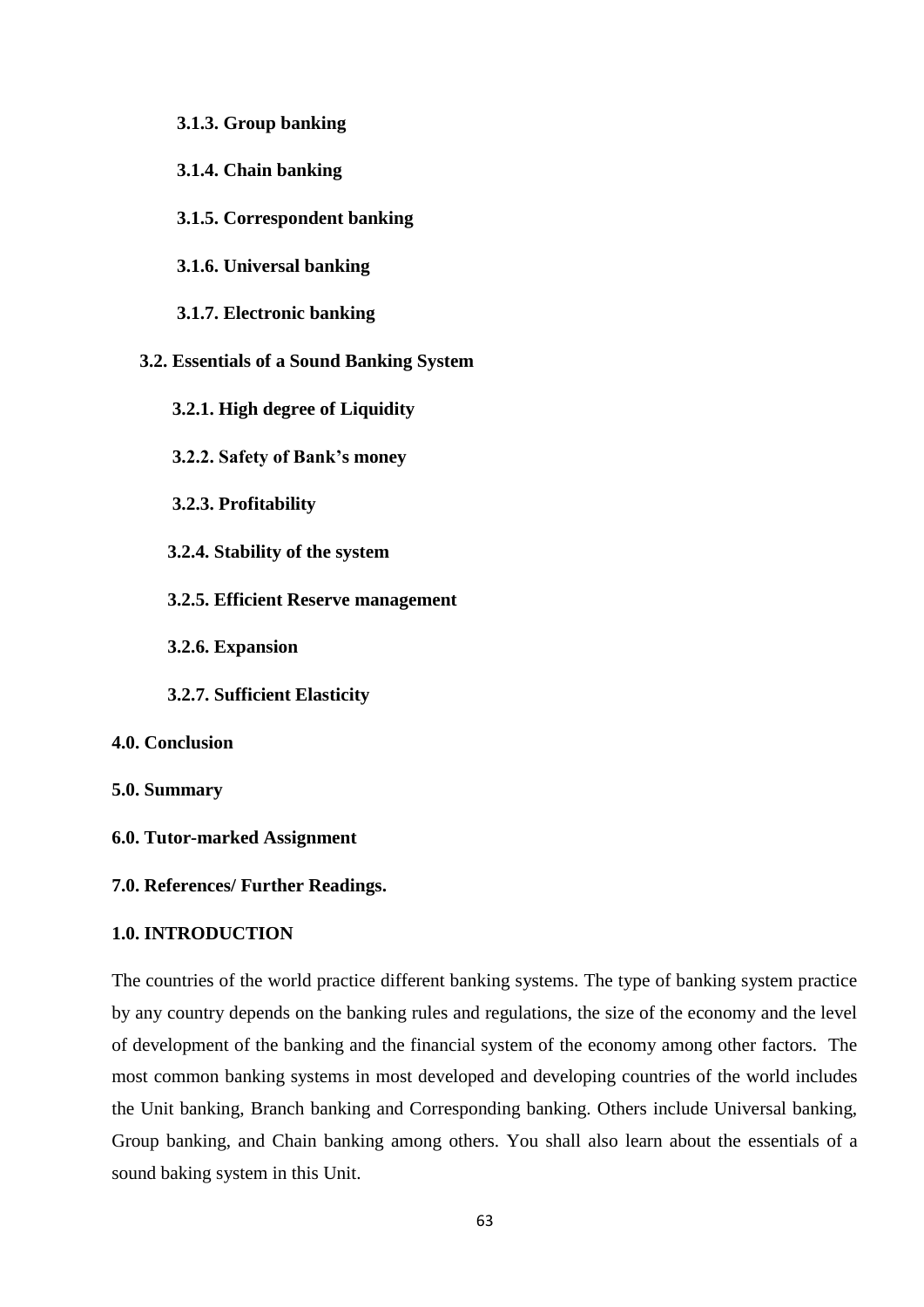### **2.0. OBJECTIVES**

At the end of this unit, you should be able to;

• identify and explain each banking system

• mention and explain the advantages and disadvantages unit banking

• enumerate and explain the advantages and disadvantages of branch banking

• list and discuss the essentials of a sound banking system

### **3.0. MAIN CONTENT**

#### **3.1. SYSTEMS OF BANKING**

In this unit, we are going to look at the following systems of banking, unit banking, branch, group, chain banking and correspondent banking.

### **3.1.1. UNIT BANKING**

Unit banks are independent, one-office- banks. Their operations are confined to a single office. The unit banks operate in small towns, cities and rural areas in Nigeria. Examples of Unit banks in Nigeria are the community banks and other banks that exists only in particular communities that established them without any branch anywhere. The existence of unit banking in the USA is due to legal restrictions which prevent the growth of monopoly in banking. Some unit banks have grown to large sizes but they operate under severe restrictions which limit or prohibit the establishment of branches particularly in the U.S.A.

### **Advantages of Unit Banking**

Unit banks, being independent and one-office-banks, possess certain advantages which include:-

- i) The provision of prompt and efficient services to customers
- ii) Personal relations with the people (Since its organizers and staff are local people) which help in mobilizing large resources for the bank.
- iii) Meeting the financial needs of the people promptly and efficiently because of the usual onthe-sport decision making by the banking management.
- iv) Enjoying the advantages of branch banking as they are connected with a big bank through correspondent banking system.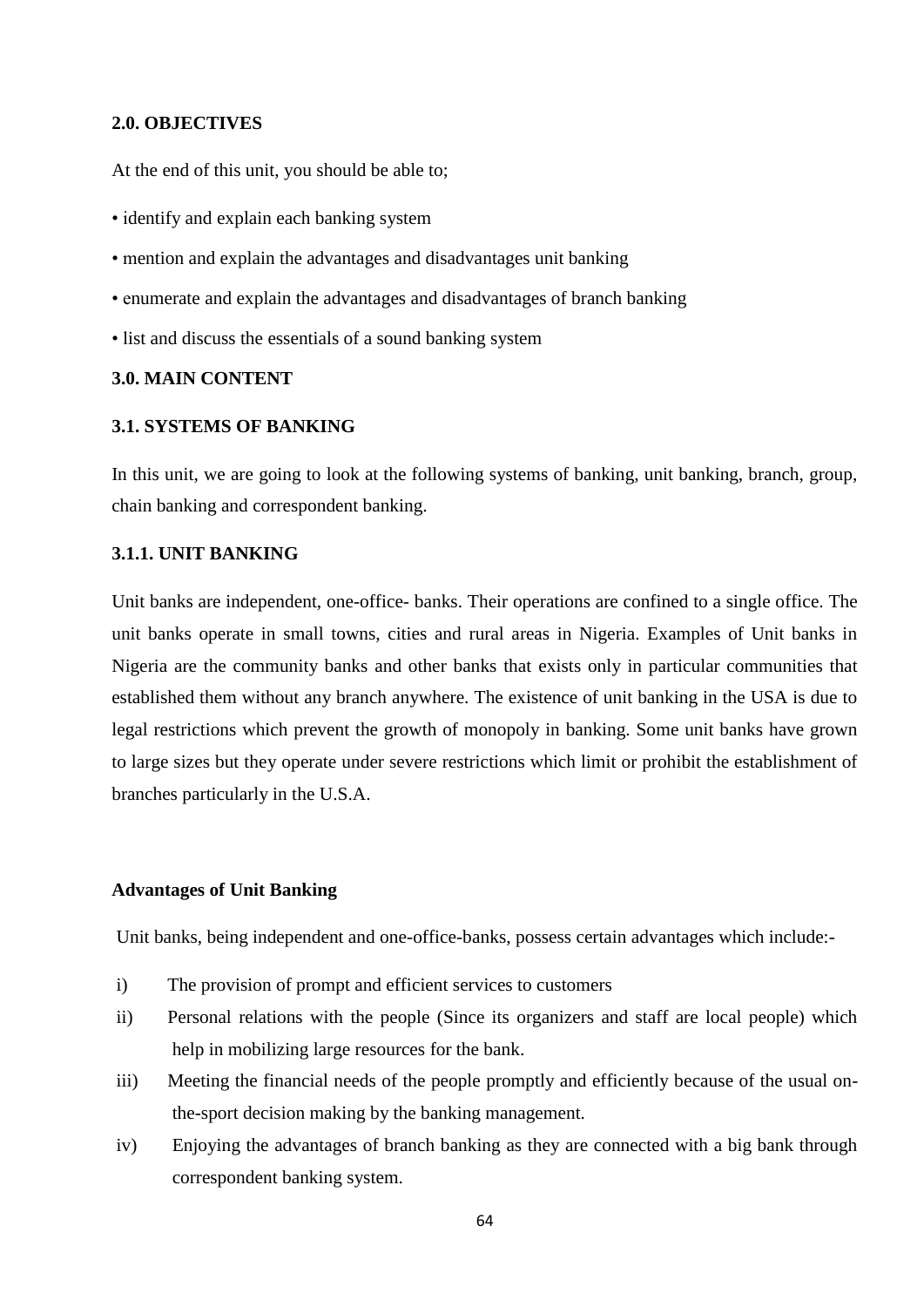#### **Disadvantages of Unit Banking**

Some of the disadvantages of unit banking include;

- i) Failure to spread risks as the unit banking operations are localized in a particular area, the failure of customers to repay loan in time may bring disaster to the bank.
- ii) Limited resources at its deposal which always leads to bank failure during financial and economic crisis.
- iii) Non-diversified banking services to its customers because of its inability to establish branches and higher cost of operations.
- iv) Absence of economies of large scale operations. The unit banking system cannot have advantages of large scale banking because it cannot recruit more efficient and highly paid staff, and cannot enjoy the economies of large scale and intensive specialization and division of labour.

### **3.1.2. BRANCH BANKING**

Under this banking system, a big bank has a number of branches in different parts of the country and even outside the country. The branch banking is the most prevalent banking system in most countries of the world. In Nigeria, all the commercial banks quoted in the stock exchange market have at least a branch in almost all the 36 states of the federation including the Federal Capital Territory Abuja.

#### **Advantages of Branch Banking**

The branch banking system has many advantages which make this system superior to the unit banking system. Some of the advantages of this system include;

- i) Advantage of spreading risks geographically and industrially. If branches in particular area suffers losses due to recession in industries located there, the losses can be offset by profits from prosperous areas.
- ii) Enjoys the advantage of large scale organization because a large bank is able to recruit efficient and trained staff and pay better than unit banks. It also enjoys the advantage of specialization and division of labour.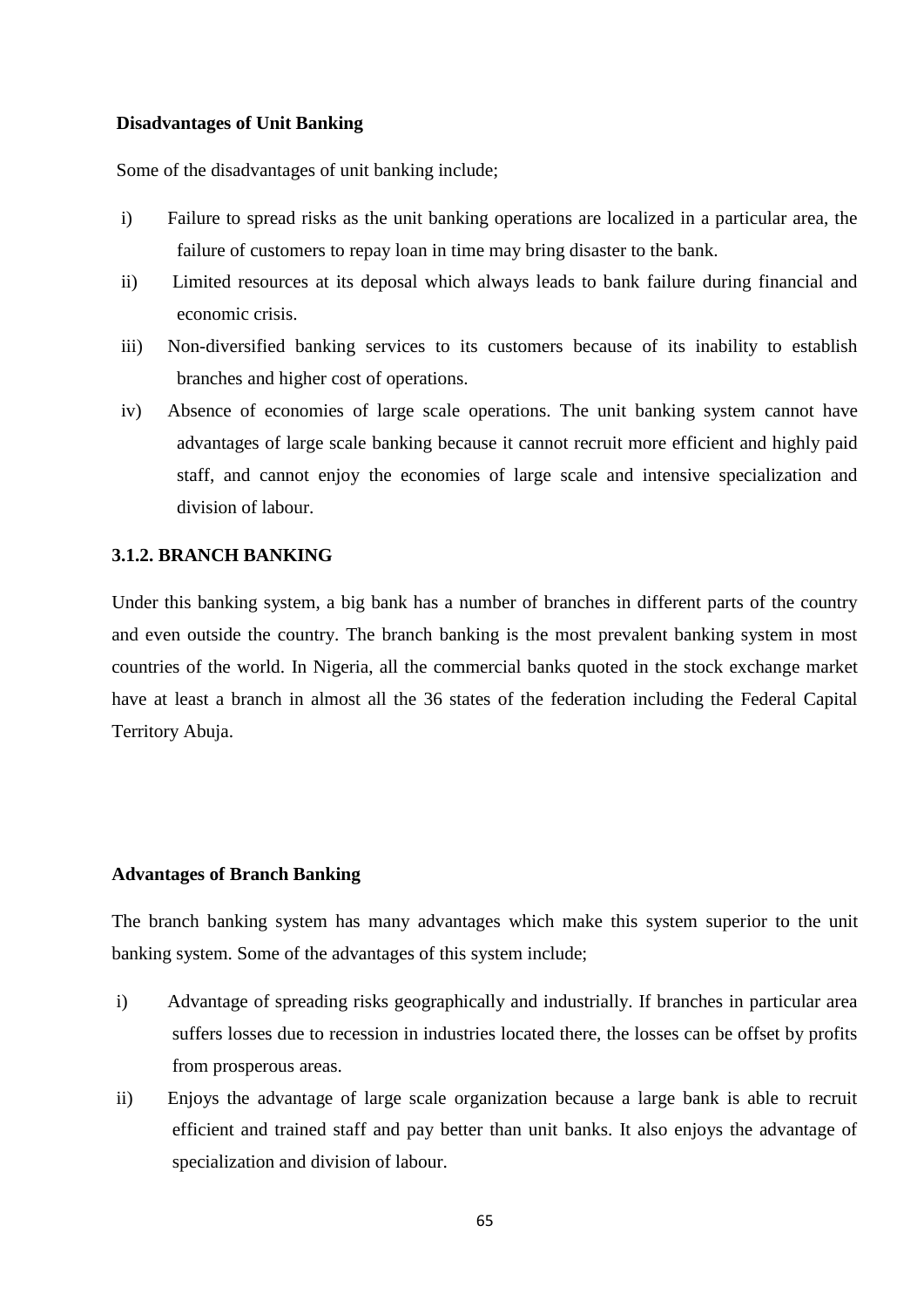- iii) Under this system, the bank enjoys the advantage of diversification of banking operations. Big banks can provide banking facilities to trade, industry, businessmen and the lower income group at cheaper rates and more efficiently than unit banks because they possess larger financial resources.
- iv) The Central Bank of the country can control the banks more effectively under the branch banking system than under the Unit banking system. It is easier to control the credit policies of a few banks than those of numerous unit banks.

### **Disadvantages of Branch Banking**

The branch banking system has also some disadvantages which include the following;

- i) Delay in decision taking under the branch banking system: There are bureaucratic procedures in decision making and the management of all the branches is under the control of the head office. This leads to delay in taking prompt decision by the branch managers. They have to refer all cases above certain limit for advance to the head office.
- ii) Inability to meet the need of local business communities: The branch managers are not able to meet the borrowing needs of the local business community as efficiently and sympathetically as the unit banks. This is because the branch bank managers stays in one locality and have to operate under rules set by the head office. He may not know the needs of the customers at different branches and also may be concentrating more on bigger industries at the detriment of small scale businesses in the rural areas.
- iii) Fear of loss: When branch banking spreads on a large scale, some of the branches may run under losses due to bad debts and low mobilization of deposits. Such situation may lead to huge losses to the bank which could lead to its failure.

iv) In adequate supervision: As the big bank has a number of branches spread throughout the country, it is difficult to manage and supervise them effectively and efficiently. The control become relax, the banking services suffer and the clients are equally affected.

v) Unhealthy competition: Branch banking leads to competition among different banks in establishing branches at various places. This tendency leads to unnecessary increase in expenses.

### **SELF- ASSESSMENT EXERCISE1**

Define Unit Banking and discuss its advantages and disadvantages.

### **3.1.3. GROUP BANKING**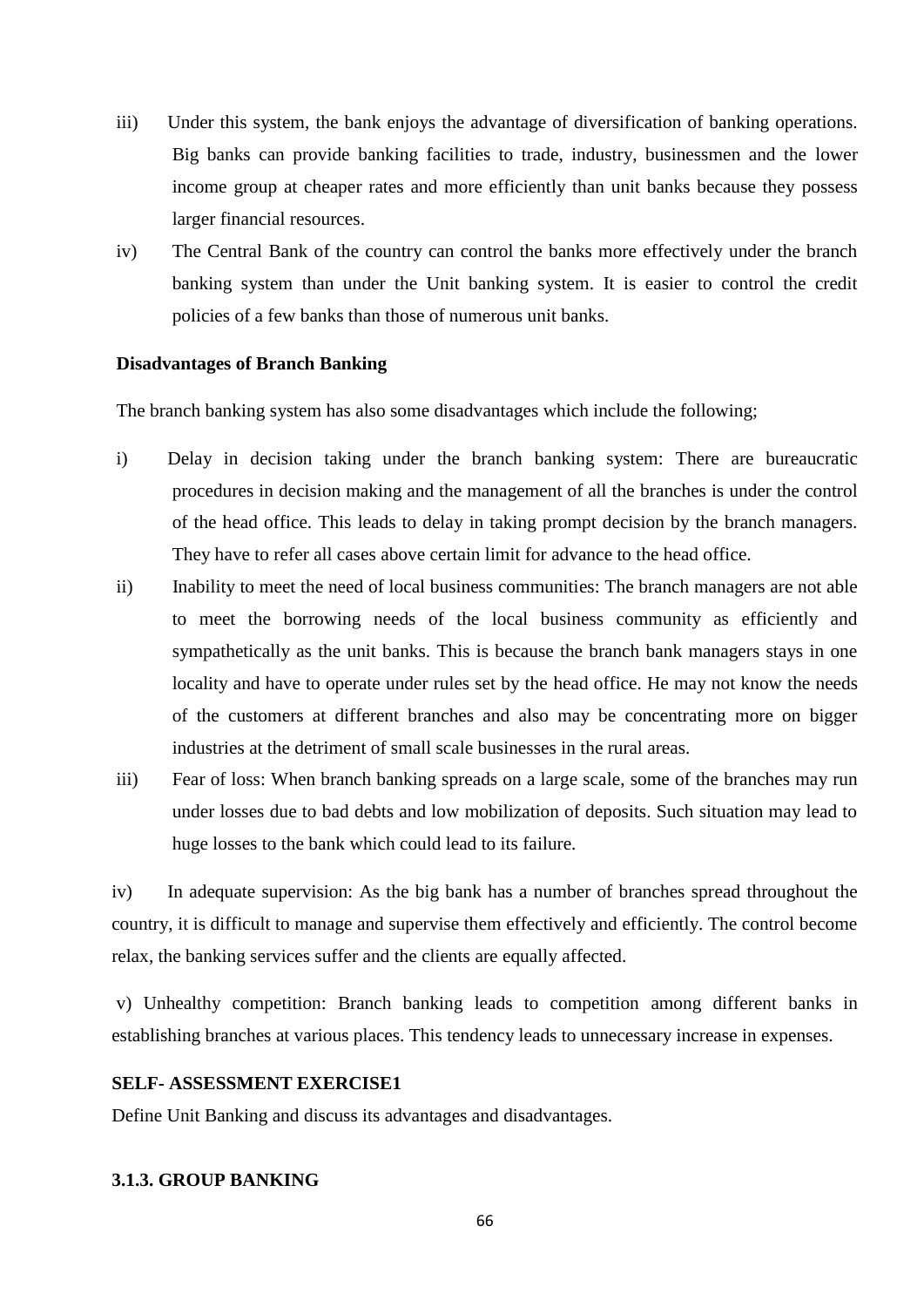Group banking is part of the banking system in Nigeria. It is a type of multiple office banking consisting of two or more banks under the control of a holding company, which itself may or may not be a bank. The parent company controls and manages the operating banks under the group but each bank continues to keep its separate entity or name. The parent company pools the resources of the group and helps the group banks to make large loans and advances. An example of group banking in Nigeria is the Union Group which is made up of Union Bank of Nigeria Plc (Banking), UBN Merchant Bank (Merchant Banking), Union Assurance Co. Ltd (Insurance), Union Trustees (Trusteeship), and Union Homes Savings and Loans (Mortgage).

#### **3.1.4 CHAIN BANKING**

Chain banking is a system where some individuals or group of individuals control one or more banks, as against control by a holding company under group banking. Chain banking results when an individual, family or some other close association of persons controls the operations of two or more banks. It occurs when a syndicate or other small group of individuals with common interest own more than two banks. Chain banks are controlled through directors, and a recognized organization hierarchy beyond that of individual banks. A principal "key" bank frequently coordinates the management of the entire group and also serves as the depository for required reserves of state chartered holding company banks.

#### **3.1.5. CORRESPONDENT BANKING**

It is a bank which acts as agent for another bank in a place where the latter has no office, or for some reasons, is unable to conduct certain operations for itself. All banks with overseas business require correspondent banks abroad, and the arrangements are usually reciprocal with each party maintaining balances with the other. Correspondent banking is a familiar banking feature in the U.S.A and Nigerian financial systems. The U.S.A is geographically a big country where there are thousands of banks which operates in restricted areas. The various types of banks are able to operate efficiently through a correspondent relationship with one another. The country banks have deposits with city banks and city banks have deposit in the state banks in the same and other cities. The centre of correspondent banking is the New York city, followed by Chicago and other regional centres in big American cities. Many banks have deposits in more than one centre and correspondent banks in one centre have correspondent relations with banks in other centres.

When a small bank maintains its deposits with a big correspondent bank having a network of branches, the later provides such services to the former as extending large credit facilities, facilitating foreign exchange transactions, cheque clearing and collection, purchase and sale of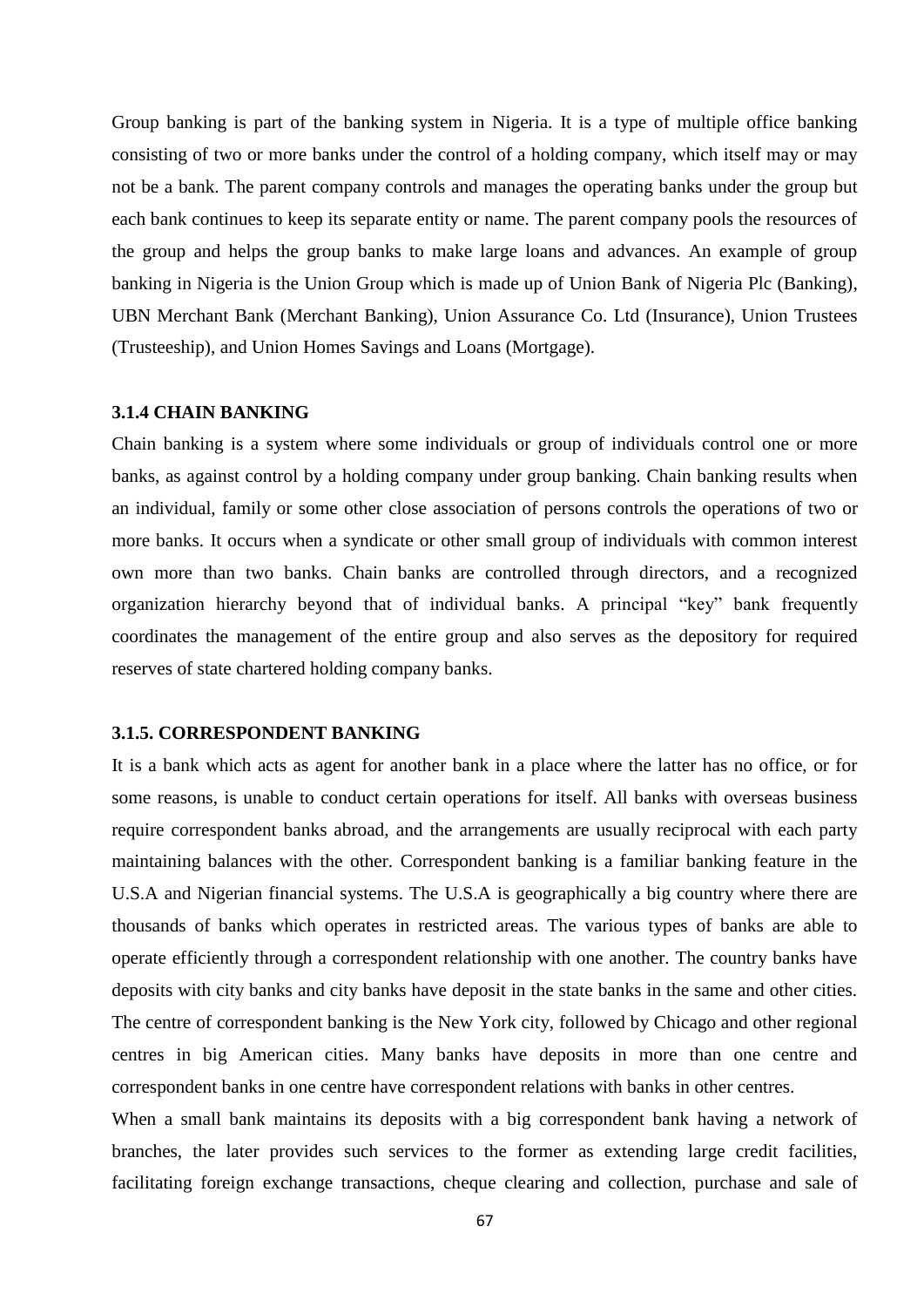securities etc. It also provides a wide range of other services to small banks which include reports on the state of the economy, advice on portfolio management, etc. In Nigeria, this kind of relationship between banks may exist between big commercial banks and Peoples Banks on one hand and between commercial banks and Community Banks on the other hand. The peoples Banks and the Community banks are not commonly found everywhere, so they resort to the use of some commercial banks as their corresponding banks.

### **SELF-ASSESSMENT EXERCISE2**

Describe Branch Banking and explain its advantages and disadvantages.

#### **3.1.6. UNIVERSAL BANKING**

Globally, Universal Banking (UB) is increasingly becoming the major route to doing banking as there appears to be a shift in the practiceof providing customers with only isolated banking services to that of providing them with a supermarket where all financial services are available. Universal banking refers to the combination of deposit-taking, the making of advances and conducting stock exchange business all under the same roof. Banks involved accept deposits of all sizes for the most varied terms, grant short, medium and long-term credit to the business sector and private customers, and at the same time carry on securities business on a more or less wide scale; handle payment transactions; finance imports and exports, and deal in foreign exchange, notes and coins.

The Central Bank of Nigeria in its draft guideline for the adoption of universal banking practice in August 2, 2000, defines universal banking as "the business of receiving deposits on current, savings or other accounts paying or collecting cheque drawn or paid in by customers, provision of finance, consultancy and advisory services relative to corporate and investment matters, making or managing investments on behalf of any person and the provision of insurance, marketing services and capital market business or such other services as the Governor of the CBN may by regulation designate as banking business". Banks under the universal banking programme can choose to undertake one or a combination of the following; clearing house activities, underwriting/issuing house business and insurance services.

Universal banking simply connotes collapsing the various regulatory divides that separate commercial and merchant banking activities. In other word, it is all about creating a level playing field for both commercial and merchant banks.

Historically, commercial banking, in line with its retail orientation, involves general commerce and by implication, a credit policy that favours short-term finance. On the other hand, merchant banking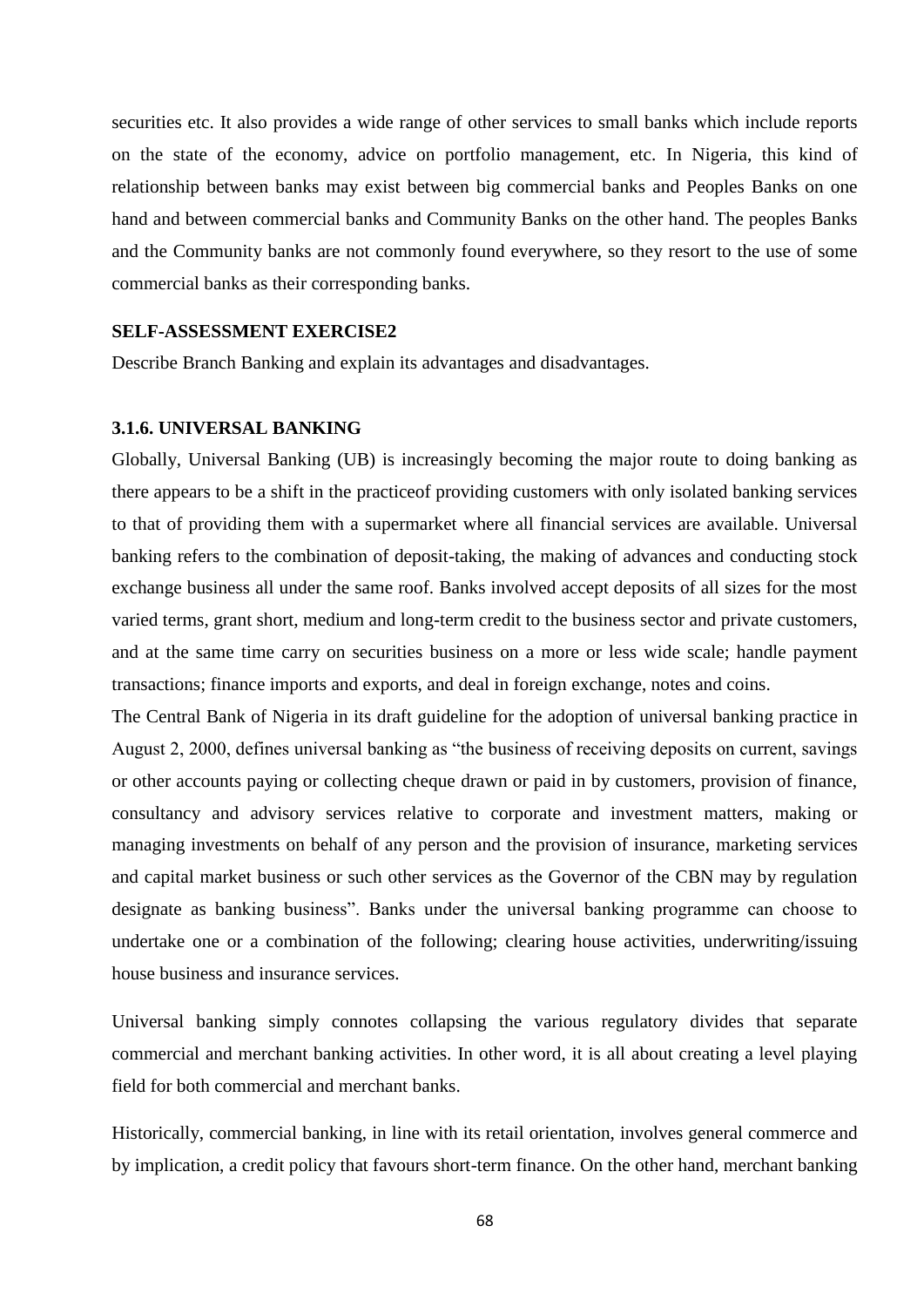or investment banking is about wholesale banking involving provision of long-term finance to fund users. On this basis of specialization, banks concentrate on one of the following -wholesale banking, retail banking, private banking, savings and loan mortgage among others. However, under universal banking, authority is given to banks to decide on their portfolios of business, select appropriate delivery channels and infrastructure within an applicable regulatory framework. The distinction between money, capital market and insurance business is removed. The most important issue in this system is the fact that the statutory / regulatory dichotomy between commercial and merchant banking activities is dismantled and the difference between banks in terms of functions and activities will only exist as a matter of choice rather than by reason of regulatory barriers.

The concept of universal banking came into operation in Nigeria in November, 2000. The universal banking system introduced in Nigeria was meant to result into huge finance conglomerates where any or all of the following services may be offered. Retail (Commercial) banking, Cheque clearing, Funds management, Investment (Merchant) banking services. Financial advisory services including; Financial consulting; Unit trusts; Mutual funds; Mortgage finance, Securities trading including derivation, Under writing business, Insurance (life and general), Trusteeship accounts, Pension funds, and Credit cards.

#### **3.1.7. ELECTRONIC BANKING**

Electronic banking which is more commonly called the Electronic Funds Transfer System (EFTS) refers to the application of computer technology to banking especially the payments (Deposit transfer) aspects of banking. The major distinction are the pieces of hardware used in performing the function such as Automated letter Machine (ATM), the Point of Sale (POS) system, and the Automated Clearing House (ACH).

An ATM can perform most of the routine banking functions that are now done by bank tellers. Deposits can be made, funds withdrawn, funds transferred between savings and current account etc. The customer operates the ATM by using a plastic card plus a Personal Identification Number (PIN) know only to himself.

The POS involves a computer terminal in retail stores that will transfer funds instantly from the bank deposit of the customer to the bank deposit of the store in which he is making purchase. In the process, the computer will verify that the customer has sufficient funds to cover the purchase, and will inform the customer of the new bank balance. The customer can also arrange for overdrafts at the bank, so that "instant loan" (Up to a pre-set limit) can be made.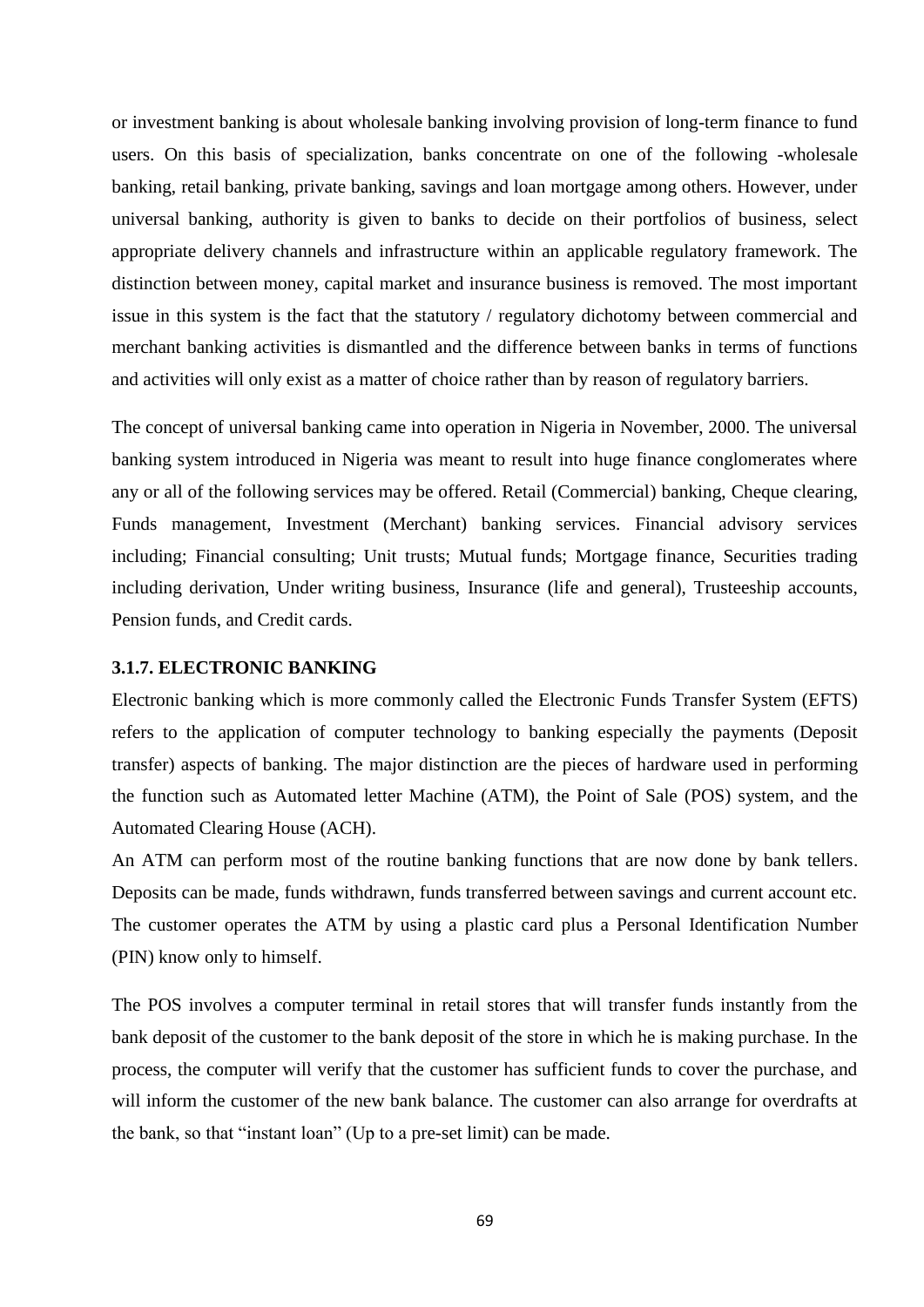On the other hand, the ACH is largely designed to transfer funds among banks electronically, although customers may also become involved. For example, a company may, with the authorization of its employees' record its monthly pay roll on electronic tape. The company then takes this tape to its bank and that bank then uses the tape to deposit (in other banks) salaries directly to the credit of the employees. The ACH can also be used for preauthorized payments of a recurring nature, e.g. instance premiums. The major merit of electronic banking lies in its ability to reduce costs given the number of cheques written in the economy each year.

### **3.2. ESSENTIALS OF A SOUND BANKING SYSTEM**

The essentials of a sound banking system are regarded, as its liquidity and profitability. The secret behind any successful banking business is to distribute resources between the various forms of assets in such a way as to get a sound balance between liquidity and profitability.This process the bank to have cash (at hand or quickly realizable) to meet every claim, and at the same time enough income for the bank to pay its wages and earn profits for its shareholders. In addition, some of the essential issues that modern banks also consider for a sound banking system include the following:

### **3.2.1. HIGH DEGREE OF LIQUIDITY**

One of the essentials of a sound banking system is to have a high degree of liquidity. The bank holds a small proportion of its assets in cash. Therefore, its other assets must possess the criterion of liquidity so that they may be turned to cash easily. This is only possible if the bank possess such securities which can be easily liquidated. The CBN has made it mandatory for commercial banks to keep a certain proportion of their assets in cash to ensure liquidity.

### **3.2.2. SAFETY OF BANK'S MONEY**

Safety of banks' money is another essential feature of a sound banking system. Since the banks keep the deposit of the people, it must ensure the safety of their money. Therefore, the banks are expected to make safe loans and investments and avoid unnecessary risks. If the debtors of the banks do not repay the loans on time and the banks lose their investments, the banks in the system will become insolvent. As a result, depositors in the system lose money and suffer hardship. Thus, the banks must ensure the safety of deposits in the system

### **3.2.3. PROFITABILITY**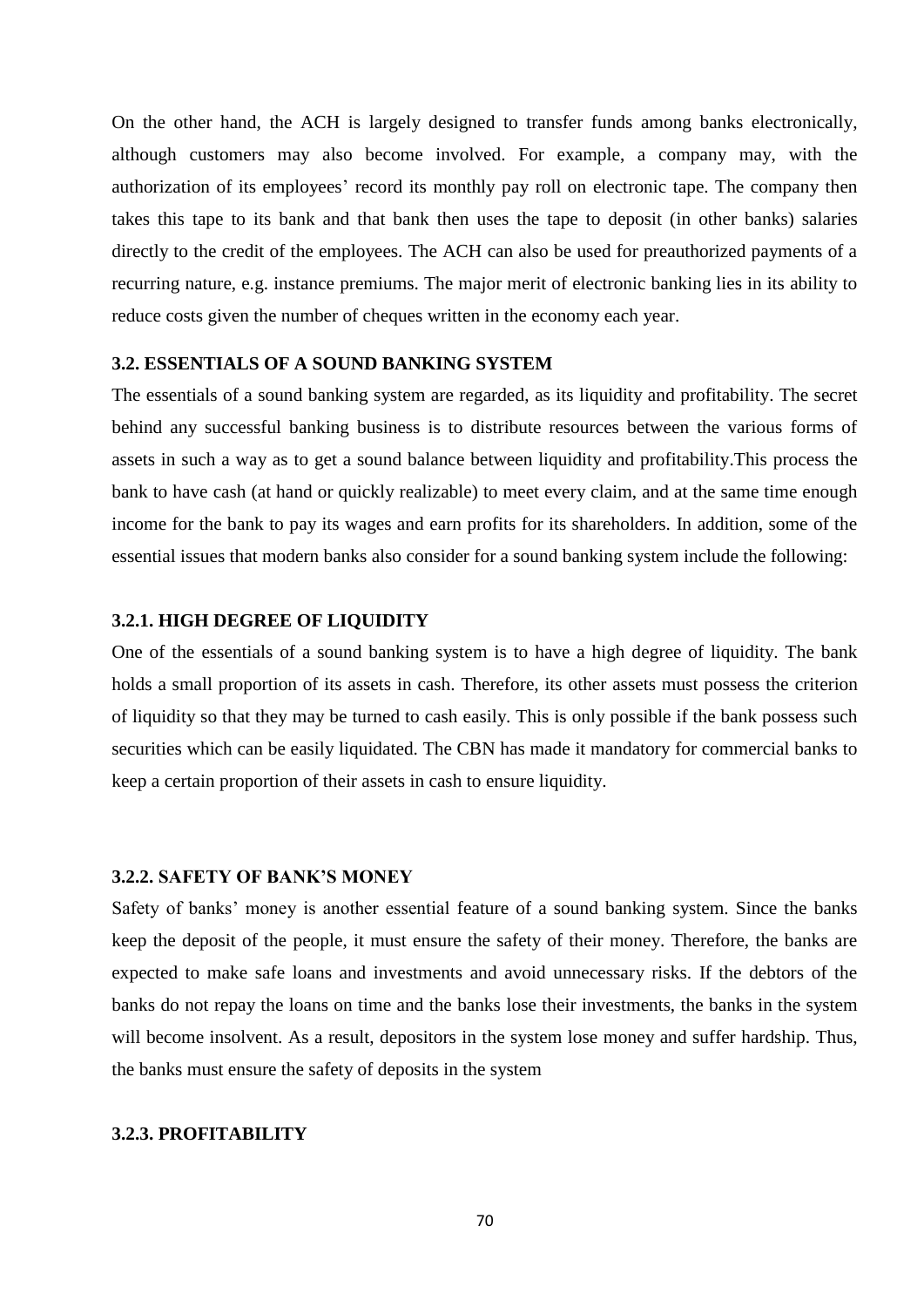A sound banking system should be able to earn sufficient profits for the shareholders. Profits are essential for individuals and the entire system to be viable. Individual banks should be able to pay corporation tax like any other company, pay interest to its depositors, dividend to shareholders, salaries to the staff and meet other expenses. Therefore, unless the banks earn, they may not operate soundly in the system. For this purpose, it must adopt judicious loan and investment policies.

### **3.2.4. STABILITY OF THE SYSTEM**

A sound banking system must be stable. It should operate rationally. There should neither be undue contraction nor expansion of credit. If the banks restrict the creation of credit when trade and industry need it most, it will affect the interests of the business community negatively. On the other hand, if it expands credit when the economic conditions do not permit such, it will lead to boom and inflation. The CBN help in achieving stability with the banking operations of the commercial banks by a judicious credit control policy.

### **3.2.5. EFFICIENT RESERVE MANAGEMENT**

A sound banking system should be able to possess efficient reserve management ability. A bank keeps some amount of money in reserve for meeting the demand of its customers in case of emergency. Though the money kept in reserve is idle money, yet the bank cannot afford the risk of keeping a small amount in reserve. There are however, some statutory limits laid down by the Central Bank in maintaining minimum reserves with itself and with the Central Bank. However, how much reserve money should a bank maintain is governed by its own wisdom, experience and the size of the bank. The bank should manage its reserve policy effectively and efficiently without keeping too much or too little cash. It has to balance both profitability and safety.

### **3.2.6. EXPANSION**

A sound banking system must be spread throughout the country. It should not be concentrated only in big towns and cities but also in rural localities. It is only by widespread expansion of the banking system that the deposits can be mobilized and credit facilities can be made available to trade, industry, agriculture, etc. This is especially in developing countries where the banking system must provide these facilities through its expansion in all areas.

### **3.2.7. SUFFICIENT ELASTICITY**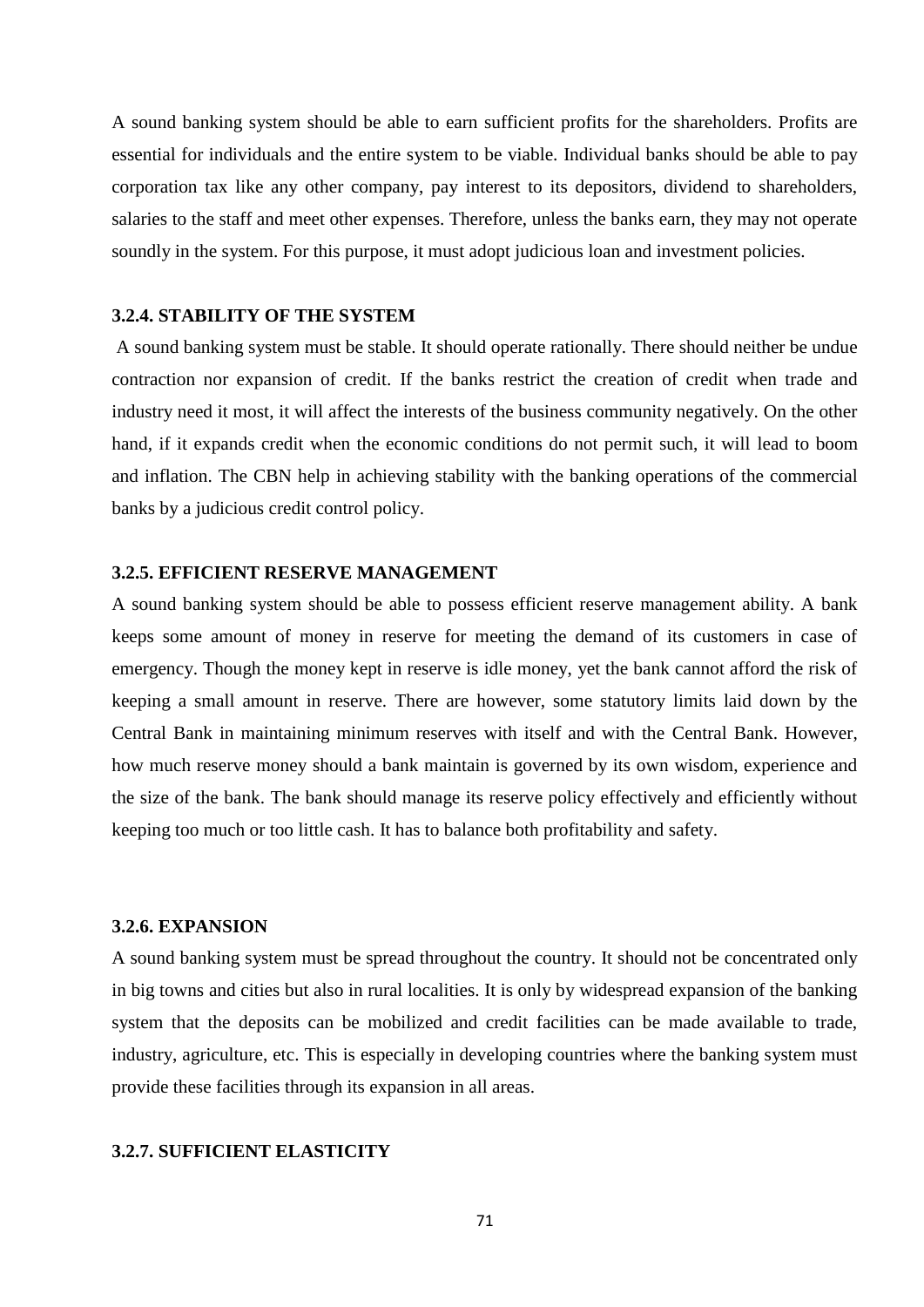The elasticity of banking operations should have sufficient elasticity, in its lending operations. It should be in a position to expand and contract the supply of loanable funds with ease in accordance with the directives of the Central Bank of Nigeria.

### **4.0. CONCLUSION**

The countries of the world practice different banking systems and the soundness of the banking sector of the countries varies from country to country. This unit highlights systems of banking varying from Unit banking, Branch banking etc to Electronic banking. It also discusses essentials of a sound banking system.

### **5.0. SUMMARY**

In this unit, you have learned about,

- Systems of banking
- Advantages and disadvantages of unit banking
- Advantages and disadvantages of branch banking
- Essentials of a sound banking system

### **6.0. TUTOR-MARKED ASSIGNMENT**

Discuss the essentials of sound banking system.

### **7.0. REFERENCES/ FURTHER READINGS**.

Anyanwu, J.C,(1993). Monetary Econonics: Theory, Policy and Institutions.Onitsha. Hybrid Publishers Ltd

Akingbola, E.(2000).'The concept of Universal Banking':Abuja, CBN Bullion,Vol.24,No.4,Oct/Dec.

Chizea, B.I.(2000). 'The concept of Universal Banking':Abuja, CBN Bullion,Vol.24,No.4,Oct/Dec Imala, O.I. (2000).' Arguments for and against universal Banking': Abuja, CBN Bullion,Vol.24,No.4,Oct/Dec.

International Monetary Fund (1991).Banking Crises: Cases and Issues.Washington D.C. IMF Publication Services.

Jhinghan, M.L.(2004). Money, Banking, International Trade and Public Finance.Delhi; Vrinda Publishers (P) Ltd.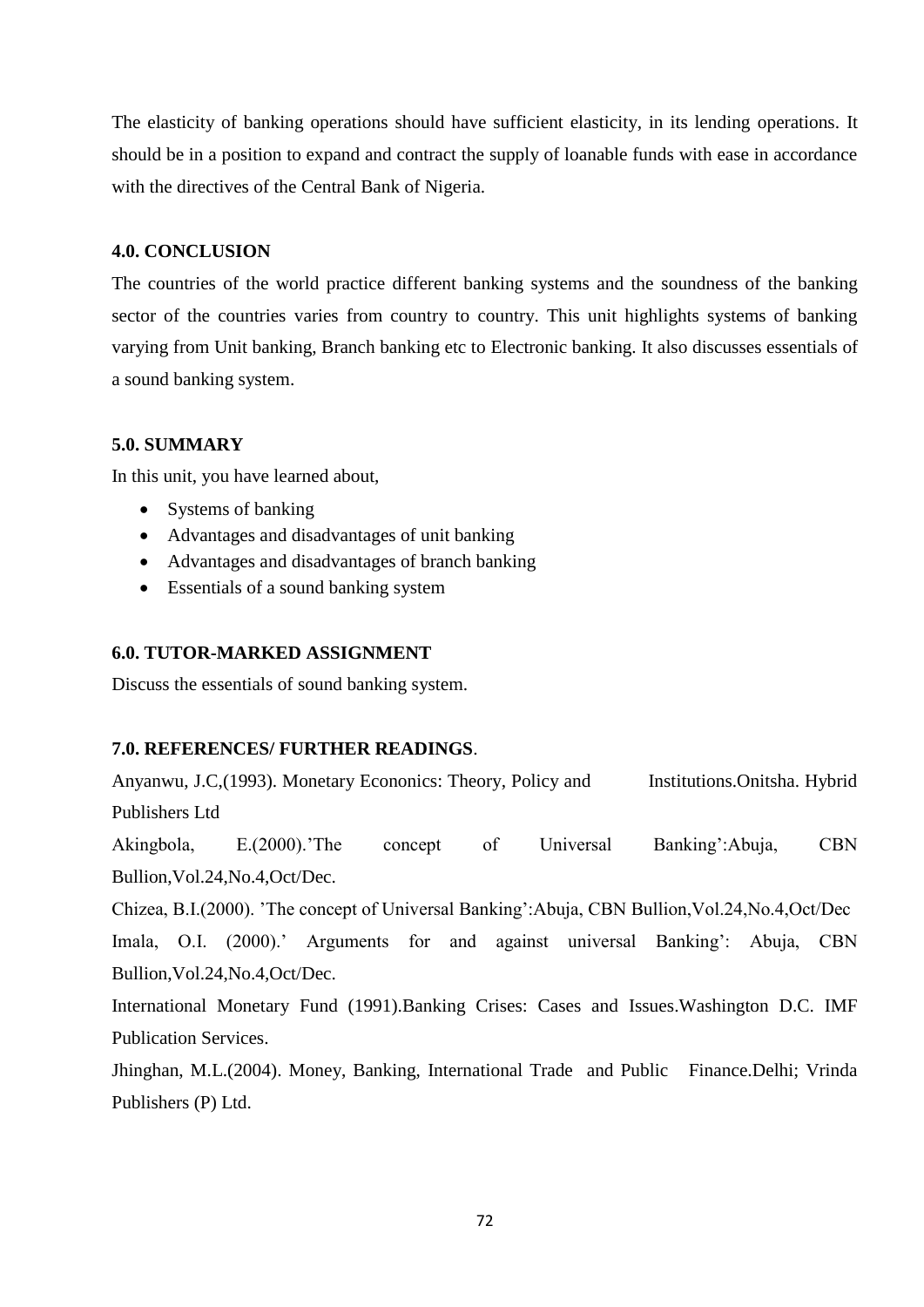# **UNIT 5 BANK RESOURCES MANAGEMENT AND BANK REGULATIONS IN NIGERIA. CONTENTS**

- **1.0. Introduction**
- **2.0. Objectives**
- **3.0. Main Content**
- **3.1. Bank Resources Management**
- **3.1.1. Human Resources Management**
- **3.1.2. Working Capital Management**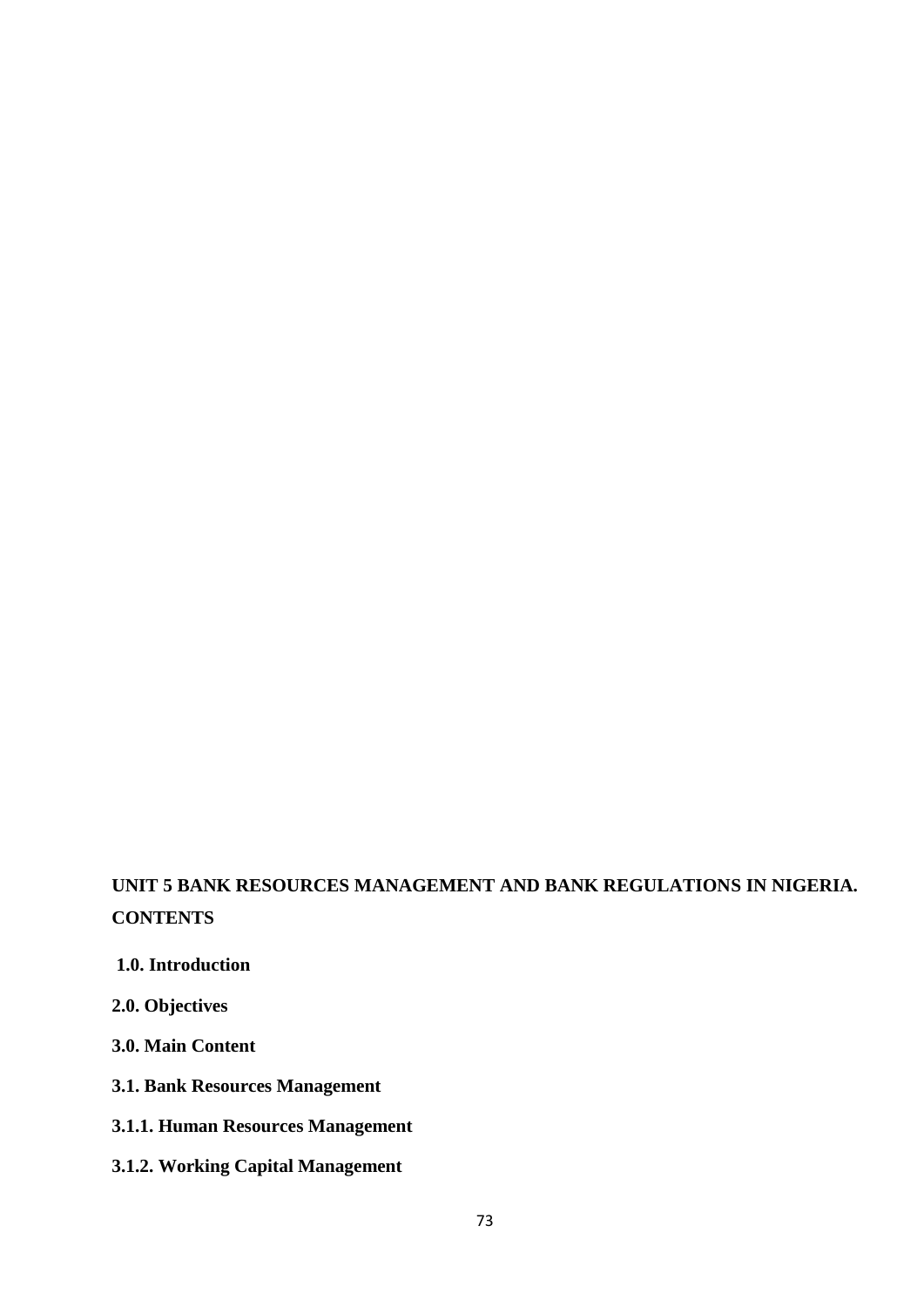- **3.1.3. Cash management**
- **3.1.4. Credit Management**
- **3.1.5. Inventory Management**
- **3.2. Bank Regulations in Nigeria**
- **3.2.1. The concept of Bank Regulation**
- **3.2.2. Objectives of Regulation of the Nigerian Banking System**
- **3.2.3. Some Banking Laws and Regulations in Nigeria**
- **3.2.4. Benefits of Regulation in Nigeria**
- **3.2.5. Problems of Regulation in Nigeria**
- **3.3. Bank Fraud**
- **3.3.1. The concept of Bank Fraud**
- **3.3.2. Types of Bank Fraud**
- **4.0. Conclusion**
- **5.0. Summary**
- **6.0. Tutor – Marked Assignment**
- **7.0. Reference / Further readings**

## **1.0. INTRODUCTION**

In a sense, the dual purpose of banking is to provide the needed banking services, and to earn an appropriate return on the capital investment. These needed banking services reflect recognition of a bank's obligations to its customers and depositors, its shareholders, its staff, and the community and hence must play its part in making the needed aid and justifiable credit available.

In addition, its obligation must look beyond local considerations, and conscientiously shape its institutional policies and practices to conform to the national pattern of monetary policy. The mission of a bank is the task of accomplishing such objectives with due regard for the conditions and constraints that must be observed, and in accordance with accepted criteria of successful accomplishment.

In fulfilling these tasks, the bank consciously manages its human resources, cash, credit, working capital and inventories judiciously and efficiently on daily basis. In this unit, you will learn about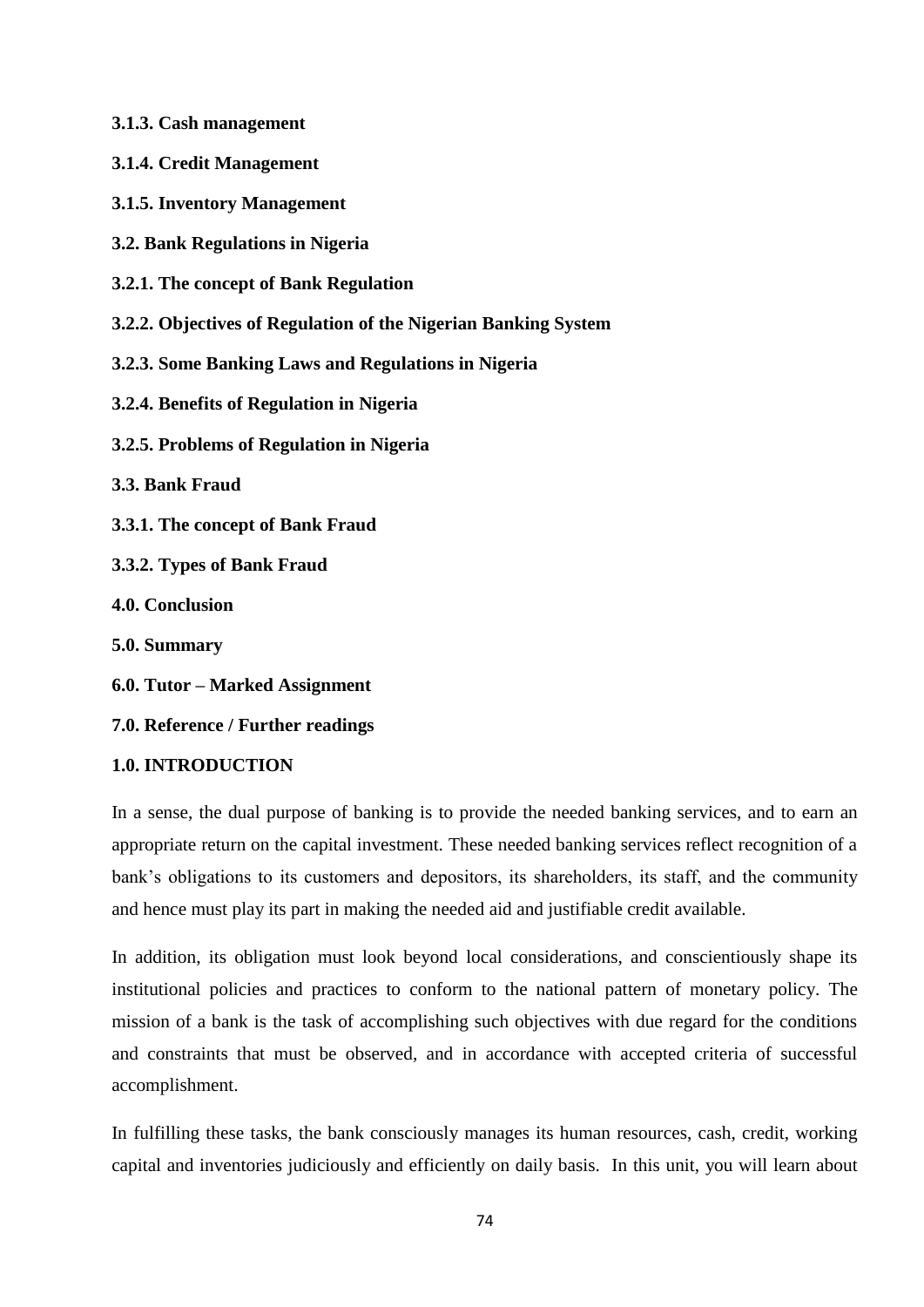how banks manage these available resources and also expose you to the concept of bank regulation and bank fraud in Nigeria.

#### **2.0. OBJECTIVES**

At the end of this unit, you should be able to;

- Discuss how banks manage human, working capital, cash, credit and inventory resources.
- Define and explain the concept of Bank Regulation
- State and explain the objectives of Bank Regulations in Nigeria
- Identify some Banking Laws and Regulations in Nigeria
- Discuss the benefits and problems of Bank Regulations in Nigeria.
- Define and explain the concept of Bank Fraud
- Identify and explain the types of Bank Fraud

## **3.0. MAIN CONTENT**

#### **3.1. BANK RESOURCES MANAGEMENT**

Here, we are going to be looking at the type of inputs that are pooled together to achieve predetermined results within the banking sector. We will be looking at human resource management, working capital management, cash, credit and inventory management.

#### **3.1.1. HUMAN RESOURCE MANAGEMENT**

Personnel Management is an important component of Human Resources Management (HRM). In practice, the two are frequently interchanged emphasizing the fact that the people employed in a bank or company are resources which are at least as important as financial material resources and must be given careful expert attention. Personal Management is the responsibility of all those who manage people, as well as being a description of the work of those who are employed as specialist (Nmadu, 1991:1). It is the part of management which is concerned with people at work and with their relationships within a bank or an enterprise. Through human resources management, banks seeks to bring together and develop into effective organization the men and women who make up an enterprise, enabling each to make his own best contribution to its success both as an individual and as a member of a working group. It seeks to provide fair terms and conditions of employment, and satisfying work for those employed. In managing human resources in the bank, it requires that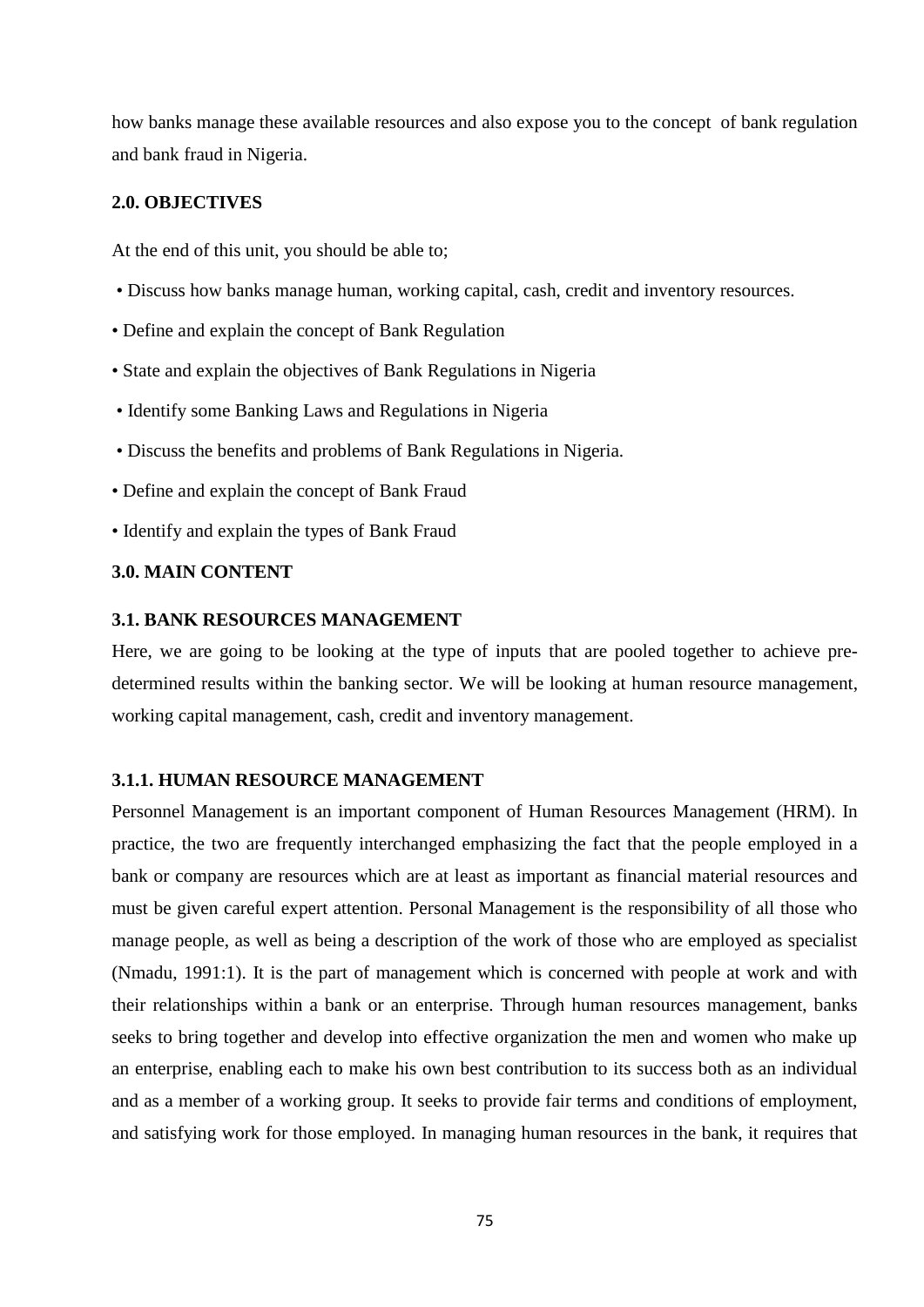employees be treated as important resources to be invested in prudently, to be used productively, and from them a return can be expected that should be monitored wisely.

Human Resources Management plans, develops and administers policies and programmes to make expeditious use of the banks' human resources. The major role that human resource management plays in the management of banks includes planning, staffing, development and maintenance. In the aspect of planning, human resource management in banks involves the planning of organizational goals and objectives, job analysis and human resources. In the area of staffing, it recruits and select staff. Besides, development in this respect, involves activities like orientation, training and development, performance appraisal, career planning etc. Finally, the activities that are involved in maintenance include compensation, benefits, safety and health, labour relations etc.

#### **3.1.2. WORKING CAPITAL MANAGEMENT**

Working Capital can be defined as the excess of current assets over current liabilities. It is the same as Net Current Assets. It represents the investments of a company's medium and long-term funds in assets which are expected to be realized within the year's trading. It is not a permanent investment, but as the name implies is continually in use, being turned over many times in a year. It is used to finance production, to invest in stock and to provide credit for customers. The more of a business finance invested in working capital, the less is available for investing in long-term assets such as buildings, plant and machinery.

In the management of working capital, at least three questions need to be considered. First, what size of investment should be allocated to the different forms of current assets? Second, what proportions of these current assets should be financed respectively by short-term and long- term funds? Third, what proportion of the total assets should be in the form of current assets, and what proportion in fixed asset? The successful control of working capital or cash depends on detailed budgets, which must be as accurate as possible. These are needed for planning balance sheets and profits and loss accounts, and consequently it is common practice for the conventional budgetary system to include estimates of the component parts of working capital. All that is needed for the management of working capital as a whole is that the parts should be put together. The size of the cash balance that a company might need depends on the nearness or availability of other sources of funds at short notice and the control of debtors and creditors – a crucial factor for short-term financial planning.

#### **3.1.3. CASH MANAGEMENT**

76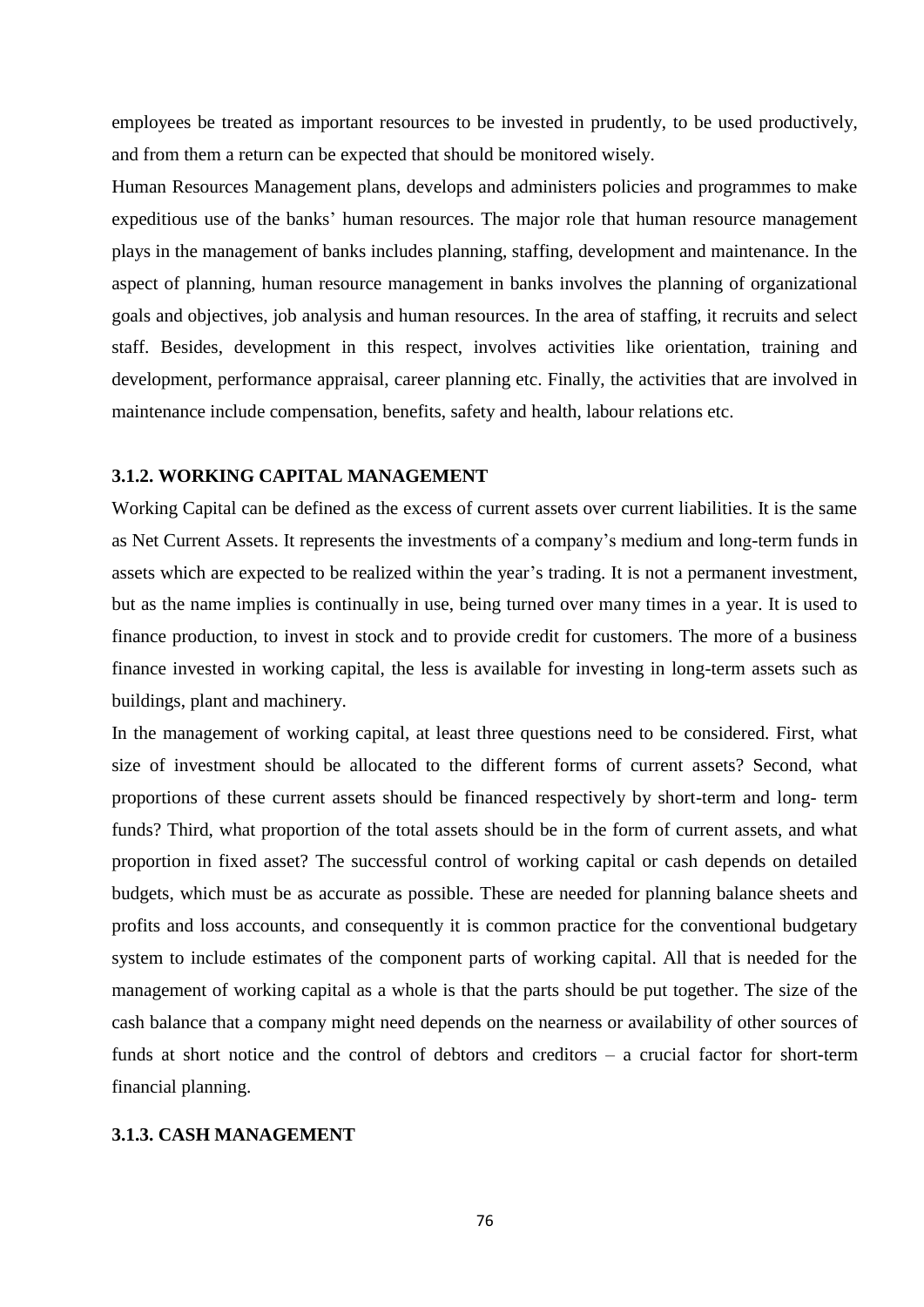There are no simple rules to govern decisions concerning the amount of cash a firm should have on hand or short call at a bank. Part of the difficulty is that such decisions involve management's subjective attitude to the risks ahead. The more cash that is on hand, the more easily the company can meet its bills when they are due for payment. By carrying a quantity of cash or processing securities at short call, the company is buying peace of mind. On the other hand, the more cash the company can invest or put to work within the business, the greater will be the profits it earns. However, if it does not retain a sufficient amount of liquidity, the company can lose the opportunities to take advantage of discounts and perhaps, because of late payments, lose suppliers. Management must therefore balance liquidity with profitability.

There are three basic reasons why a company would wish to hold some of its assets in the form of cash or cash equivalent. These reasons according to economic theory are;

- **Transaction motive.**
- **Precaution motive, and**
- **Speculative motive.**

One explanation often given for holding cash is that any profitable opportunities that arise can be met immediately. This motive may be strong in the case of a company that exists primarily for speculative purposes. To hold cash or near cash has a cost, which is the earnings that could have been obtained through using the funds elsewhere. The company has to ensure that the gains from the possible speculative opportunities are greater than the earnings from normal investment opportunities. Determining the amount of cash a firm needs at a point in time is not an easy matter. As already explained, if a bank has too little cash, it can run into liquidity difficulties, if it has too much cash, it will be missing opportunities to earn profits. The problem is to determine the appropriate amount of cash to hold at any point in time. The key statements by which management can be kept informed about the cash position of the company are the cash budget and the cash -flow statement. It is necessary to have these informative statements as quick as possible and as up to date as possible, so that action can be taken on the figures. The cash budget involves estimating what the inflow and outflow of cash will be at fixed intervals over the next planning period.

## **3.1.4 CREDIT MANAGEMENT**

Credit Management is an important part of Financial Management. The credit issuing policy of a company should include several questions that aids prudent credit decision making. For instance, to whom should credit be extended to? How much credit should be allowed (at individual level and in total), how long should the credit be for? And what is to be done about defaulting debtors? The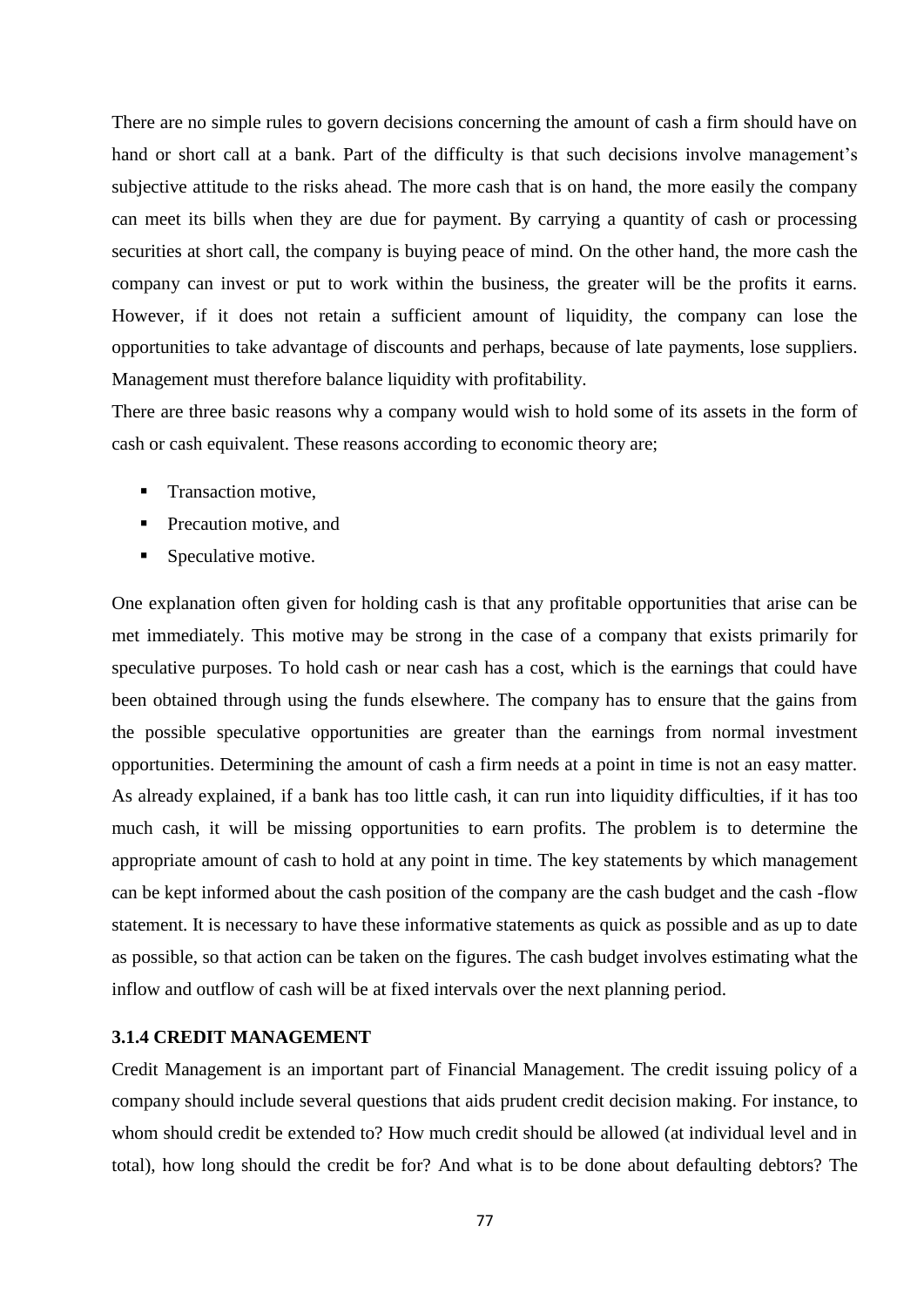objective of the company is assumed to be to choose the credit policy that, taken into conjunction with its other policy decisions, maximizes the expected profits of the company. It may well be that the credit policy cannot be formulated without reference to constraints. The liquidity position of the company presents an obvious constraint, and production capacity, management capacity, and risk may define others. The problem is thus a programming problem in form, but it is, even in principle, so involved that a complete vigorous and general formalization would not be useful from the operational point of view. Some of the data that would be required for such model illustrates this difficulty.

The company needs to know the probability of sale to each potential customer as a function of the credit terms offered to him and the expected timing of the payments received from the customers. The choice of which customers to advance credit to, is really a question of the level of risk of nonpayment that is considered acceptable. With every credit or sale, there is some risks that the customers will not be able to pay, but with most large banks or companies, the risk may be small. However, with small illiquid banks or companies, the risks of non-payment might be so high.

## **3.1.5. INVENTORY MANAGEMENT**

An inventory policy is a set of decision rules which determine the size and timing of replenishment orders and what to do in a stock out situation. The policy issue here is that an order for replenishment is placed when inventory fell to or below the re-order level and the size of replenishment is fixed. The re-order level policy calls for continuous monitoring of inventory level. The periodic review policy retains the concept of a re-order level but stock on hand is not constantly known, there are periodic stock takings. If at the time of stocktaking inventory is at or below the re-order level a replenishment order, of fixed size, is placed. Otherwise there is no reordering. An efficient inventory policy is always an important requirement for the successful management of banking, manufacturing and distributing enterprise. Usually a fraction of the total assets of these companies are in the form of stock, so that improvement in stock control policy can bring major benefits for companies. Any idle resource may be thought of as an inventory. Rather more vividly, stocks have been described as "money in disguise". Indeed the stock may be of money itself, as in the case of holdings of cash.

In terms of physical goods, it is conventional to distinguish three types of inventory.

- o Pre-production inventory
- o In- process inventory
- o Finished goods inventory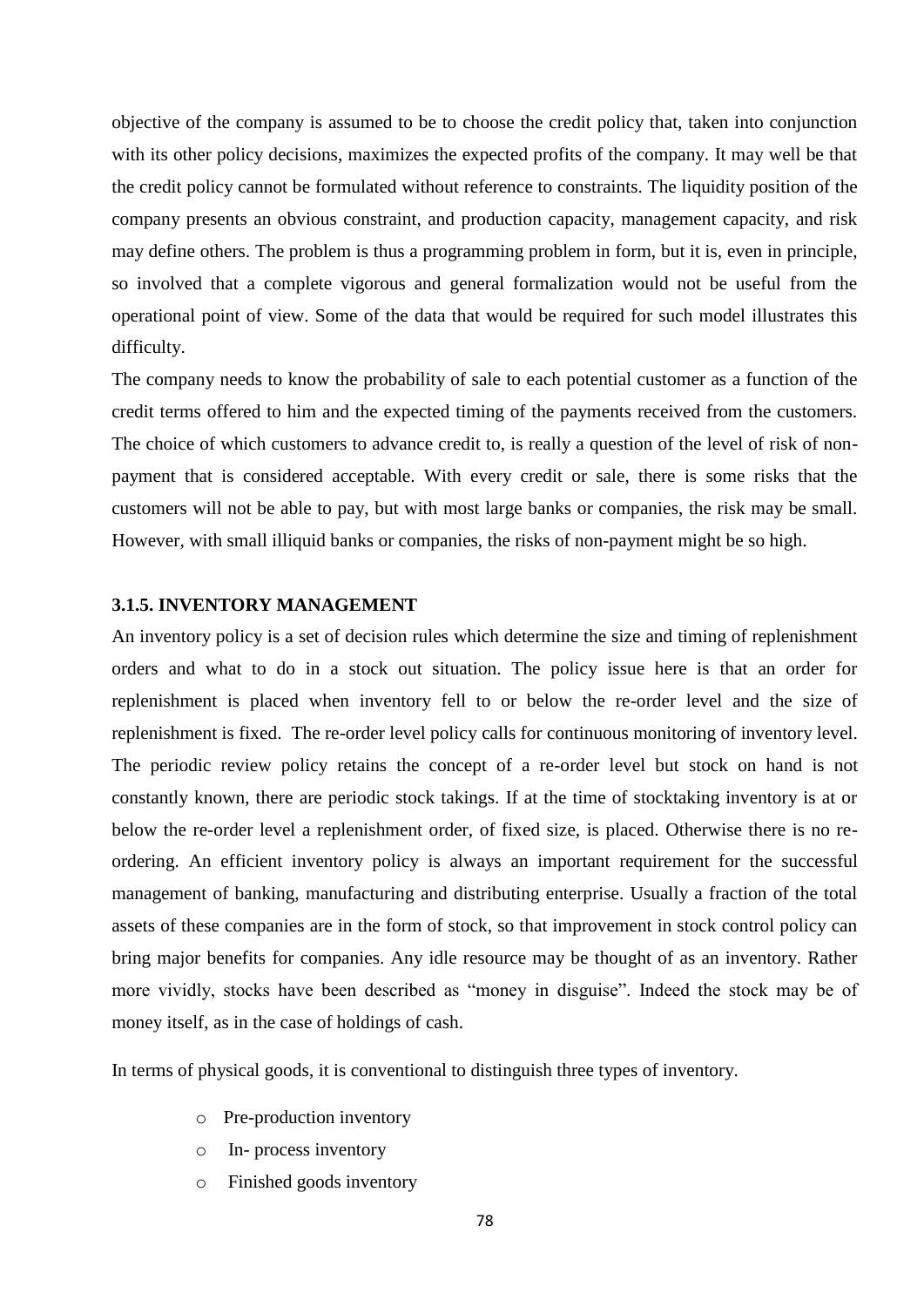Pre- production inventory is a raw material or other inputs secured from outside the firm. In-process inventory is work-in-progress (Possibly at several stages in the production process) and finished goods are the products of the enterprise awaiting sale. The purpose of inventory is to allow each stage of the production and distribution system to operate economically by insulating it from different or varying rates of activity at other stages. The most obvious illustration of this is the role that finished goods inventory plays as a cushion between production and sales. Even if the rate of sales is predictable and steady, it may be uneconomical to produce continually at just that rate while if demand is erratic, it would be nonsense to keep changing the rate of production. The entire production process usually needs insulating from irregularities in the arrival of suppliers. This is the main function of pre- production or raw material inventory. In times of inflation, there may be a speculative role too.

#### **SELF-ASSESSMENT EXCERCISE1**

Discuss how Human Resources, Working Capital, Cash and Credit are managed by banks

#### **3.2. BANK REGULATIONS IN NIGERIA**

Bank Regulation refers to the supervision and control of the banking sector by government in the interest of economic efficiency, fairness, health and safety of the banking system in the country. Regulation may be imposed simply by enacting laws and leaving their supervision to the normal process of the law, by setting up special regulatory agencies or by encouraging self-regulation by recognizing, and in some cases delegating powers to bodies or agencies. Regulation in the banking sector is ultimately aimed at the "safety and soundness" of the banking institutions, the protection of depositors' money, the shareholders' investments and the effective implementation of government monetary and other policies in the economy.

In Nigeria, there is evidence that over the years, the banking laws and regulations tended to make operations of commercial and merchant banks uniform. For example, while in 1979, the amendment to the repealed 1969 Decree made wholesale banking and medium-term lending as the main functions of Merchant Banks; the Banks and other Financial Institutions Decree of 1991 was silent on the role of Merchant Banks in wholesale banking and medium to long-term lending. Furthermore, the prescribed proportion of loans to medium and long-term enterprises was reduced from 50% in 1979 to 20% in 1991 and was abolished in 1996.

Similarly, the prescribed minimum deposit accepted by Merchant Banks was reduced from N50,000 in 1992 to N10,000 since 1994. These legal and regulatory changes continued in the banking sector until the adoption of universal banking in 1999 and subsequently bank consolidation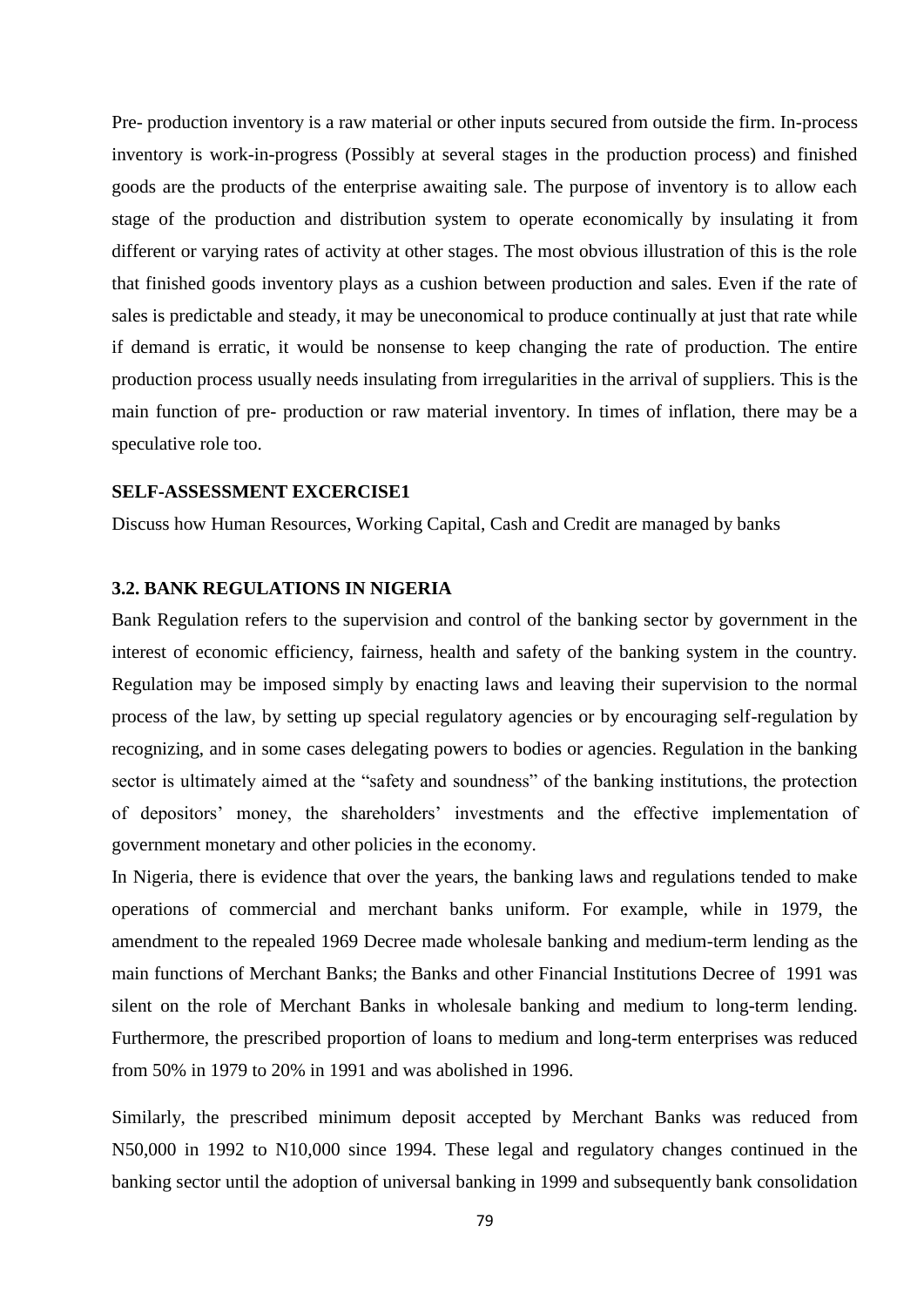in 2004. The changes in the laws and regulations were responses to the pressures mounted by the banking institutions to be allowed to expand the scope of their activities. Since the establishment of the CBN in 1958, the other major regulatory measure that had been taken was the establishment of the NDIC in 1988.

### **3.2.1. OBJECTIVES OF REGULATION OF THE NIGERIAN BANKING SYSTEM**

The objectives of bank regulation and the emphases, varies from one country to another. In Nigeria, some of the objectives of regulating the banking sector include the following:

- i. To achieve public policy objectives of financial stability, high economic growth, price stability, full employment levels of output, and a balance of payments equilibrium position.
- ii. To ensure that adequate services are provided at reasonable costs to the public and that the services reach the people at reasonable low costs.
- iii. To provide safety for depositors.
- iv. To protect investors from fraud and deceit.
- v. To limit the risk taken by banking financial institutions.
- vi. To preserve the liquidity and ensure the solvency of the banks.
- vii. To build confidence in the public and hence promote savings mobilization and investment.
- viii. To promote a highly competitive financial market.
- ix. To prevent unhealthy proliferation of banking institutions.
- x. To prevent bank failure and help to build confidence in the public.
- xi. To ensure that resources are allocated into their most efficient and profitable uses.
- xii. To improve the flexibility of financial institutions to respond to the challenging needs of individuals and businesses.
- xiii. To preserve a sound and resilient financial system.
- xiv. To maintain a base for effective monetary policy.
- xv. To promote a stable and growing standard of living.

#### **3.2.3. SOME LAWS AND REGULATIONS IN NIGERIA**

Some of the regulations/ legislations affecting the Nigerian Banking System are enumerated below. You should note that by this enumeration, these bank laws and legislations in Nigeria are not exhaustive.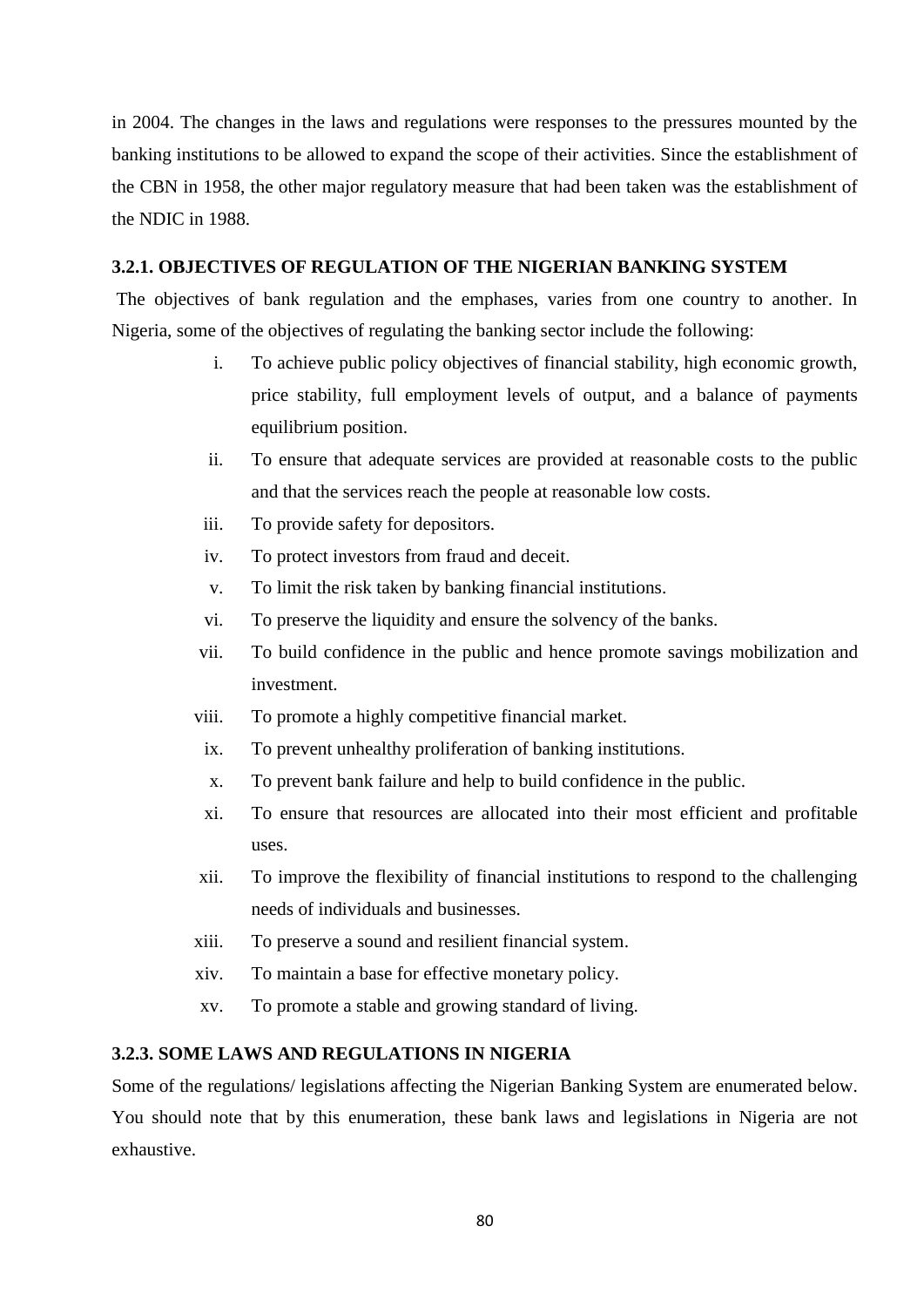1. The Banking Ordinance of 1952; which provided for the licensing of banks and prescribed a mandatory minimum capital requirement of N25,000 for the banks to operate in the country.

2. The Central Bank of Nigeria, Act 1958; this provided for the establishment of the CBN as an apex financial institution to regulate and control the commercial banks and other banks or financial institutions.

3. Banking Decree of (Acts), 1969; this provided for the regulation and control of the monetary and financial system. It made provision for granting of licenses to banks before they can carry on banking business in the country and also imposed restriction on certain activities of licensed banks. It also empowered the CBN, among other things, to prescribe the licensed banks' minimum holding of cash reserves, specified liquid assets, specified deposits and stabilization securities.

4. Banking (Amendment) Act, 1970; this provided sundry amendments to the CBN Act of 1958, including approval required before the award of certain banking activities and the determination of the salaries and allowances of the employees of the CBN.

5. Banking (Amendment) Act, 1972; this further amended the CBN Act of enable the CBN to grant advances to commercial banks which incur deficits in their clearing operations. Some other Nigerian banking laws and regulations are listed below to include:

- a. Money Laundering Act (PROHIBITION) Act No.7, 2003.
- b. Banks and other financial institutions Decree 25, 1991 Act CAP. B3 L. F. N.
- c. Nigerian Bank for commerce and industry Act CAP. 296 L.F. N 1990 Act CAP. N92, L. F. N 2004.
- d. Peoples Bank of Nigeria Decree No. 22 1990 Act CAP. P7 L.F.N 2004.
- e. Revocation of Banking license S. I 1 2003.
- f. Nigerian Education Bank Decree No. 50 1993 Act CAP. N104 L.F.N 2004.
- g. Urban Development Bank of Nigeria Act. U16 L. F. N 2004.
- h. Community Banks Decree No.46 1992 Act CAP. C18 L. F. N 2004.
- i. Nigerian Export Import Bank Decree No. 38 1991 Act CAP. No.106 L. F. N 2004.
- j. Federal Savings Bank Act CAP. 142, L. N. F 1990 Act CAP F20 L. F. N 2004.

#### **3.2.3. BENEFITS OF BANK REGULATIONS IN NIGERIA**

Banking regulation is expected to yield some benefits not only to the banking industry, but to the entire economy. Some of the benefits of bank regulation in Nigeria include the following: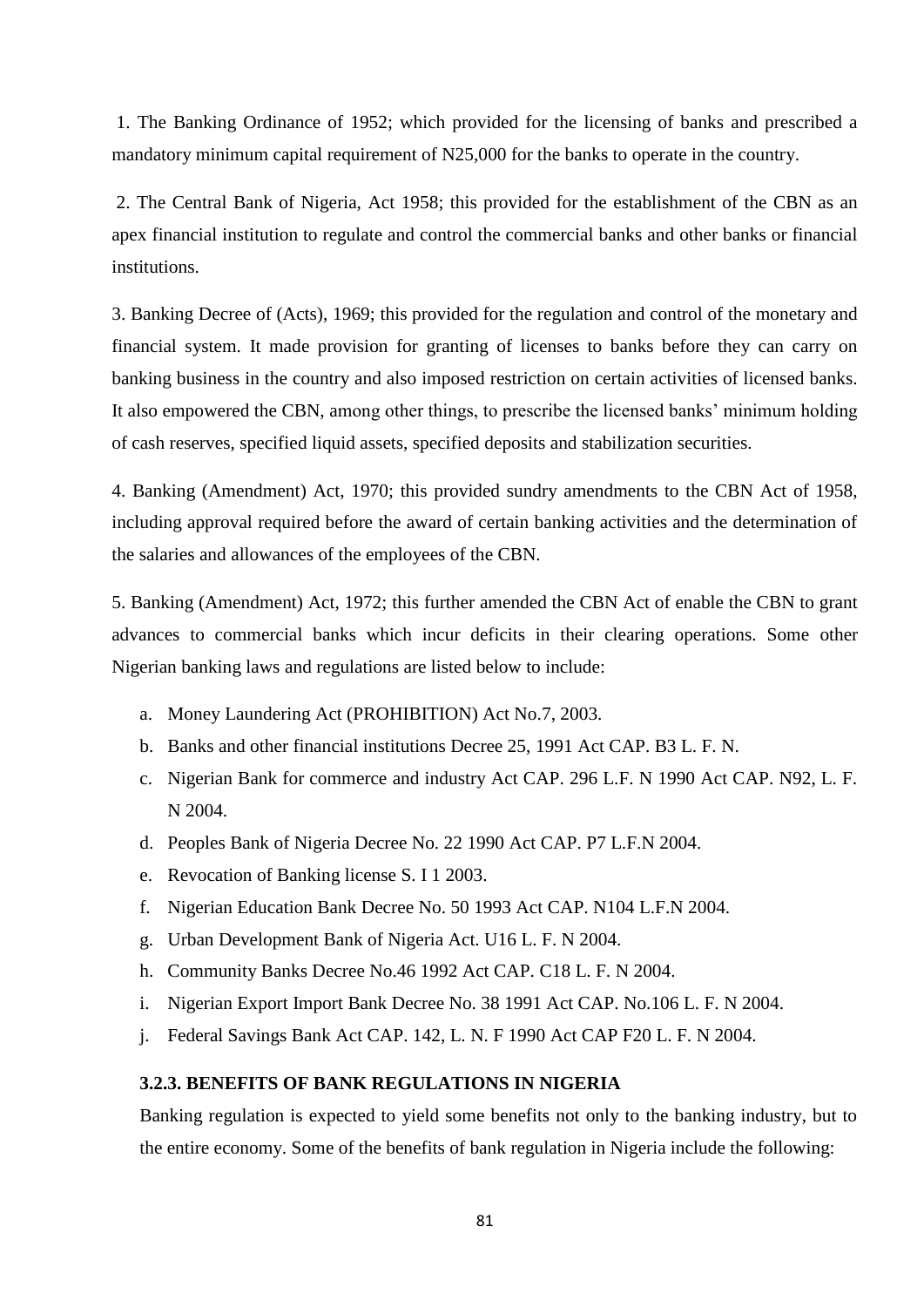- i) It prevents bank runs and avoidance of the resulting losses to depositors and to banking institutions.
- ii) Reduction of fraud, gross mismanagement, and excessive risk-taking by some managers of banks.
- iii) Reduction of some possible aspects of centralized power and self-dealing should this occur were banks unconstrained as to location and products offered to the public. – NOT CLEAR PLS
- iv) Greater and efficient allocation of resources than in the absence of laws and regulations.
- v) Enhances confidence in the banking system.

#### **3.2.5. PROBLEMS OF BANK REGULATION IN NIGERIA**

- i. Consumers tend to be major losers since they bear the cost of reduced competition in the form of higher prices and or poor services.
- ii. The regulated institutions bear costs also from two sources; first, the cost of complying with the regulations such as supervision and examination, and secondly, the cost of being prevented from organizing their activities efficiently and offering products that customers want.
- iii. It entails movement away from free competition and toward greater costs or suboptimal portfolio.
- iv. It limits innovations in the banking system and banks also attempt measures to evade the supervisory/ regulatory structures.

### **SELF-ASSESSMENT EXERCISE2**

Define and explain the concept of Bank Regulation.

## **3.3. THE CONCEPT OF BANK FRAUD**

Fraud, generally, refers to an act or course of deception deliberately practiced to gain unlawful or unfair advantage; such deception directed to the detriment of another. It therefore suggests unfair dealing and could be against the customer by the bank officers, or against the bank by its officers, or by the customers against the bank, etc. What constitutes fraud in banking practice has to do with some elements of deception, misrepresentation and the intent to obtain some unjustifiable advantage. Such act is generally perceived as professionally unethical, legally unjust, and morally wrong.

#### **3.3.2. TYPES OF BANK FRAUDS**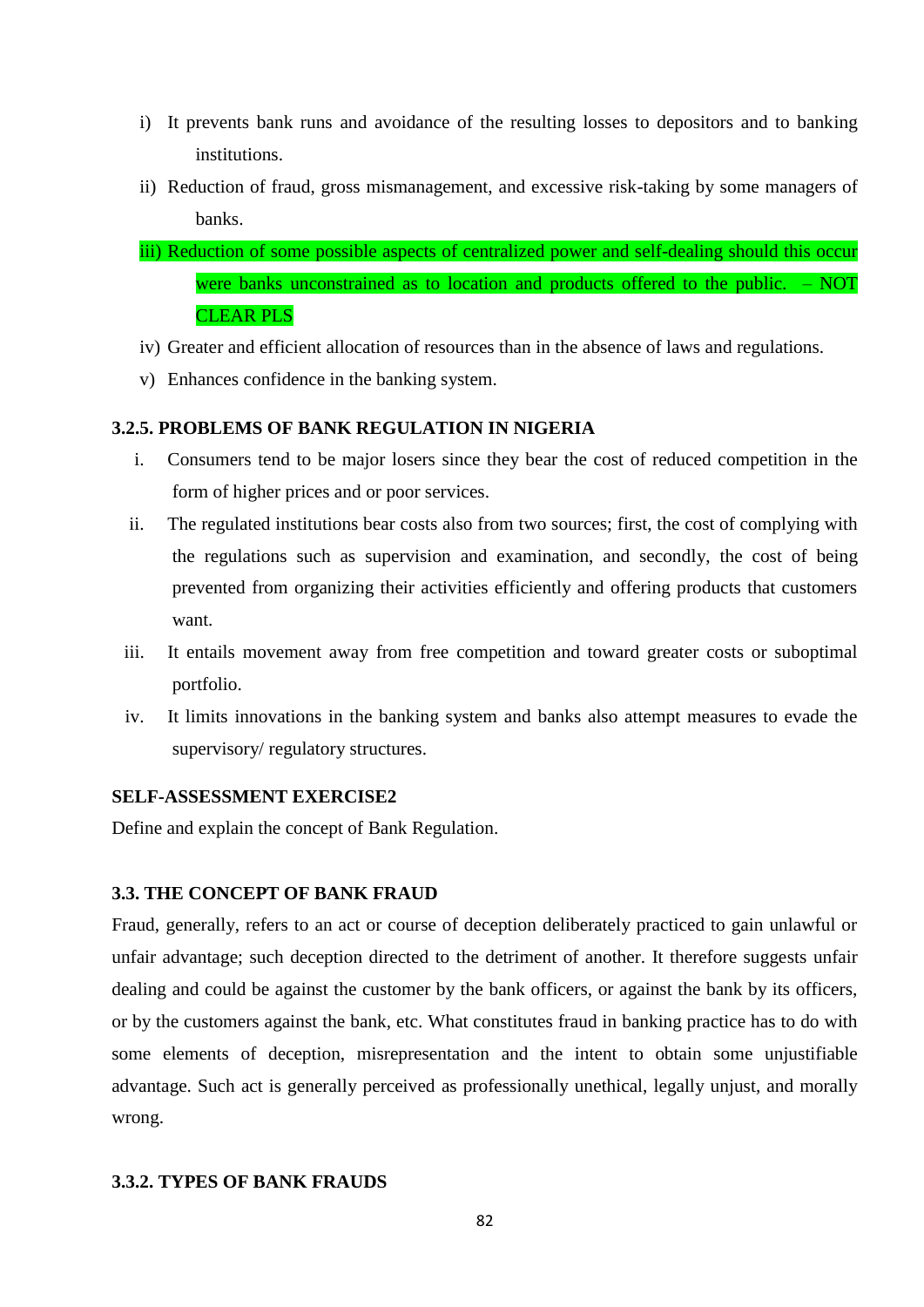- a) **Forged cheques:** This is perpetrated in a number of ways depending on the type of cheque. Any type of cheque, be it personal cheque, government cheque or travellers cheque, has its unique and peculiar characteristics and vulnerability. Compared to corporate cheques, individual cheques are more vulnerable to theft and fraud since they do not necessarily require confirmation as in the case of corporate cheques.
- b) **Cash fraud:** This includes suppressing and converting customers' cash lodgements by fraudulent bank cashiers. Bank depositors who are illiterate are always victims of this kind of bank fraud.
- c) **Cross firing of cheques or kiting:** This involves using bank funds without proper authority, whereby the customer usually has two or more accounts at two or more different banks or branches. He draws a cheque on his account in bank A, (knowing fully well that there are no funds in that account) and deposits the cheque into his account with Bank B. He then draws on the uncollected funds at bank B and immediately deposits in bank A another cheque drawn on non -existing funds in his account at Bank B.
- d) **Foreign exchange malpractices:** These involve unlawful trafficking in foreign exchange and non-adherence to official guidelines on foreign exchange transactions.
- e) **Printing of Bank Stationary and Carving of Bank Rubber Stamps:** These forged papers and stamps are usually used by unscrupulous people to prepare forged letters of and other international trade instruments which are circulated all over the world with a view to obtaining goods worth millions of naira under pretence.
- f) **Spurious letters of Credit:**This kind of letters of credit is usually accompanied with spurious "bank drafts" on the reserve of which are fake endorsements which guarantee payment.

#### **4.0. CONCLUSION**

While managing the resources of a bank prudentially and in the most efficient way enhances the attainment of the bank's basic objectives with less time and efforts and at minimal cost, bank regulations keep the banking system under check and guides the back staff, its shareholders, customers and all who are involves in the system from any form of irregularity for the smooth operation of the system. On the other hand, bank fraud is a very serious cankerworm that has caused failure in many banks in Nigeria and it requires all hands on deck to fight the menace to a halt and total elimination for economic development.

### **5.0. SUMMARY**